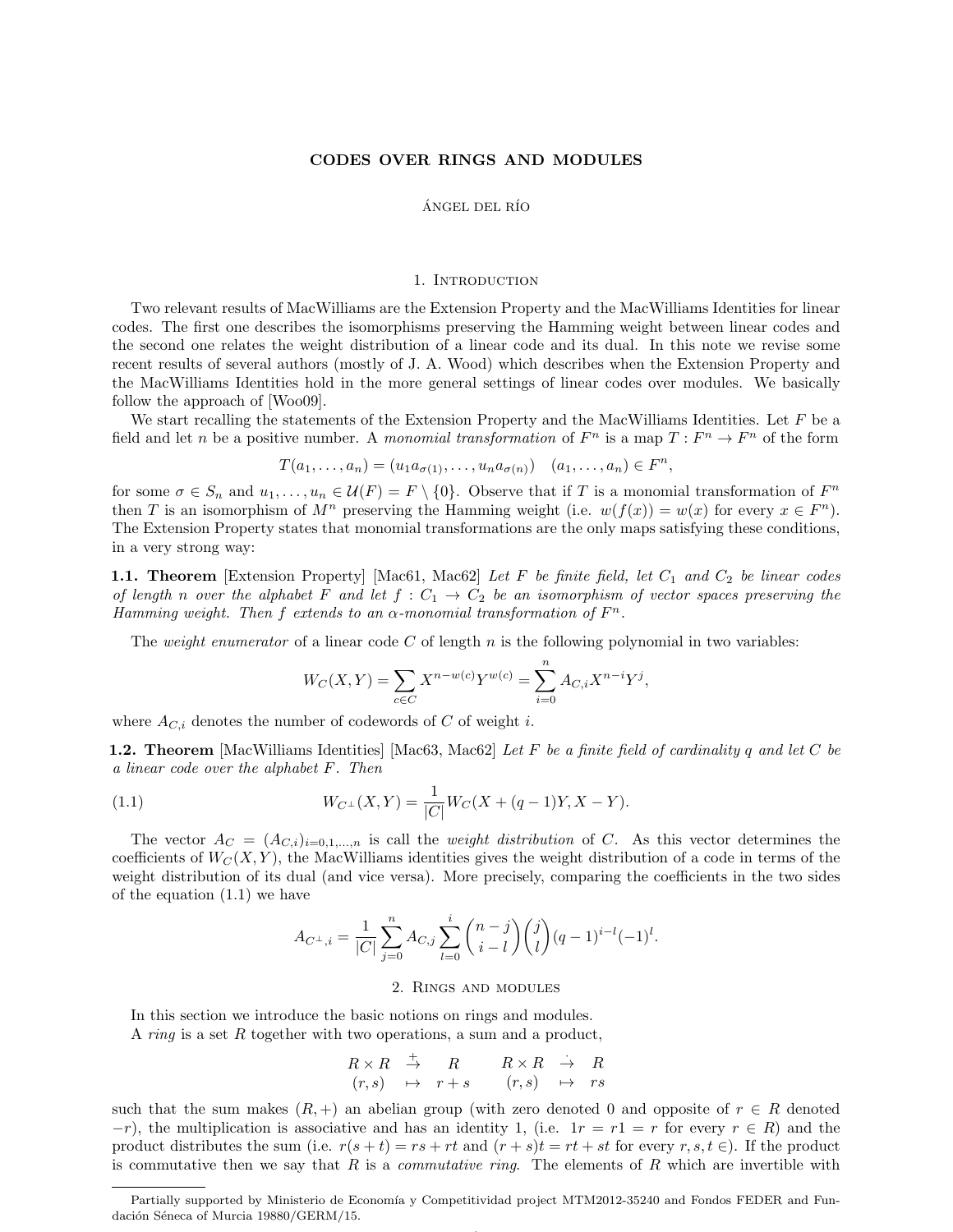$\angle$  2  $\angle$   $\angle$   $\angle$  ANGEL DEL RÍO

respect to the product are called units of R and form a group, denoted  $\mathcal{U}(R)$ . A division ring is a ring with  $U(R) = R \setminus \{0\}$ ; a field is a commutative division ring.

Let R be a ring. A subring of R is a subset which is a ring with the restriction of the sum and product of R. A left ideal of R is a subgroup I of  $(R,+)$  satisfying  $rx \in I$  for every  $r \in R$  and  $x \in I$ . Right ideals are defined similarly. An ideal is a left ideal which is also a right ideal.

Modules are simply vector spaces over rings (rather than over fields). More precisely, a right R-module (or *right module* over  $R$ ) is an additive abelian group  $M$  together with a product

$$
M \times R \quad \rightarrow \quad M
$$

$$
(m,r)\quad\mapsto\quad mr
$$

satisfying the following conditions for every  $r, s \in R$  and  $m, n \in M$ :

$$
(m+n)r = mr + nr, \quad m(r+s) = mr + ms, \quad m(rs) = (mr)s \quad \text{and} \quad m1 = m.
$$

Left modules are defined similarly. If  $R$  is commutative then every right  $R$ -module is also a left module with multiplication  $rm = mr$  and hence we simply will call them modules. However if R is non-commutative then right and left R-modules can be very different.

Let M be a right R-module. A *submodule* of M is an additive subgroup N of M satisfying  $nr \in N$  for every  $n \in N$  and  $r \in R$ .

If R and S are two rings then an  $(R, S)$ -bimodule is a left R-module which is also a right S-module and satisfies the following equality for every  $r \in R$ ,  $s \in S$  and  $m \in M$ .

$$
r(ms) = (rm)s.
$$

A ring homomorphism is a map  $f: R \to S$  between rings satisfying

$$
f(r+s) = f(r) + f(s)
$$
,  $f(rs) = f(r)f(s)$  and  $f(1) = 1$ .

A module homomorphism (of right R-modules) is a map  $f : M \to N$  between modules satisfying the following condition for every  $r \in R, m, n \in M$ :

$$
f(m+n) = f(m) + f(n), \quad f(mr) = f(m)r.
$$

Homomorphisms of left R-modules are defined similarly. An isomorphism of rings (resp. modules) is a bijective ring (module) homomorphism. Two rings (resp. modules) are isomorphic if there is an isomorphism from one to the other. An endomorphism of a module M is a homomorphism  $M \to M$ . An automorphism of  $M$  is a bijective endomorphism of  $M$ .

We consider homomorphisms of right modules as left operators and homomorphisms of left modules as right operators. More precisely, if  $f : M \to N$  is a homomorphism of right (resp. left) R-modules then the image of  $m \in M$  by f is denoted fm (resp.  $mf$ ). If  $g : N \to P$  is another homomorphism of right (resp. left) R-modules then the composition  $g \circ f$  is denoted  $gf$  (resp.  $fg$ ).

Often it is not relevant whether we use left of right R-modules and in this case we forget the convention of the previous paragraph and use the standard notation  $f(m)$ , for action of f on m.

# <span id="page-1-0"></span>2.1. Examples [Rings and modules]

- 1. The most classical examples of commutative rings are the ring of integers, denoted  $\mathbb{Z}$ , the fields of rationals, Q, real numbers, R, and complex numbers, C.
	- Modules over  $\mathbb Z$  are simply abelian groups.
- <span id="page-1-2"></span>2. An important family of finite commutative rings is the one formed by the ring  $\mathbb{Z}/n\mathbb{Z}$ . Modules over  $\mathbb{Z}/n\mathbb{Z}$  are abelian groups A satisfying  $nA = 0$ .

This example can be generalized to quotient rings  $R/I$  with R any ring and I any ideal of R, formed by the equivalence classes  $r + I = \{r + x : x \in I\}$  of the equivalent relation modulo I  $(r \equiv s$ mod  $I \Leftrightarrow r - s \in I$ ). The sum and product in  $R/I$  are defined in the natural way:

$$
(r+I) + (s+I) = (r+s) + I
$$
,  $(r+I)(s+I) = rs + I$ .

The map  $r \mapsto r + I$  is a ring homomorphism  $\pi_I : R \to R/I$ .

If M right R/I-module then it is also a right R-module with the product  $mr = m(r + I)$ . In that case  $MI = 0$ . Conversely, if M is a right R-module satisfying  $MI = 0$  then M is also a right  $R/I$ -module with the product  $m(r+I) = mr$ . Therefore we can identify right  $R/I$ -modules with the right R-modules M satisfying  $MI = 0$ .

<span id="page-1-1"></span>3. If M is right R-module and N is a submodule of M then the quotient additive group  $M/N$  is right R-module with the natural product:

$$
(m+N)r = mr + N, \quad (m \in M, r \in R).
$$

The map  $K \mapsto K/N$  is a one-to-one correspondence, preserving inclusion, from the set of submodules of M containing N to the set of submodules of  $M/N$ .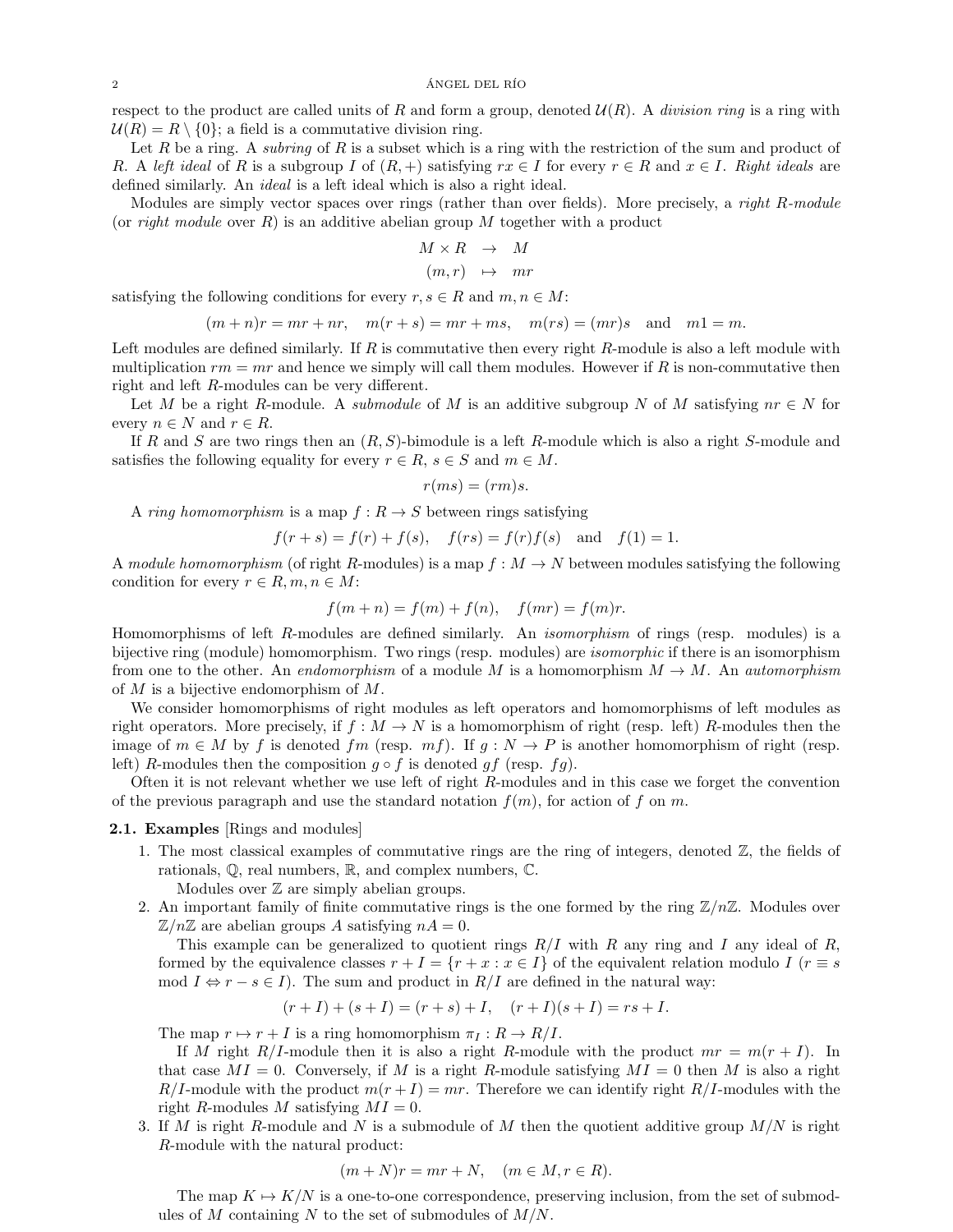- 
- 4. If  $\{R_i : i \in I\}$  is a family of rings then the direct product  $\prod_{i \in I} R_i$  is a ring with the obvious sum and product.
- 5. A classical family of example of non-commutative rings encountered in linear algebra are the matrix rings  $M_n(F)$ , with F a field and n a positive integers. This example can be generalized to any ring in a straightforward way.

The upper triangular matrices in  $M_n(R)$  (i.e. the matrices having 0 below the diagonal) form a subring of  $M_n(R)$ .

<span id="page-2-0"></span>6. Another linear algebra example of rings is the ring of endomorphisms of a vector space. This example can also be generalized to the ring of endomorphisms of a module where the sum and product is given in the natural way:

$$
(f+g)m = fm + gm, \quad (fg)m = f(gm).
$$

If M and N are right R-modules then the set of homomorphism from M to N is denoted  $\text{Hom}_R(M, N)$ (or  $\text{Hom}(M_R, N_R)$ , or  $\text{Hom}(M_R, N)$  or  $\text{Hom}(M, N_R)$ , if we want to emphasize that they are right Rmodules). It is an abelian group with the following sum:

$$
(f+g)m = fm + gm, \quad f, g \in \text{Hom}(M_R, N_R).
$$

The ring of endomorphisms of M is denoted  $\text{End}_R(M)$  (or  $\text{End}(M_R)$ ). Then  $\text{Hom}(M_R, N_R)$  is an  $(\text{End}(N_R), \text{End}(M_R))$ -bimodule with composition used as product.

In case M and N are left modules,  $\text{Hom}_{R(M,R)}(N)$  is a  $(\text{End}_{R(M)},\text{End}_{R(N)})$ -bimodule with reverse composition used as product.

<span id="page-2-1"></span>7. Let R and S be rings, let  $sM_R$  be an  $(S, R)$ -bimodule and  $N_R$  a right R-module. Then  $\text{Hom}(M_R, N_R)$ is a right S-module with multiplication given by  $(fs)(m) = f(sm)$ . Similarly, if  $M_R$  is a right Rmodule and  $sN_R$  is an  $(S, R)$ -bimodule then Hom $(M_R, N_R)$  is a left S-module with multiplication given by  $(sf)m = s(fm)$ .

Similar structures are obtained using homomorphisms of left R-modules.

8. Let R be a ring. Then R is a right and left R-module in the obvious way. We denote the left R-module as  $_RR$  and the right R-module as  $R_R$ .

Let M be a right R-module. If  $m \in M$  then the map  $\lambda_m : R \to M$  given by  $\lambda_m(r) = mr$  is an isomorphism of right R-modules  $M \to \text{Hom}(R_R, M_R)$   $((\lambda_m r)s = \lambda_m (rs) = mr s = \lambda_{mr}(s))$ . In case  $M = R_R$  this isomorphisms is a ring isomorphism  $R \cong \text{End}(R_R)$ .

9. Let M be a module and let  $\{N_i : i \in I\}$  be a family of submodules of M. Then the intersection  $\cap_{i\in I}N_i$  is a greatest submodule of M contained in all the  $M_i$ . The smallest submodule containing all the  $M_i$  is the sum

$$
\sum_{i \in I} N_i = \left\{ \sum_{i \in I} n_i, n_i \in N_i, \text{ for every } i \text{ and } n_i = 0 \text{ for all but finitely many } i \right\}.
$$

We say that  $\{N_i : i \in I\}$  is independent if  $N_i \cap \sum_{j \neq i} N_j = \{0\}$  for every  $i \in I$ . In this case the sum  $\sum_{i=1}^k N_i$  is usually denoted  $\bigoplus_{i\in I} N_i$  (or  $N_1 \oplus \cdots \oplus N_k$  if  $I = \{1, \ldots, k\}$ ) and called the (internal) direct sum of  $\{N_i : i \in I\}.$ 

If  $\{M_i : i \in I\}$  is a family of modules then the cartesian product  $\prod_{i \in I} M_i$  is a module, with the natural sum and product. The subset of  $\prod_{i\in I} M_i$  formed by the tuples having only finitely many non-zero entries is a submodule called the (external) *direct sum* of  $\{M_i : i \in I\}$  (denoted  $\bigoplus_{i \in I} M_i$ or  $M_1 \oplus \cdots \oplus M_k$  in case  $I = \{1, \ldots, k\}$ . The elements of  $\oplus_{i \in I} M_i$  having 0 at all the coordinates different from the *i*-th form a submodule  $N_i$  of M, isomorphic to  $M_i$  and  $\bigoplus_{i\in I}M_i = \bigoplus_{i\in I}N_i$ . In this way we may identify external and internal direct sums.

If  $M_i = M$  for every i then the direct product  $\prod_{i \in I} M_i$  is denoted  $M^I$  and the direct sum  $\bigoplus_{i \in I} M_i$ is denoted  $M^{(I)}$ , or simply  $M^k$  if I is a finite set with k elements.

- 10. Let  $f: R \to S$  be a ring homomorphism. Then Im  $f = \{f(r) : r \in R\}$  is a subring of S and ker  $f = \{r \in R : f(r) = 0\}$  is an ideal of R. Moreover, f is injective if and only if ker  $f = \{0\}$ . If M is a right S-module then M is also a right R-module with the multiplication  $mr = mf(r)$ . This R-module is said to be obtained by restriction of scalars.
- 11. If  $f : M \to N$  is a module homomorphism then Im f is a submodule of N and kerf is a submodule of M. Moreover f is injective if and only if ker  $f = \{0\}$ . Furthermore, if f is bijective then  $f^{-1}$  is also an homomorphism.

Let  $\{M_i : i \in I\}$  be a family of modules. Then for every  $i \in I$  there are homomorphisms  $\mu_i : M_i \to \bigoplus_{i \in I} M_i$ and  $\pi_i: \prod_{i\in I} M_i \to M_i$ , where  $\pi_i((x_i)_{i\in I}) = x_i$  and  $\mu_i(x)$  is the element of M having x at the *i*-th coordinate and 0 at the other coordinates.

If  $f : \bigoplus_{i \in I} M_i \to N$  is a homomorphism then  $f\mu_i : M_i \to N$  is a homomorphism. Conversely, if  $f_i: M_i \to N$  is a homomorphism for every  $i \in I$  then the map  $(m_i)_{i \in I} \mapsto \sum_{i \in I} f_i(m_i)$  is the unique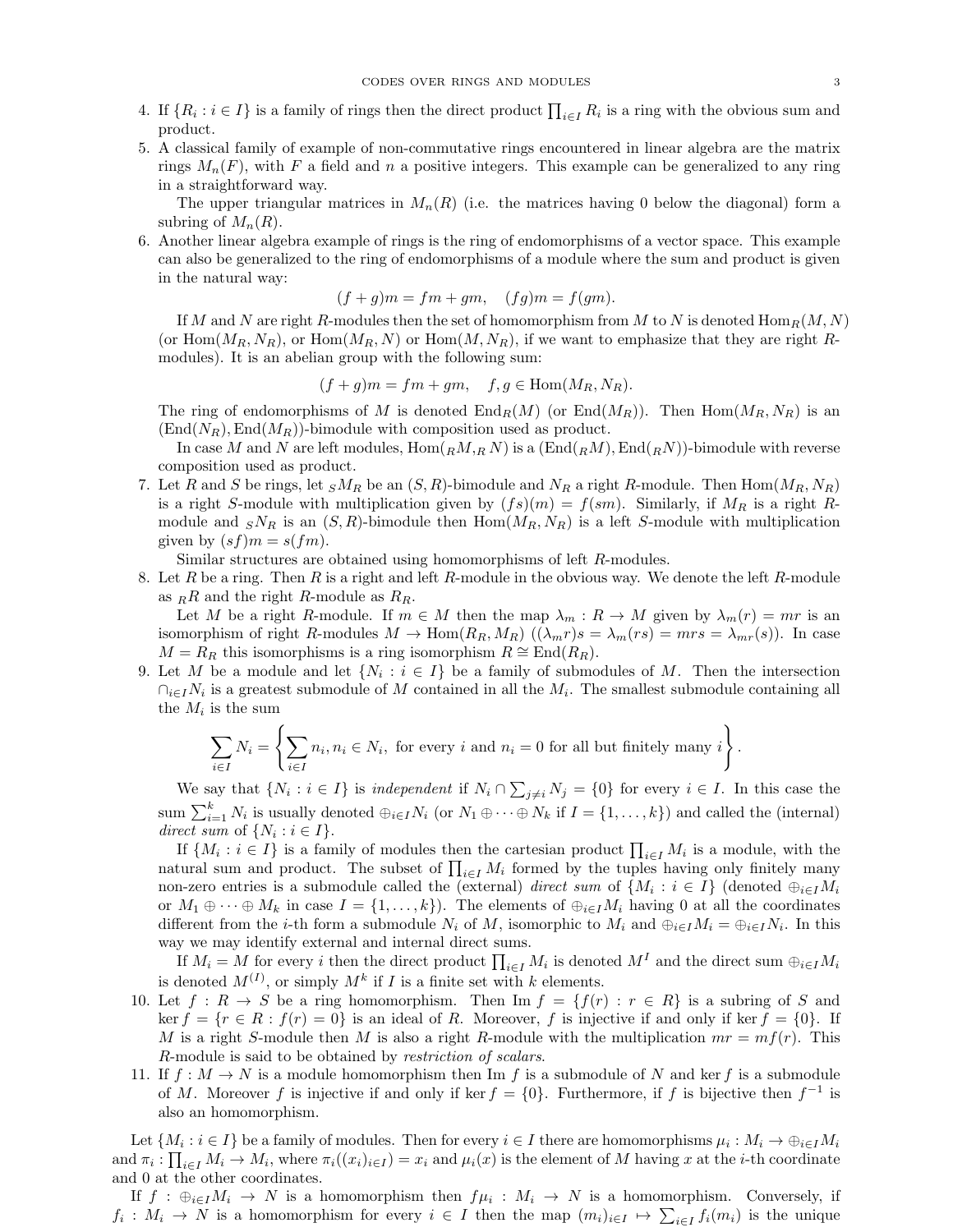homomorphism  $f: \bigoplus_{i\in I} M_i \to N$  such that  $f\mu_i = f_i$  for every i. This gives an isomorphism

(2.2) 
$$
\operatorname{Hom}(\oplus_{i \in I} M_i, N) \cong \prod_{i \in I} \operatorname{Hom}(M_i, N).
$$

If  $f: N \to \prod_{i \in I} M_i$  is a homomorphism then each  $\pi_i f: N \to M_i$  is a homomorphism. Moreover, if  $f_i: N \to M_i$  is a homomorphism for every  $i \in I$ , then the map  $n \mapsto (f_i(n))_{i \in I}$  is the unique homomorphism  $f: N \to \prod_{i \in I} M_i$  such that  $\pi_i f = f_i$  for every i. This gives an isomorphism

<span id="page-3-3"></span>
$$
\operatorname{Hom}\left(N, \prod_{i \in I} M_i\right) \cong \prod_{i \in I} \operatorname{Hom}(N, M_i).
$$

Suppose now that  $M = \bigoplus_{i=1}^{m} M_i$  and  $N = \bigoplus_{j=1}^{m} N_j$ . Then we have

$$
\operatorname{Hom}_R(\oplus_{i=1}^m M_i, \oplus_{j=1}^n N_j) \cong \oplus_{i=1}^m \oplus_{j=1}^n \operatorname{Hom}_R(M_i, N_j).
$$

We can display the elements of  $\oplus_{i=1}^m \oplus_{j=1}^n \text{Hom}_R(M_i, N_j)$  in matrix form, so that for right modules, we can identify

<span id="page-3-2"></span>(2.3) 
$$
\text{Hom}_{R}(\bigoplus_{i=1}^{m} M_{i}, \bigoplus_{j=1}^{n} N_{j}) \cong \begin{pmatrix} \text{Hom}_{R}(M_{1}, N_{1}) & \text{Hom}_{R}(M_{2}, N_{1}) & \dots & \text{Hom}_{R}(M_{m}, N_{1}) \\ \text{Hom}_{R}(M_{1}, N_{2}) & \text{Hom}_{R}(M_{2}, N_{2}) & \dots & \text{Hom}_{R}(M_{m}, N_{l}) \\ \dots & \dots & \dots & \dots \\ \text{Hom}_{R}(M_{1}, N_{n}) & \text{Hom}_{R}(M_{2}, N_{n}) & \dots & \text{Hom}_{R}(M_{m}, N_{n}) \end{pmatrix}.
$$

If moreover we display the elements  $\bigoplus_{i=1}^k M_i$  and  $\bigoplus_{j=1}^l N_j$  as column vectors we can interpret the action of a matrix on a column vector using the standard matrix arithmetics:

$$
\begin{pmatrix}\nf_{1,1} & f_{2,1} & \dots & f_{m,1} \\
f_{1,2} & f_{2,2} & \dots & f_{m,2} \\
\vdots & \vdots & \ddots & \vdots \\
f_{1,n} & f_{2,n} & \dots & f_{m,n}\n\end{pmatrix}\n\begin{pmatrix}\nx_1 \\
x_2 \\
\vdots \\
x_m\n\end{pmatrix}\n=\n\begin{pmatrix}\n\sum_{i=1}^{n} f_{i,1}x_i \\
\sum_{i=1}^{n} f_{i,2}x_i \\
\vdots \\
\sum_{i=1}^{m} f_{i,n}m_i\n\end{pmatrix}
$$

.

In particular we can identify

<span id="page-3-1"></span>(2.4) 
$$
\operatorname{End}_R(\bigoplus_{i=1}^m M_i) \cong \left( \begin{array}{cccc} \operatorname{Hom}_R(M_1, M_1) & \operatorname{Hom}_R(M_2, M_1) & \dots & \operatorname{Hom}_R(M_m, M_1) \\ \operatorname{Hom}_R(M_1, M_2) & \operatorname{Hom}_R(M_2, M_2) & \dots & \operatorname{Hom}_R(M_k, M_l) \\ \dots & \dots & \dots & \dots \\ \operatorname{Hom}_R(M_1, M_m) & \operatorname{Hom}_R(M_2, M_m) & \dots & \operatorname{Hom}_R(M_m, M_m) \end{array} \right)
$$

and

(2.5) 
$$
\operatorname{End}_R(M^m) \cong M_m(\operatorname{End}_R(M))
$$

<span id="page-3-0"></span>For left R-modules we use the transposes of the previous matrices.

Let M be a module and let X be a subset of M. The submodule of M generated by X is the smallest submodule of M containing X. We will denote this submodule as  $XR$  for right modules, and RX for left modules. The submodule generated by  $X$  can be described both as the intersection of all submodules of  $M$ containing X and as the set of R-linear combinations of elements of X. We say that M is generated by X if it coincides with the submodule generated by  $X$ . A module is said to be *finitely generated* if it is generated by a finite set and cyclic if it is generated by one element.

A module M is said to be free if it is of the form  $R_R^{(I)}$  for some set I. If M is an arbitrary right Rmodule and I is a set  $M^I \cong \text{Hom}(R_R, M_R)^I \cong \text{Hom}_R(R^{(I)}, M)$ . This isomorphism maps  $m = (m_i)$  to the homomorphism  $\rho_m: R^{(I)} \to M$  mapping  $(r_i)_{i \in I} \in R^{(I)}$  to  $\sum_{i \in I} m_i r_i$ . The image of  $\rho_m$  is  $\sum_{i \in I} m_i R$ , the submodule of M generated by the coordinates of M. If the coordinates of  $m$  generates  $M$  (for example  $I = M$  and  $m_i = i$  for every i) then  $\rho_m$  is surjective and hence M is isomorphic to an epimorphic image of  $R^{(I)}$ , by the First Isomorphism Theorem. This shows that every module is an epimorphic image of a free module. It also shows that a module is finitely generated if and only if it is a quotient of  $\mathbb{R}^n$  for some positive integer  $n$  and it is cyclic if and only if it is a quotient of  $R$ .

#### 3. Modules as alphabets

Let  $M$  be a module. We consider  $M$  as the alphabet to construct codes so that we only consider codes which are submodules of  $M<sup>n</sup>$  for some positive integer n. More precisely a *linear code* of length n in the alphabet M is a submodule of  $M^n$ . The Hamming weight of an element  $x \in M^n$  is the number  $w(x)$  of non-zero entries of x. One specially relevant case is the one on which  $M = R_R$  (or  $_RR$ ).

A monomial transformation on  $M^n$  is a map  $f : M^n \to M^n$  of the form

$$
f(m_1, \ldots, m_n) = (\alpha_1 m_{\sigma(1)}, \ldots, \alpha_n m_{\sigma(n)}), \quad (m_1, \ldots, m_n) \in M^n
$$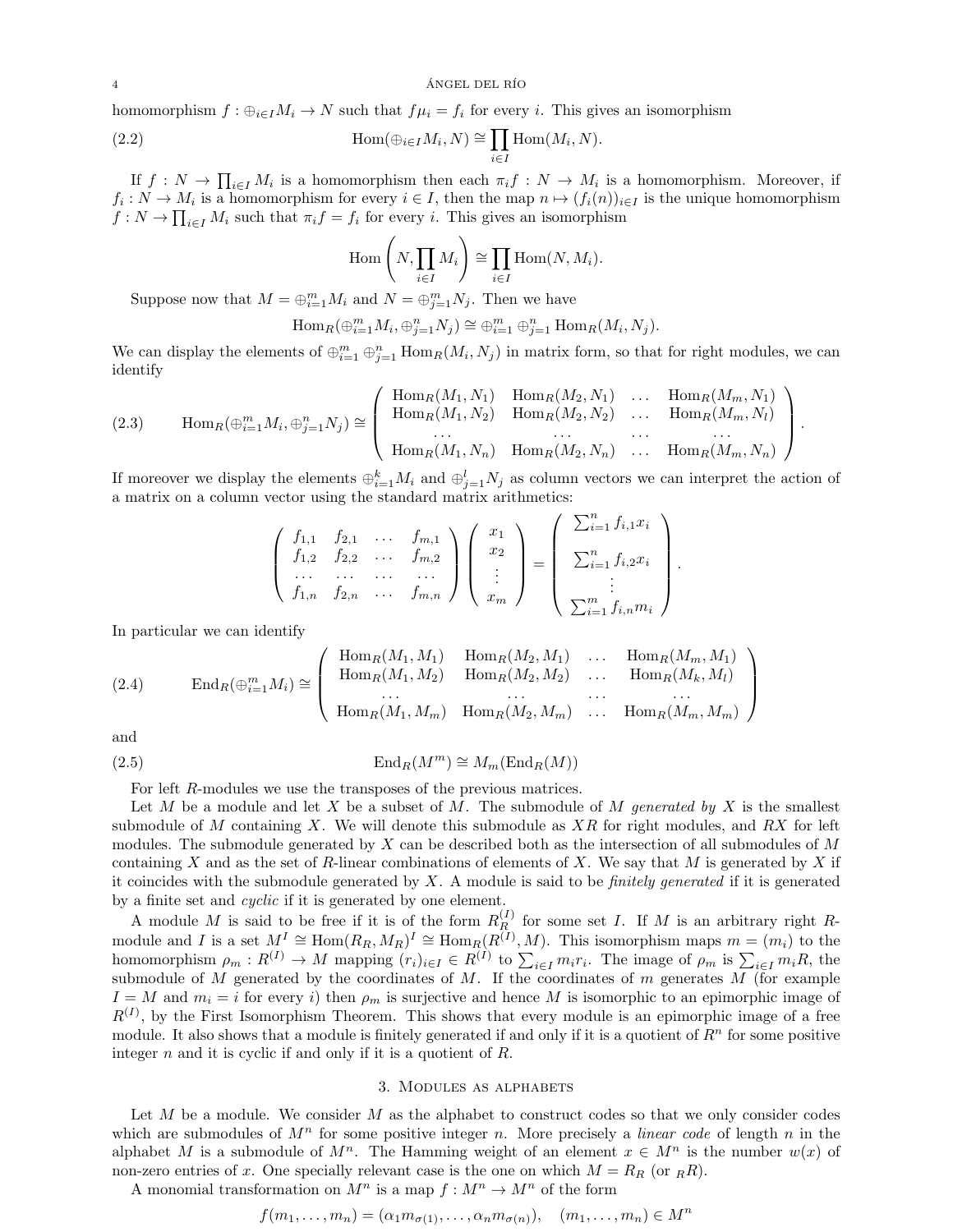for some  $\sigma \in S_n$  and  $\alpha_1, \ldots, \alpha_n \in \text{Aut}(M_R)$ .

We say that the alphabet M satisfies the extension property (EP for short) for length n if every isomorphism  $f: C_1 \to C_2$  preserving the Hamming weight, with  $C_1$  and  $C_2$  linear codes of length n on the alphabet M, extends to a monomial transformation of  $M<sup>n</sup>$ . We say that the alphabet M has the EP if it has the EP for every length.

In the remainder of the section we construct a module without the EP. For that we fix a finite field F with cardinality q and positive integers n and m. Let  $R = \text{End}_F(F^m)$  and  $M = \text{Hom}_F(F^n, F^m)$ . Then M is a left R-module (see Examples [2.1](#page-1-0)[.6\)](#page-2-0). We will show that if  $n > m$  then the alphabet M as right R-module does not have the EP.

We need some preparation. Suppose that  $n \geq m$  and let  $\begin{bmatrix} n \\ m \end{bmatrix}$ m 1 q denote the number of subspaces of  $F^n$ dimension m. We start proving

$$
\begin{bmatrix} n \\ m \end{bmatrix}_q = \begin{cases} 1, & \text{if } m = 0; \\ \prod_{i=0}^{m-1} \frac{q^{n-i}-1}{q^{m-i}-1}, & \text{if } m \neq 0. \end{cases}
$$

Indeed, the case  $m = 0$  is obvious. Suppose that  $m \neq 0$  and let  $\alpha_{n,m}$  denote the number of lists  $(v_1, \ldots, v_m)$ formed by m linearly independent elements of  $F^n$ . To construct one of these lists we first select  $v_1 \in F^n \setminus \{0\}$ , then  $v_2 \in F^n \backslash F v_1, v_3 \in F^n \backslash F v_1 + F v_2$ , and so on. Thus we have  $q^n - 1$  options for  $v_1, q^n - q$  options for  $v_2$  and in general  $q^n - q^{i-1}$  for  $v_i$ . This gives  $\alpha_{n,m} = \prod_{i=0}^{m-1} (q^n - q^i)$ . Two of these lists  $(v_1, \ldots, v_n)$  and  $(w_1, \ldots, w_n)$ generate the same subspace of  $F^n$  if and only if there is an invertible matrix  $A = (a_{ij})_{1 \le i,j \le m}$  such that  $w_i = \sum_{j=1}^m a_{ij}v_j$ . Clearly the number of these invertible matrices is  $\alpha_{m,m}$ . Thus  $(v_1, \ldots, v_m) \rightarrow (v_1, \ldots, v_m)$ gives a surjective map from the set of list with m linearly independent elements of  $F<sup>n</sup>$  to the set of mdimensional subspaces of  $F<sup>n</sup>$ , and the preimage of each subspace is a subset with  $\alpha_{m,m}$  elements. Therefore

$$
\left[\begin{array}{c} n \\ m \end{array}\right]_q = \frac{\alpha_{n,m}}{\alpha_{m,m}} = \prod_{i=0}^{m-1} \frac{q^n - q^i}{q^m - q^i} = \prod_{i=0}^{m-1} \frac{q^{n-i} - 1}{q^{m-i} - 1},
$$

as desired.

<span id="page-4-0"></span>We now prove the following recursion formula for  $1 \leq m < n$ :

(3.6) 
$$
\begin{bmatrix} n \\ m \end{bmatrix}_q q^{\binom{m}{2}} = \begin{bmatrix} n-1 \\ m \end{bmatrix}_q q^{\binom{m}{2}} + \begin{bmatrix} n-1 \\ m-1 \end{bmatrix}_q q^{n-1 + \binom{m-1}{2}} \quad (1 \leq m \leq n-1).
$$

Indeed, using the well known formula  $m-1+\binom{m-1}{2}=\binom{m-1}{1}+\binom{m-1}{2}=\binom{m}{2}$  we have

$$
\begin{aligned}\n\left[\begin{array}{c} n-1 \\ m \end{array}\right]_q q^{m} + \left[\begin{array}{c} n-1 \\ m-1 \end{array}\right]_q q^{n-1 + {m-1 \choose 2}} \\
&= \left(\prod_{i=0}^{m-1} \frac{q^{n-1-i} - 1}{q^{m-i} - 1}\right) q^{m \choose 2} + \left(\prod_{i=0}^{m-2} \frac{q^{n-1-i} - 1}{q^{m-i-1} - 1}\right) q^{n-1 + {m-1 \choose 2}} \\
&= \frac{\prod_{i=0}^{m-2} (q^{n-1-i} - 1)}{\prod_{i=0}^{m-1} (q^{m-i} - 1)} \left( (q^{n-m} - 1) q^{m \choose 2} + q^{n-1 + {m-1 \choose 2}} (q^m - 1) \right) \\
&= \frac{\prod_{i=0}^{m-2} (q^{n-1-i} - 1)}{\prod_{i=0}^{m-1} (q^{m-i} - 1)} \left( q^{n + {m \choose 2}} - q^{m \choose 2} \right) \\
&= \frac{\prod_{i=0}^{m-1} (q^{n-i} - 1)}{\prod_{i=0}^{m-1} (q^{m-i} - 1)} q^{m \choose 2} = \left[\begin{array}{c} n \\ m \end{array}\right]_q q^{m \choose 2}\n\end{aligned}
$$

<span id="page-4-1"></span>**3.1. Lemma** [Cauchy Binomial Theorem] For every positive integer n we have

$$
\prod_{i=0}^{n-1} (1 + q^i X) = \sum_{m=0}^{n} \left[ \begin{array}{c} n \\ m \end{array} \right]_q q^{\binom{m}{2}} X^m.
$$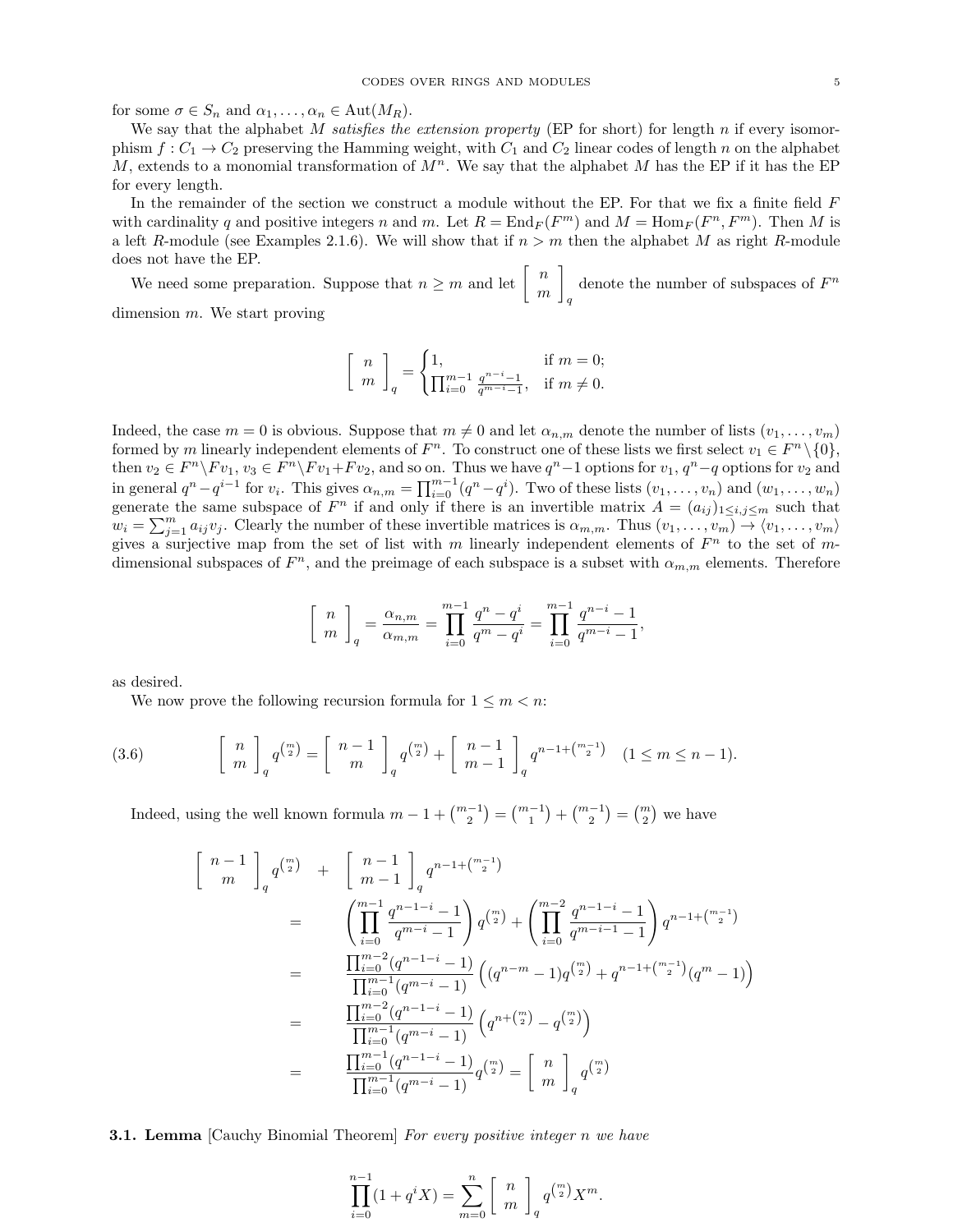*Proof.* We argue by induction on n with the case  $n = 1$  been an obvious consequence of  $\begin{bmatrix} 1 & 0 \\ 0 & 1 \end{bmatrix}$ 0 1 q  $=\begin{bmatrix} 1 \\ 1 \end{bmatrix}$ 1 1 q  $= 1$ and  $\binom{0}{2} = \binom{1}{2} = 0$ . For the induction step we use that  $\begin{bmatrix} k \\ 0 \end{bmatrix}$ 0 1 q  $=\begin{bmatrix} k \\ k \end{bmatrix}$ k 1 q  $= 1$  for every k and  $(3.6)$  as follows

$$
\prod_{i=0}^{n-1} (1 + q^i X) = \left( \sum_{m=0}^{n-1} \begin{bmatrix} n-1 \\ m \end{bmatrix}_q q^{m \choose 2} X^m \right) (1 + q^{n-1} X)
$$
\n
$$
= \begin{bmatrix} n-1 \\ 0 \end{bmatrix}_q q^{0 \choose 2} X^m + \sum_{m=1}^{n-1} \left( \begin{bmatrix} n-1 \\ m \end{bmatrix}_q q^{m \choose 2} + \begin{bmatrix} n-1 \\ m-1 \end{bmatrix}_q q^{n-1 + {m-1 \choose 2}} \right) X^m
$$
\n
$$
+ \begin{bmatrix} n-1 \\ n-1 \end{bmatrix}_q q^{n-1 + {n-1 \choose 2}}
$$
\n
$$
= \begin{bmatrix} n \\ 0 \end{bmatrix}_q q^{0 \choose 2} X^m + \sum_{m=1}^{n-1} \begin{bmatrix} n \\ m \end{bmatrix}_q q^{m \choose 2} X^m + \begin{bmatrix} n \\ n \end{bmatrix}_q q^{0 \choose 2}
$$
\n
$$
= \sum_{m=0}^{n} \begin{bmatrix} n \\ m \end{bmatrix}_q q^{m \choose 2} X^m.
$$

<span id="page-5-0"></span>Evaluating  $X = 1$  and  $X = -1$  in the formula of the Cauchy Binomial Theorem (Lemma [3.1\)](#page-4-1) we obtain

 $\Box$ 

(3.7) 
$$
\sum_{m=0}^{n} \begin{bmatrix} n \\ m \end{bmatrix} q^{m \choose 2} = 2 \prod_{i=1}^{n-1} (1 + q^{i})
$$

(3.8) 
$$
\sum_{m=0}^{n} (-1)^{m} \begin{bmatrix} n \\ m \end{bmatrix}_{q} q^{m \choose 2} = \begin{cases} 1, & \text{if } n = 0; \\ 0, & \text{if } n > 0. \end{cases}
$$

<span id="page-5-1"></span>**3.2. Example** [Wood] Let F be a finite field, let  $n > m > 0$  and consider the ring  $R = \text{End}_F(F^m)$  and the left R-module  $M = \text{Hom}_F(F^n, F^m)$ . Then there is a positive integer N and two linear codes  $C_+$  and  $C_-$  of  $M^N$  satisfying the following conditions:

- 1. one of the coordinates is 0 for all the codewords of  $C_+$  but no coordinate is 0 for all the codewords of  $C_-\,$
- 2. There is an isomorphism  $f: C_+ \to C_-$  preserving the Hamming weight.

By 1, the isomorphism f does not extend to a monomial transformation of  $M^N$  and hence the alphabet does not satisfies the EP.

*Proof.* Let  $V = F^n$  as an *n*-dimensional vector space over F. Let  $S = \text{End}_F(V)$ . Then M is an  $(R, S)$ -bimodule (see Examples [2.1.](#page-1-0)[6\)](#page-2-0). For every subspace W of V let us fix  $\lambda_W \in S$  with Im  $\lambda_W = W$ . Let  $N = \prod_{i=1}^{n-1} (1+q^i), N_+ = \sum_{m=0,m}^{n} \text{ even} \begin{bmatrix} n \\ m \end{bmatrix}$ m 1 q  $q^{\binom{m}{2}}$  and  $N_- = \sum_{m=0,m}^n$  odd  $\begin{bmatrix} n \\ m \end{bmatrix}$ m 1 q  $q^{\binom{m}{2}}$ . By [\(3.7\)](#page-5-0), 2N =  $\sum_{m=0}^{n} \left\lceil \frac{m}{m} \right\rceil$ m 1 q  $q^{(\frac{m}{2})} = N_+ + N_-$  and by [\(3.8\)](#page-5-0)  $N_+ - N_- = 0$ . Therefore  $N = N_+ = N_-$ . Let  $\lambda: V \to V^{2N}$ 

be the map associating to each  $v \in V$  the vector obtaining by putting  $\binom{\dim W}{2}$  times the element  $\lambda_W(v)$ for each subspace W of V. (Here we have preselected a certain order in the coordinates of  $V^{2N}$  so that we always use the same map  $\lambda_W$  in a given coordinate. The order chosen is not relevant but it should be fixed from the beginning. In that way the coordinates of  $V^{2N}$  are parametrized by the subspaces of V and each subspace of V of dimension k parametrizes  $\binom{k}{2}$  different coordinates.) Let  $\lambda_+ : V \to V^N$  be the composition of  $\lambda$  with the projection on the coordinates parametrized by subspaces with even dimension and  $\lambda_-: V \to V^N$  be the composition of  $\lambda$  with the projection on the coordinates parametrized by subspaces with odd dimension. We now construct two homomorphisms of left R-modules  $g_+, g_- : M \to M^N$  associating each  $f \in M = \text{Hom}_F(F^m, V)$  with the vector formed by the compositions  $f \lambda_W$ , with W of even dimension for  $g_+$  and W of odd dimension for  $g_-$ .

We claim that  $w(g_{+}(f)) = w(g_{-}(f))$ . Indeed, each coordinate of  $g_{+}(f)$  or  $g_{-}(f)$  is of the form  $f \circ \lambda_W$ and it is zero if and only if  $W \subseteq \text{ker } f$ . Thus if we set

$$
\delta(W) = \begin{cases} 0, & \text{if } W \subseteq \ker f; \\ 1 & \text{if } W \nsubseteq \ker f. \end{cases}
$$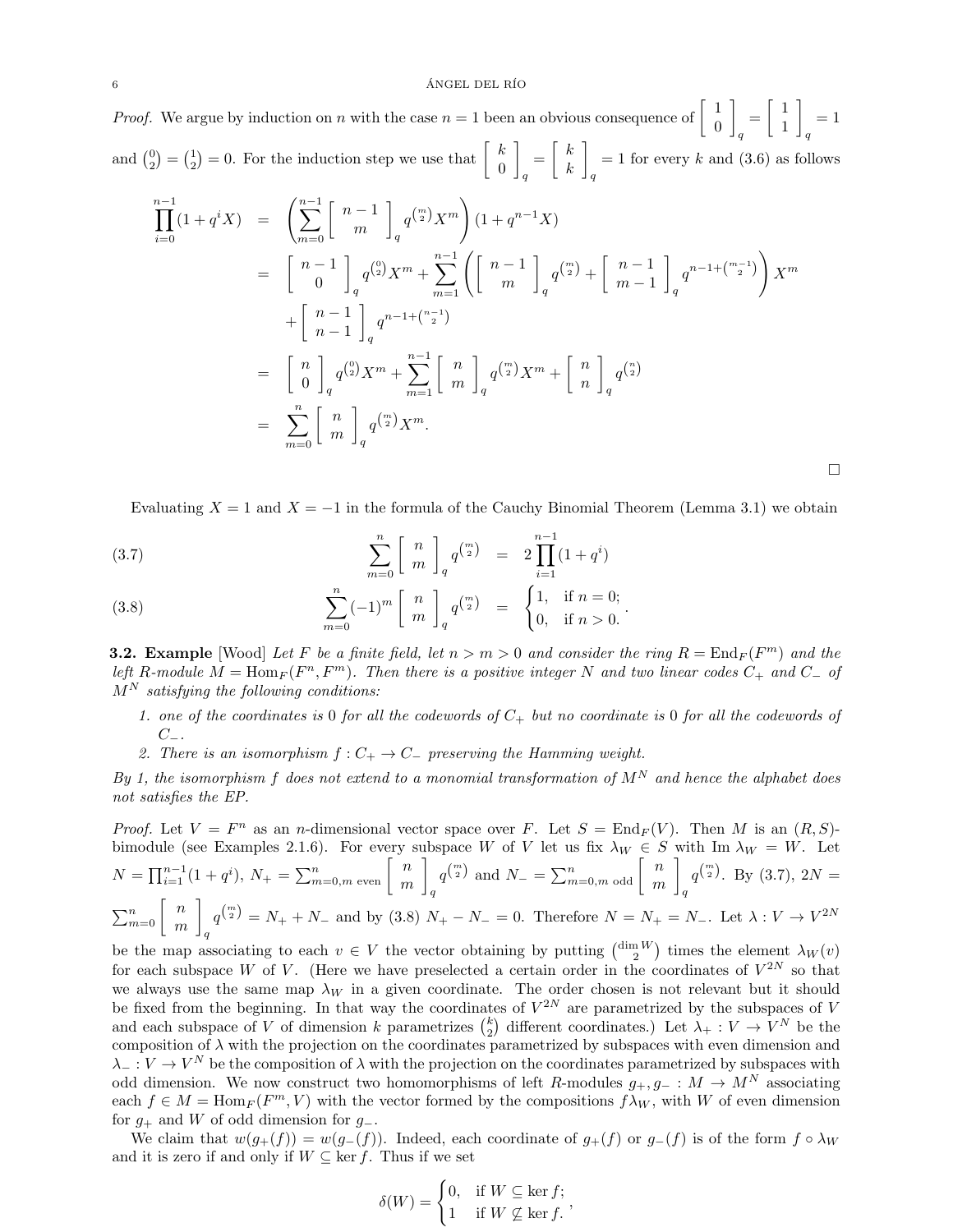and  $u = \dim \ker f$ , then  $u > 0$  because  $n > m$  and

$$
w(g_{+}(f)) - w(g_{-}(f)) = \sum_{W \le V} (-1)^{\dim W} q^{\binom{\dim W}{2}} \delta(W)
$$
  
= 
$$
\sum_{W \le V} (-1)^{\dim W} q^{\binom{\dim W}{2}} - \sum_{W \le \ker f} (-1)^{\dim W} q^{\binom{\dim W}{2}}
$$
  
= 
$$
\sum_{k=0}^{n} (-1)^{k} \begin{bmatrix} n \\ k \end{bmatrix}_{q} q^{\binom{k}{2}} - \sum_{k=0}^{u} (-1)^{k} \begin{bmatrix} u \\ k \end{bmatrix}_{q} q^{\binom{k}{2}} = 0 - 0 = 0
$$

by [\(3.8\)](#page-5-0). This proves the claim.

Moreover, if  $f \neq 0$  then there  $f\lambda_V \neq 0$  and hence either  $g_+(f) \neq 0$  or  $g_-(f) \neq 0$ . Actually both are non-zero because they have the same Hamming weight. This shows that  $g_+$  and  $g_-$  are injective and hence the map  $g_{+}(f) \mapsto g_{-}(f)$  is a well defined homomorphism preserving the Hamming weight from  $C_{+} = \text{Im } g_{+}$ to  $C_$  = Im  $g_$ . One of the coordinates is zero for all the elements of  $C_+$ , namely the one corresponding to  $W = 0$ . However, no coordinate is zero for all the elements of  $C_-\$ . Indeed, each coordinate of the codewords of C<sub>−</sub> is parametrized by one non-zero subspace W of V (of odd dimension). If  $w \in W \setminus \{0\}$  then there is  $f \in M$  with  $f(w) \neq 0$ . Then the coordinate of  $g_{+}(f)$  parametrized by W is  $f \circ \lambda_W \neq 0$ . This finishes the  $\Box$ 

#### 4. Semisimple rings and modules

Let M be a module (whether it is left of right module it is irrelevant for the moment and only in case it is relevant the side we will mention it). If  $M = \{0\}$  then we denote  $M = 0$  and it has a unique submodule, namely  $M$ . Otherwise it has at least two different modules, namely  $M$  and 0. We say that  $M$  is simple if it has exactly two submodules. A module is said to be *semisimple* if it is a sum of simple submodules.

<span id="page-6-0"></span>**4.1. Lemma** [The Schur's Lemma] Let M and N be two simple modules. If  $f : M \to N$  is a non-zero homomorphism then f is an isomorphism. If M is a simple module then  $\text{End}_R(M)$  is a division ring.

*Proof.* Let  $f : M \to N$  be a non-zero homomorphism. Then Im  $f \neq 0$  and ker  $f \neq M$ . As 0 and M are the only submodules of M and 0 and N are the only submodules of N, we have Im  $f = N$  and ker  $f = 0$ . Therefore f is bijective and hence it is invertible.

An obvious consequence of the Schur Lemma (Lemma [4.1\)](#page-6-0) is that if M and N are two simple modules then either  $M \cong N$  or  $\text{Hom}_R(M, N)$ .

<span id="page-6-6"></span>**4.2. Proposition** Let  $M = \sum_{i=1}^{k} S_i$  with each  $S_i$  a simple submodule of M and let N be a submodule of M. Then

- <span id="page-6-1"></span>1. There is a subset J of I such that  $M = N \oplus \bigoplus_{i \in J} S_i$ . In particular, there is a submodule P of M such that  $M = N \oplus P$ .
- <span id="page-6-2"></span>2. There is a subset J of I such that  $M = \bigoplus_{j \in J} S_j$ .
- <span id="page-6-3"></span>3. Every simple submodule of M is isomorphism to some  $S_i$ .
- <span id="page-6-4"></span> $\mathcal{A}.$  N and  $M/N$  are semisimple.
- <span id="page-6-5"></span>5. A direct sum of semisimple modules is semisimple.

*Proof.* [1.](#page-6-1) Let  $\Sigma$  be the set formed by the subsets J of I for which the family  $\{N, S_j : j \in J\}$  is independent. This is set is inductive because the union of a totally ordered subset of  $\Sigma$  also belongs to  $\Sigma$ . By the Zorn's Lemma,  $\Sigma$  has a maximal element, say J. We claim that  $M = N \oplus \bigoplus_{i \in J} S_i$ . Otherwise there is some  $i \in I$ such that  $S_i \nsubseteq N \oplus \bigoplus_{i \in J} S_j$ . As  $S_i$  is simple we have  $S_i \cap (N \oplus \bigoplus_{i \in J} S_j) = 0$  and then it is easy to see that  $J \cup \{i\}$  is a subset of  $\Sigma$  properly containing J. This contradicts the maximality of J and finishes the proof.

[2](#page-6-2) is a direct consequences of [1](#page-6-1) for  $N = 0$ .

[3.](#page-6-3) Let S be a simple submodule of M then  $M = S \oplus P = P \oplus \oplus_{j \in J} S_j$  for some submodule P of M and some  $J \subseteq I$ . Then  $S \cong M/P \cong \bigoplus_{j \in J} S_j$  and this implies that J has cardinality 1 and S is isomorphic to  $M_j$ if  $J = \{j\}.$ 

[4.](#page-6-4) Clearly  $M/N = \sum_{i \in I} (N + S_i)/N$  and every  $(N + S_i)/N$  is either 0 or simple. Eliminating the zero summands we deduce that  $M/N$  is semisimple. Moreover, by [1,](#page-6-1)  $M = N \oplus P$  for some submodule P of M. Then  $N \cong M/P$  and hence N is semisimple.

 $5$  is obvious.

Let  $M$  be a semisimple module. By Proposition [4.2.](#page-6-6)[2,](#page-6-2)  $M$  is a direct sum of simple modules. We can group the direct summands by isomorphisms classes, so that  $M \cong S_1^{m_1} \oplus \cdots \oplus S_k^{m_k}$  with  $S_{i_1} \not\cong S_{i_2}$  for  $i_1 \neq i_2$ . The following proposition describes isomorphism classes between semisimple modules.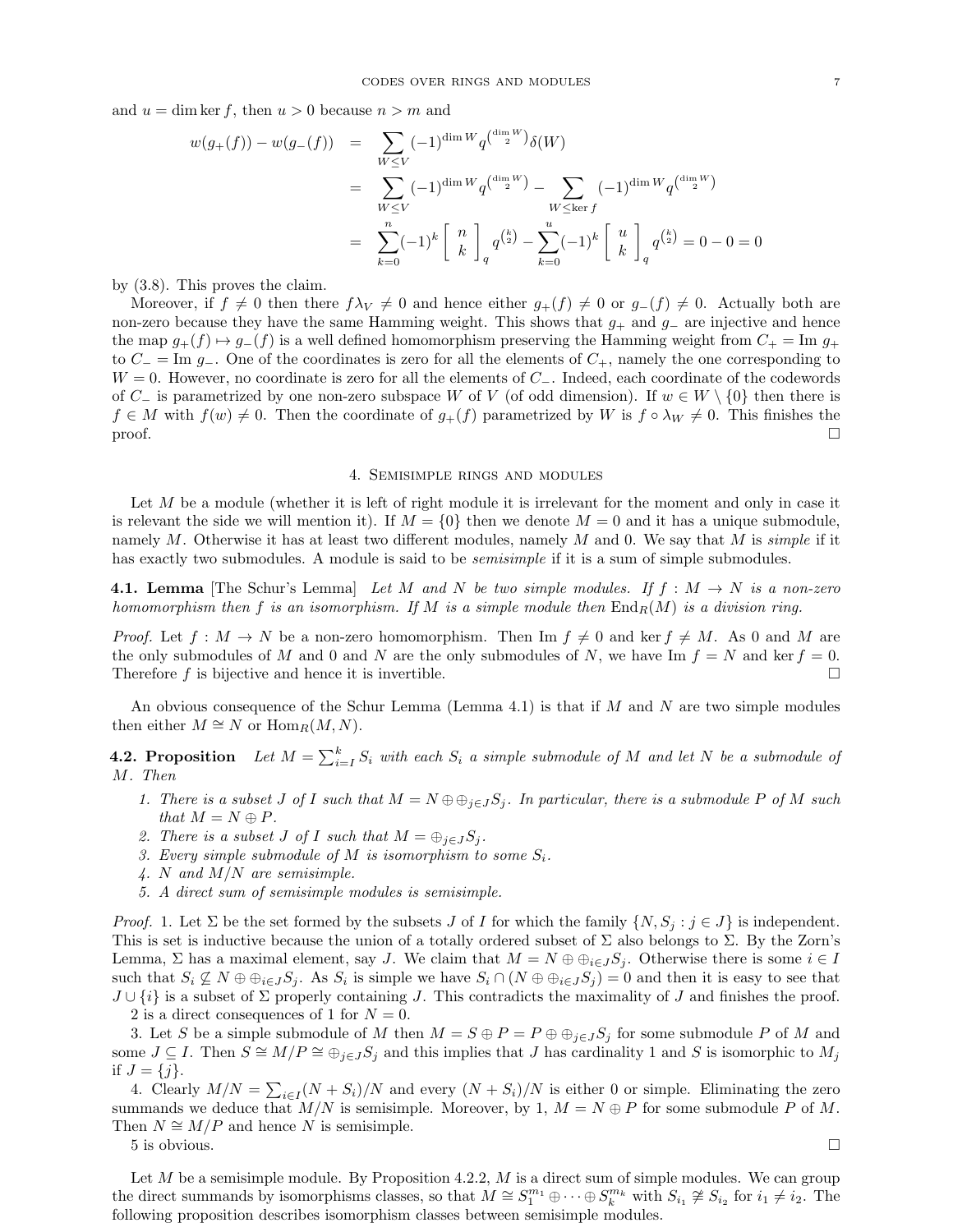# <span id="page-7-0"></span>4.3. Proposition Consider semisimple modules

 $M \cong M_1 \oplus \cdots \oplus M_m$  and  $N \cong N_1 \oplus \cdots \oplus N_n$ 

where each  $M_i$  and each  $N_i$  is simple. Then  $M \cong N$  if and only if  $m = n$  and there is  $\sigma \in S_m$  such that  $M_i \cong N_{\sigma(i)}$ .

*Proof.* The sufficient condition is clear. Suppose that  $M$  and  $N$  are isomorphic. We may assume without loss of generality that  $0 \le m \le n$ . We argue by induction on m. The case  $m = 0$  is obvious. Suppose  $m > 1$ and he induction hypothesis. Let  $f: M \to N$  be an isomorphism. Let  $\mu_i: M_i \to M$  and  $\pi_i: N \to N_i$ , the canonical embedding and projection. Let  $M'_i = f^{-1}(M_i)$  for every  $i = 1, \ldots, n$ . Then  $M = \prod_{i=1}^n M'_i$  and each  $M'_i$  is simple. Moreover, by Proposition [4.2.](#page-6-6)[1,](#page-6-1) there is  $J \subseteq \{1, \ldots, m\}$  such that  $M = \bigoplus_{i=1}^{n-1} M'_j \oplus \bigoplus_{j \in J} M_j$ . Then  $M'_n \cong M/\bigoplus_{i=1}^{n-1} M'_i \cong \bigoplus_{j\in J} M_j$ . As  $M'_n$  is simple,  $|J|=1$ . By permuting the  $N_j$  one may assume that  $J = \{m\}$ . Then  $N_n \cong M'_n \cong M_m$  and  $M/\bigoplus_{i=1}^{n-1} M'_i \cong M/M_m \cong \bigoplus_{i=1}^{m-1} M_i$ . By the induction hypothesis  $m-1=n-1$  and after a permutation one may assume that  $N_i \cong M'_i \cong M_i$  for every i.

Proposition [4.3](#page-7-0) also holds for semisimple modules which are infinite direct sums of simple modules (see e.g. [\[Pie82,](#page-23-4) 2.5]). This shows that if  $\{S_i : i \in I\}$  is a set of representatives of the isomorphism classes of simple right R-modules, then every semisimple right R-module M has a unique expression as  $M \cong \bigoplus_{i \in I} S_i^{(\alpha_i)}$ for some cardinals  $\alpha_i$ . Then  $\alpha_i$  is called the the *multiplicity* of  $S_i$  at M.

<span id="page-7-5"></span><span id="page-7-2"></span>4.4. Theorem [The Wedderburn-Artin Theorem] The following conditions are equivalent for a ring:

- 1. The left module  $_R R$  is semisimple.
- <span id="page-7-3"></span>2. The right module  $R_R$  is semisimple.
- <span id="page-7-4"></span><span id="page-7-1"></span>3. There are division rings  $D_1, \ldots, D_k$  and positive integers  $n_1, \ldots, n_k$  such that

(4.9) 
$$
R \cong M_{n_1}(D_1) \times \cdots \times M_{n_k}(D_k).
$$

*Proof.* 3 implies 1 and 2. Suppose that  $R = M_{n_1}(D_1) \times \cdots \times M_{n_k}(D_k)$  with  $D_i$  a division ring and  $n_i$  a positive integer for every  $i = 1, ..., k$ . For every  $i = 1, ..., k$  and every  $j = 1, ..., n_i$  let  $C_{ij}$  be the subset of R formed by the elements for which all the non-zero entries are at the j-th column of  $M_{n_i}(D_i)$  and let  $R_{ij}$ be the subset formed by the elements of R with all the non-zero entries are at the j-th row of  $M_{n_i}(D_i)$ . It is easy to see that  $R = \bigoplus_{i=1}^k \bigoplus_{j=1}^{n_i} C_{ij} = \bigoplus_{i=1}^k \bigoplus_{j=1}^{n_i} R_{ij}$ , that each  $C_{ij}$  is a minimal left ideal of  $_R \overline{R}$  and  $R_{ij}$ is a minimal right ideal of  $R_R$ . Thus  $_R R$  and  $R_R$  are semisimple. This proves that [3](#page-7-1) implies [1](#page-7-2) and [2.](#page-7-3)

[2](#page-7-3) implies [3](#page-7-1) and [1](#page-7-2) implies [3.](#page-7-1) By symmetry we only prove the first. Suppose that  $R_R$  is semisimple. By Proposition [4.2](#page-6-6)[.2,](#page-6-2)  $R_R = \bigoplus_{i \in I} S_i$  for some simple right ideals of R. We claim that I is finite. Indeed, there is a finite subset J of I such that  $1 = \sum_{i \in J} s_i$ . If  $s \in S_i$  with  $i \notin J$  then  $s = 1s = \sum_{j \in J} s_j s \in S \cap \sum_{j \in J} S_j = 0$ . Thus  $S_i = 0$ , which yields a contradiction because  $S_j$  is simple. This shows that  $J = I$ , so that I is finite, as claimed. Grouping the  $S_i$  which are isomorphic we have  $R_R = \bigoplus_{i=1}^k M_i$  and  $M_i = \bigoplus_{j=1}^{n_i} T_{ij}$  with each  $R_{ij}$ a simple right ideal of R and  $T_{i_1j_1} \cong T_{i_2j_2}$  if and only if  $i_1 = i_2$ . Thus, if  $T_i = T_{i_1}$ , then

$$
\text{Hom}_{R}(T_{i_{1}j_{1}}, T_{i_{2}j_{2}}) \cong \begin{cases} 0, & \text{if } i_{1} \neq i_{2}; \\ \text{End}_{R}(T_{i}) = D_{i} & \text{if } i_{1} = i_{2} = i; \end{cases}
$$

and each  $D_i$  is a division ring by the Schur's Lemma (Lemma [4.1\)](#page-6-0). By [\(2.5\)](#page-3-0), we have

$$
\operatorname{Hom}_R(M_i, M_j) = \begin{cases} 0, & \text{if } i \neq j; \\ \operatorname{End}_R(M_i) \cong \operatorname{End}_R(T_i^{n_i}) \cong M_{n_i}(D_i) & \text{if } i = j. \end{cases}
$$

By [\(2.4\)](#page-3-1),

$$
R \cong \text{End}(R_R) \cong \left( \begin{array}{cccc} \text{Hom}_R(M_1, M_1) & \text{Hom}_R(M_2, M_1) & \dots & \text{Hom}_R(M_k, M_1) \\ \text{Hom}_R(M_1, M_2) & \text{Hom}_R(M_2, M_2) & \dots & \text{Hom}_R(M_k, M_l) \\ \dots & \dots & \dots & \dots \\ \text{Hom}_R(M_1, M_k) & \text{Hom}_R(M_2, M_k) & \dots & \text{Hom}_R(M_k, M_l) \end{array} \right) = \prod_{i=1}^k M_{n_i}(D_i).
$$

If  $R_R$  (equivalently  $_R$ R) is semisimple then we say that R is a semisimple ring. If R is a semisimple ring then the expression of R as in  $(4.9)$  is called the *Wedderburn decomposition* of R. The direct factors  $M_{n_i}(D_i)$  are called the *Wedderburn components* of R. The proof of Theorem [4.4](#page-7-5) shows that if the Wedderburn decomposition of R is as in Theorem [4.4.](#page-7-5)[3](#page-7-1) then R has exactly k simple left R-modules up to isomorphism and k simple right R-modules up to isomorphisms. Moreover, one can take  $C_1, \ldots, C_k$  as representatives of the simple left R-modules, where each  $C_i$  is one column of  $M_{n_i}(D_i)$ . Similarly, taking one row  $R_i$  of each Wedderburn component  $M_{n_i}(D_i)$ , we obtain a set  $R_1, \ldots, R_k$  of representatives of the simple right R-modules. Moreover  $_R R \cong \bigoplus_{i=1}^k C_i^{n_i}$  and  $R_R \cong \bigoplus_{i=1}^k R_i^{n_i}$ .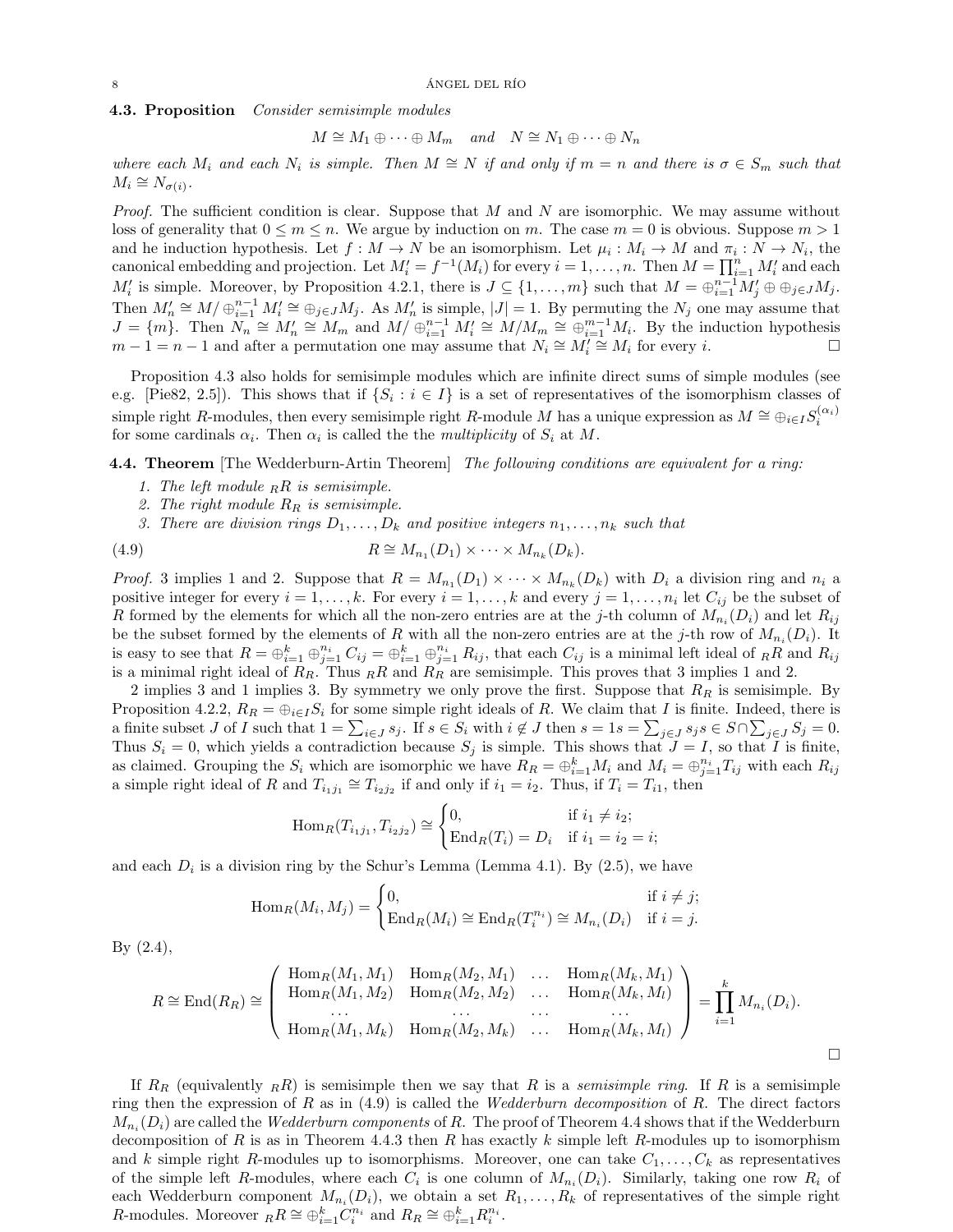In case  $R$  is finite the all the division rings are finite and hence they are fields by the following well known theorem of Wedderburn.

## <span id="page-8-1"></span>**4.5. Theorem** [Wedderburn] Every finite division ring is a field.

Suppose that  $R$  is a semisimple ring. The proof of Theorem [4.4,](#page-7-5) as well as Proposition [4.2.](#page-6-6)[3](#page-6-3) shows that if  $S_1, \ldots, S_k$  are representatives of the minimal right ideals up to isomorphisms then  $R \cong S_1^{n_1} \oplus \cdots \oplus S_k^{n_k}$ for some unique positive integers  $n_1, \ldots, n_k$ . Furthermore R has exactly k isomorphism classes of minimal left ideals, say  $T_1, \ldots, T_k$  and  $R \cong T_1^{n_1} \oplus \cdots \oplus T_k^{n_k}$  (for the same positive integers). Moreover, every right R-module is a direct sum of copies of  $S_i$ 's and every left R-module is a direct sum of  $T_j$ 's. This is clear for free modules and then it is true for all modules because every module is a quotient of a free module. This proves

**4.6. Corollary** If R is a semisimple ring then every R-module is semisimple and every right (left) simple module is isomorphic to a minimal right (left) ideal of R.

## 5. The socle and the Jacobson radical

Let M be a module. The socle of M, denoted  $Soc(M)$ , is the sum of all simple submodules of M. Clearly  $Soc(M)$  is the unique maximal semisimple submodule of M. In general, it could occur that  $Soc(M) = 0$  but in this case M must be infinite.

Let N be a submodule of M. The the map  $K \mapsto K/N$  gives a one-to-one correspondence from the set of submodules of M containing N to the submodules of  $M/N$ . Then  $M/N$  is simple if and only if N is a *maximal submodule* of M, i.e. N and M are different and they are the only submodules of M containing N. The annihilator of M is

$$
Ann(M_R) = \{r \in R : Mr = 0\}.
$$

Clearly Ann( $M_R$ ) is an ideal of R. Therefore if  $S_r$  denotes the class of all simple right R-modules of R then

$$
rad(R_R) = \bigcap_{S \in \mathcal{S}_r} \text{Ann}(S_R)
$$

is a two-sided ideal of R. Similarly

$$
rad({}_RR) = \bigcap_{S \in \mathcal{S}_l} \text{Ann}(S_R)
$$

where  $S_l$  denotes the class of simple left R-modules. Actually,  $rad(R_R) = rad_R(R)$  (see [\[Pie82,](#page-23-4) Proposition 4.3]). This ideal is called the *Jacobson radical* of R and it is usually denoted  $J(R)$ . If M is a semisimple right R-module then  $MJ(R) = 0$  and hence we can see M as a right  $R/J(R)$ -module.

We can give an alternative description of  $J(R)$ . If M is a module then a maximal submodule of M is a submodule N of M which is maximal among the submodules of M different from M. By Examples [2.1](#page-1-0)[.3,](#page-1-1) N is a maximal submodule of M if and only if  $M/N$  is simple. The maximal right ideals of R are the maximal submodules of  $R_R$ . Maximal left ideals are defined similarly.

**5.1. Proposition**  $J(R)$  is the intersection of the maximal left ideals of R and it is also the intersection of the right ideals of R.

*Proof.* By symmetry it is enough to prove the first statement. Let  $J$  be the intersection of the maximal right ideals of R. Let M be a maximal right ideal of R. Then  $S = R/M$  is a simple right R-module. Therefore  $0 = SJ(R) = (M + J(R))/M$  and therefore  $J(R) \subseteq M$ . This shows  $J(R) \subseteq J$ .

If S is a simple right R-module and  $s \in S \setminus \{0\}$  then  $S = sR$  and hence the maps  $\rho_s : R \to S$ , associating r with sr, is surjective. Thus  $S \cong R/\ker \rho_s$  and hence  $\ker \rho_s$  is a maximal ideal of M. Thus  $J \subseteq \ker \rho_s$  and hence  $SJ = 0$ . This shows  $J \subseteq J(R)$ .

It is easy to see that if R is semisimple then  $J(R) = 0$ . Furthermore, by the description of left and right ideals of  $R/J(R)$  it is clear that  $J(R/J(R)) = 0$ . For finite rings we have

**5.2. Proposition** If R is a finite ring then R is semisimple if and only if  $J(R) = 0$ . In particular  $R/J(R)$ is semisimple.

*Proof.* Suppose that  $J(R) = 0$ . Then there are maximal right ideals  $I_1, \ldots, I_k$  of R with  $I_1 \cap \cdots \cap I_k = 0$ . Then the map  $r \to (r+I_1,\ldots,r+I_k)$  is an injective homomorphism  $R \to \bigoplus_{i=1}^k R/I_i$ . As each  $R/I_i$  is simple, we deduce that R is semisimple by Proposition [4.2.](#page-6-6)

<span id="page-8-0"></span>**5.3. Remark** Assume that I is an ideal of R with  $R/I$  semisimple. Then  $J(R/I) = 0$  and hence the intersection of the maximal ideals of R containing I is precisely I. Therefore  $J(R) \subseteq I$ .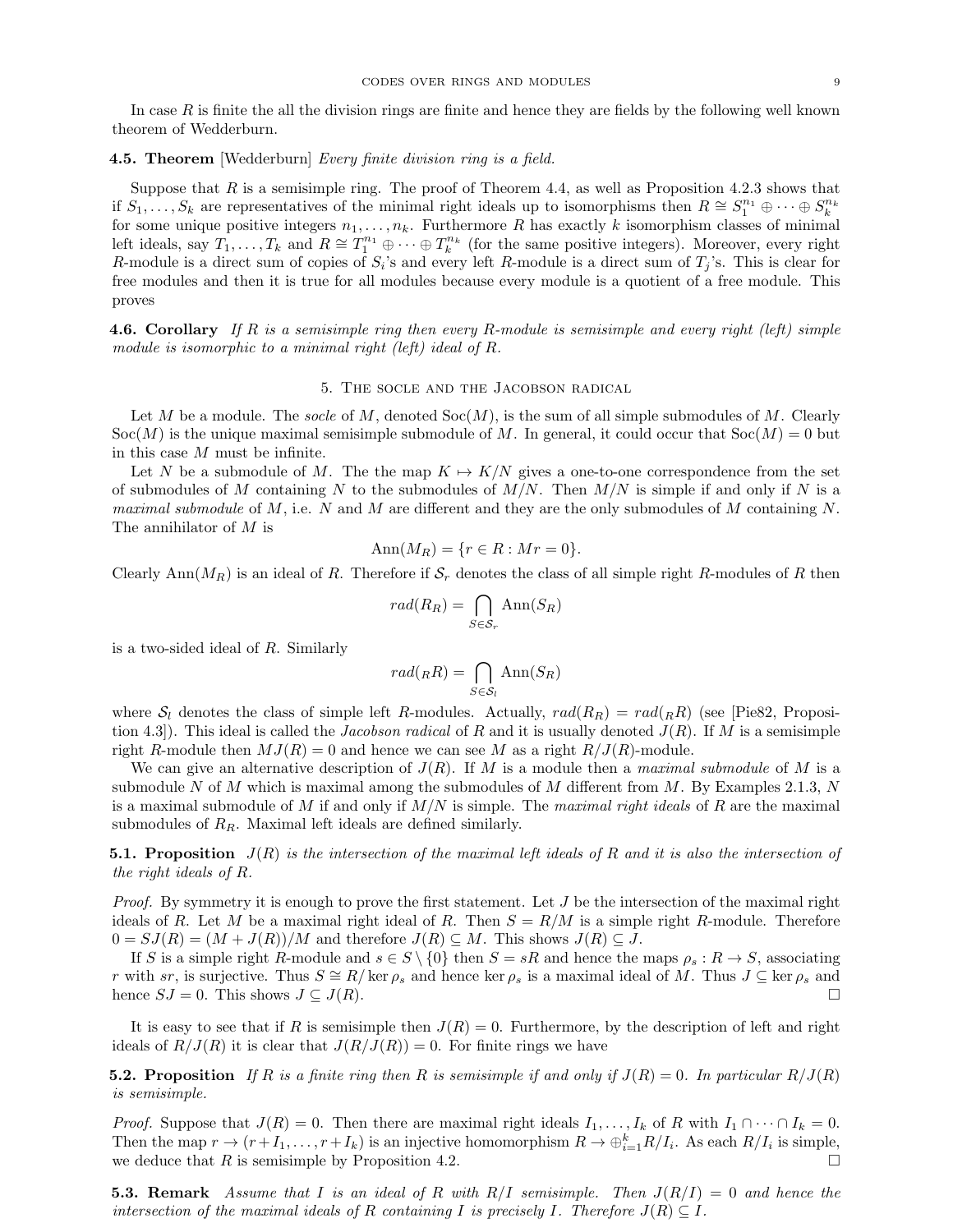**5.4. Example** Let F be a field and consider the ring  $R = \begin{pmatrix} F & F \\ 0 & F \end{pmatrix}$  $0$  F of upper triangular  $2 \times 2$  matrices.  $Then \ J(R) = \begin{pmatrix} 0 & F \\ 0 & 0 \end{pmatrix}, \text{Soc}(R_R) = \begin{pmatrix} 0 & F \\ 0 & F \end{pmatrix}$  $0$  F  $\bigg) \text{ and } \text{Soc}(R) = \left( \begin{array}{cc} F & F \\ 0 & 0 \end{array} \right)$ 

*Proof.* Clearly,  $I_1 = \begin{pmatrix} F & F \\ 0 & 0 \end{pmatrix}$  and  $I_2 = \begin{pmatrix} 0 & F \\ 0 & F \end{pmatrix}$  $0$  F are maximal right ideals of R. Therefore  $J =$  $\begin{pmatrix} 0 & F \\ 0 & 0 \end{pmatrix} \subseteq J(R)$ . On the other hand  $R/J \cong F \times F$ , which is semisimple. Thus  $J = J(R)$  by Remark [5.3.](#page-8-0) Clearly  $J(R)$  is a minimal left ideal and a minimal right ideal. Moreover,  $J_1 = \begin{pmatrix} F & 0 \\ 0 & 0 \end{pmatrix}$  is a minimal

left ideal and  $J_2 = \begin{pmatrix} 0 & 0 \\ 0 & F \end{pmatrix}$  $0$  F a minimal right ideal. Therefore  $I_1 = J_1 + J(R) \subseteq \text{Soc}(R_R)$  and  $I_2 =$  $J_2+J(R) \subseteq \text{Soc}(R_R)$ . As R is not semisimple and  $I_1$  and  $I_2$  are maximal we deduce that  $I_1 = \text{Soc}(R_R)$  and  $I_2 = \mathrm{Soc}(R_R).$ 

By Example [2.1.](#page-1-0)[2,](#page-1-2) the right  $R/J(R)$ -modules can be identified with the right R-modules M such that  $MJ(R) = 0$  and these are precisely the semisimple modules of R. Thus, the number of isomorphism classes of right R-modules coincides with the number of isomorphisms classes of right  $R/J(R)$  which is also the number of simple components of  $R/J(R)$ . Using this it is easy to prove the following

<span id="page-9-4"></span>**5.5. Lema** Let R be a finite ring and let M be a semisimple module. Then M is cyclic if and only if for every simple R-module S, the multiplicity of S in M is at most the multiplicity of S in  $R/J(R)$ .

<span id="page-9-1"></span>**5.6.** Lemma If R is a finite ring and M is a finite non-zero right R module then  $MJ(R) \neq M$ .

*Proof.* As M is finite, it has a maximal submodule N (i.e. a submodule maximal among the submodules different from M). Then  $M/N$  is simple and hence  $(M/N)J(R) = 0$ . Therefore  $MJ(R) \subseteq N \subset M<sup>1</sup>$  $MJ(R) \subseteq N \subset M<sup>1</sup>$  $MJ(R) \subseteq N \subset M<sup>1</sup>$  and therefore  $MJ(R) \neq 0.$ 

The following is an obvious consequence of Lemma [5.6.](#page-9-1)

**5.7. Corollary** If R is a finite ring then  $J(R)^n = 0$  for some n.

Let R be a finite ring and let  $x \in R$  such that  $x^n = 0$  for some  $n \ge 1$ . Then  $(1+x)(1-x+x^2-\cdots+x^n)$  $(-1)^{n-1}x^{n-1} = 1$ , so that  $1 + x \in U(X)$ . If  $u \in U(R)$  and  $x \in J(R)$  then  $u^{-1}x \in J(R)$  and therefore  $(u^{-1}x)^n = 0$  for some n. Therefore  $u + x = u(1 + u^{-1}x) \in \mathcal{U}(R)$ . This shows that

(5.10) U(R) + J(R) ⊆ U(R).

## <span id="page-9-3"></span>6. Injective modules

Let R be a ring and let E be and M be a R-modules. We say that E is  $M$ -injective if for every submodule N of M and every homomorphism  $f: N \to E$  there is a homomorphism  $\overline{f}: M \to E$  extending f, i.e.  $\overline{f}(n) = f(n)$  for every  $n \in N$ . One says that E is injective if it is M-injective for every module M.

**6.1. Proposition** Let  $\{E_i : i \in I\}$  be a family of modules and let M be a module. Then  $\prod_{i \in I} E_i$  is M-injective if and only if  $E_i$  is M-injective for every  $i \in I$ .

*Proof.* Let  $E = \prod_{i \in I} E_i$ .

Suppose that each  $E_i$  is M-injective. Let N be a submodule of a module M and let  $f: N \to E$  be a homomorphism. For every  $i \in I$  let  $\pi_i : E \to E_i$  be the projection on the *i*-th coordinate and let  $f_i = \pi_i f$ . As  $E_i$  is injective there is a homomorphism  $g_i: M \to E_i$  such that  $g_i(n) = \pi_i f(n)$  for every  $n \in N$ . Let  $g: M \to E$  be the unique homomorphism satisfying  $\pi_i g = g_i$  for every i. Then  $\pi_i g(n) = g_i(n) = \pi_i f(n)$  for every  $n \in N$  and hence  $g(n) = f(n)$  for every  $n \in N$ . This shows that E is M-injective.

Conversely, assume that E is M-injective and let  $f: N \to E_i$  be a homomorphism. Let  $\mu_i: E_i \to E$  be the natural embedding of  $E_i$  into the *i*-th coordinate of E. As E is M-injective Then there is a homomorphism  $g: M \to E$  such that  $g(n) = \mu_i f(n)$ . Then  $\pi_i g(n) = \pi_i \mu_i f(n) = f(n)$ . Thus  $E_i$  is N-injective.

## <span id="page-9-2"></span>**6.2. Proposition** Let  $E$  be a module.

- 1. If E is M-injective and N is a submodule of M then E is  $M/N$ -injective.
- 2. Let  $\{M_i : i \in I\}$  be a family of modules. If E is  $M_i$ -injective for every  $i \in I$  and every  $j \in J$  then E is  $\bigoplus_{i\in I}M_i$ -injective.

<span id="page-9-0"></span><sup>&</sup>lt;sup>1</sup>⊂ denotes proper inclusion.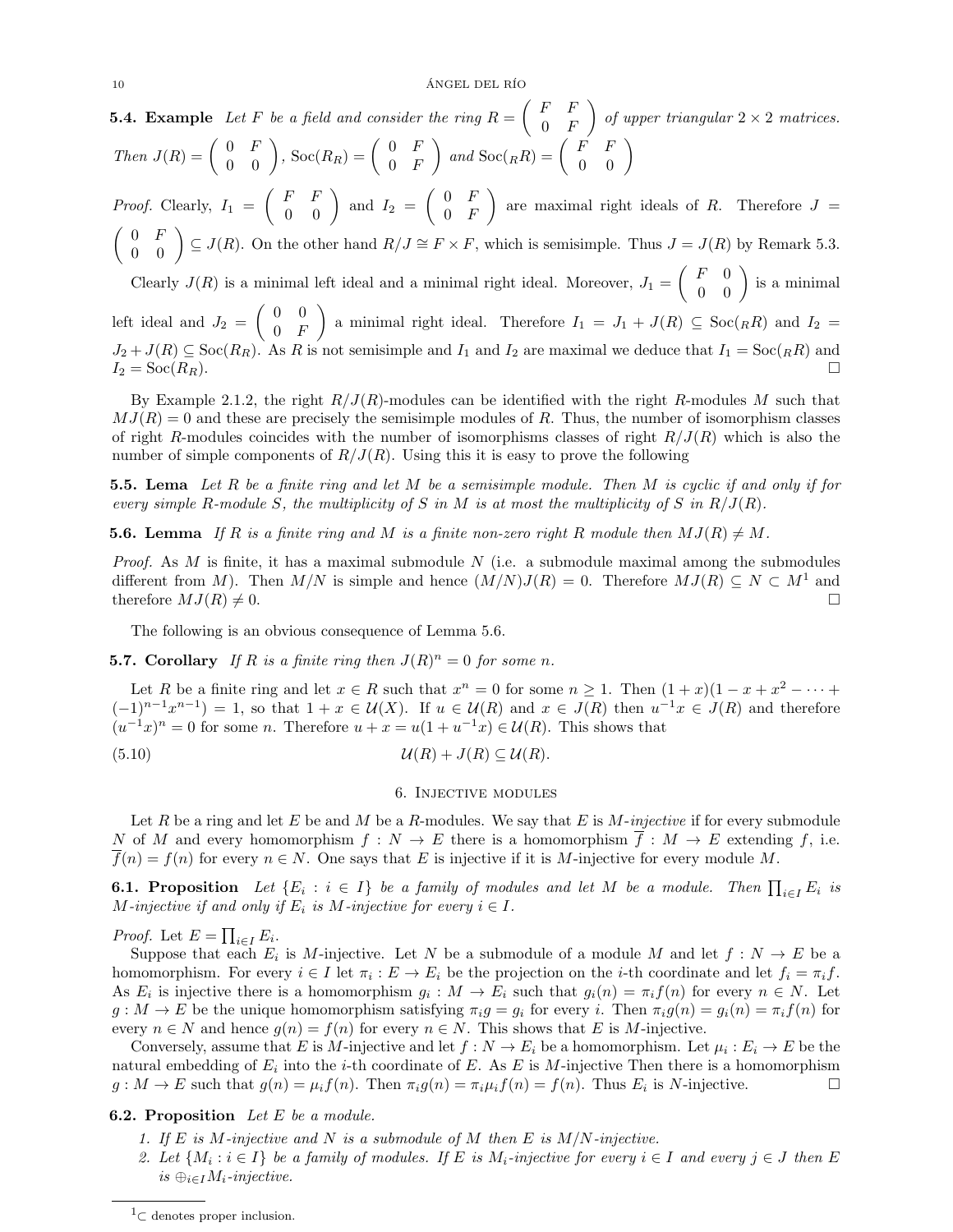*Proof.* 1. Suppose that E is M-injective. Every submodule of  $M/N$  is of the form  $K/N$  for some submodule K of M containing N. Let  $f: K/N \to M$  be a homomorphism with K as above. Let  $\pi: M \to M/N$  be the canonical homomorphism and let  $\pi_K : K \to K/N$  denote its restriction to K. As E is M-injective, there is a homomorphism  $g : M \to E$  with  $g(k) = f \pi_K(k)$  for every  $k \in K$ . Then  $f(N) = 0$  and hence there is a homomorphism  $\overline{g}$ :  $M/N \to E$  with  $\overline{g}\pi = g$ . Therefore  $\overline{g}(k+N) = \overline{g}\pi_K(k) = g(k) = f\pi_K(k) = f(k+N)$  for every  $k \in K$ . This shows that E is  $M/N$ -injective.

2. Suppose that E is  $M_i$ -injective for every  $i \in I$ . Let  $M = \bigoplus_{i \in I} M_i$ , let N be a submodule of M and let  $f: N \to E$  be a homomorphism. Using Zorn's Lemma we may assume that N is maximal in the set of submodules of  $N_1$  of  $\bigoplus_{i\in I}M_i$  for which there is a homomorphism  $N_1 \to E$  extending f. It is then enough to show that under this maximality assumption  $N = M$ . By means of contradiction we assume that  $N \neq M$ .

For every  $i \in I$  let  $\mu_i : M_i \to M$  be the embedding of  $M_i$  into the *i*-th coordinate. As  $N \neq M$  there is  $j \in I$ such that  $\mu_j(M_j) \nsubseteq N$ . Let  $g: \mu_j^{-1}(N) \to E$  be given by  $g(m) = f\mu_j(m)$  for  $m \in \mu_j^{-1}(N)$ . By assumption, there is  $h: M_j \to E$  such that  $h(m) = g(m)$  for every  $m \in \mu_j^{-1}(N)$ . Let  $h_1: N_1 = N + \mu_j(M_j) \to E$  be defined by

$$
h_1(n + \mu_j(m)) = f(n) + h(m), \quad (n \in N, m \in M_j).
$$

This is well defined because if  $n_1 + \mu_j(m_1) = n_2 + \mu_j(m_2)$ , with  $n_1, n_2 \in N$  and  $m_1, m_2 \in K$  then  $n_1 - n_2 =$  $\mu_j(m_2 - m_1) \in N$  and hence  $m_2 - m_1 \in \mu_j^{-1}(N)$ . Then  $f(n_1) - f(n_2) = f(n_1 - n_2) = f\mu_j(m_2 - m_1) =$  $g(m_2 - m_1) = h(m_2 - m_1) = h(m_2) - h(m_1)$  and hence  $f(n_1) + h(m_1) = f(n_2) + h(m_2)$ . As  $h_1$  extends f and N is properly contained in  $N_1$ , we obtain the desired contradiction from the maximality assumption.  $\Box$ 

<span id="page-10-3"></span>**6.3. Theorem** [Baer's Criterion of Injectivity] Let R be a ring and let E be a right R-module. Then E is injective if for every ideal I of R and every homomorphism  $f: I \to E$  there is  $m \in M$  such that  $f(x) = mx$ for every  $x \in I$ .

*Proof.* Every homomorphism  $R_R \to M$  is of the form  $r \to mr$  for some  $m \in M$ . Thus the property that for every ideal I of R and every homomorphism  $f: I \to E$  there is  $m \in m$  such that  $f(x) = mx$  for every  $x \in I$ means precisely that E is R-injective. Then, by Proposition [6.2,](#page-9-2) E is M injective for every quotient M of every free module. As every module is of this form we deduce that  $E$  in injective.

Applying Baer's Criterion to the case where  $R = \mathbb{Z}$  we obtain the following:

<span id="page-10-0"></span>**6.4. Corollary** A Z-module (i.e. an abelian group) M is injective if for every  $m \in M$  and every positive integer n there is  $n \in M$  with  $m = dn$ .

Using Corollary [6.4](#page-10-0) we deduce.

<span id="page-10-2"></span>**6.5. Example**  $\mathbb{Q}$  and  $\mathbb{Q}/\mathbb{Z}$  are injective  $\mathbb{Z}$ -modules.

If  $f : M \to N$  is a homomorphism of modules and E is a module then the following map is a homomorphism of abelian groups:

$$
Hom(f, E) : Hom_R(N, E) \rightarrow Hom_R(M, E)
$$
  

$$
\phi \rightarrow \phi \circ f.
$$

 $Hom(-, E)$  defines a contravariant functor from the category of modules to the category of abelian groups, i.e.

$$
\operatorname{Hom}(g \circ f, E) = \operatorname{Hom}(f, E) \circ \operatorname{Hom}(g, E) \quad \text{and} \quad \operatorname{Hom}(1_M, E) = 1_{\operatorname{End}_R(M)}
$$

for every module M and every "composable" homomorphisms  $f$  and  $g$ . A sequence of homomorphisms of modules

$$
\cdots \to M_{i-1} \xrightarrow{f_{i-1}} M_i \xrightarrow{f_i} M_{i+1} \to \dots
$$

is said to be exact if ker  $f_i = \text{Im } f_i$  for every i. For example, if  $f : M \to N$  is a homomorphism, then f is injective if and only if  $0 \to M \stackrel{f}{\longrightarrow} N$  is exact. Similarly f is surjective if  $M \stackrel{f}{\longrightarrow} N \to 0$  is exact. A short exact sequence is an exact sequence of the form

$$
0 \to M' \to M \to M'' \to 0
$$

# <span id="page-10-1"></span>6.6. Proposition If

$$
0 \to M' \xrightarrow{f} M \xrightarrow{g} M'' \to 0
$$

is a short exact sequence then

$$
0 \to \text{Hom}_R(M'', E) \stackrel{\text{Hom}(g, E)}{\longrightarrow} \text{Hom}_R(M, E) \stackrel{\text{Hom}(f, E)}{\longrightarrow} \text{Hom}_R(M', E)
$$

is exact.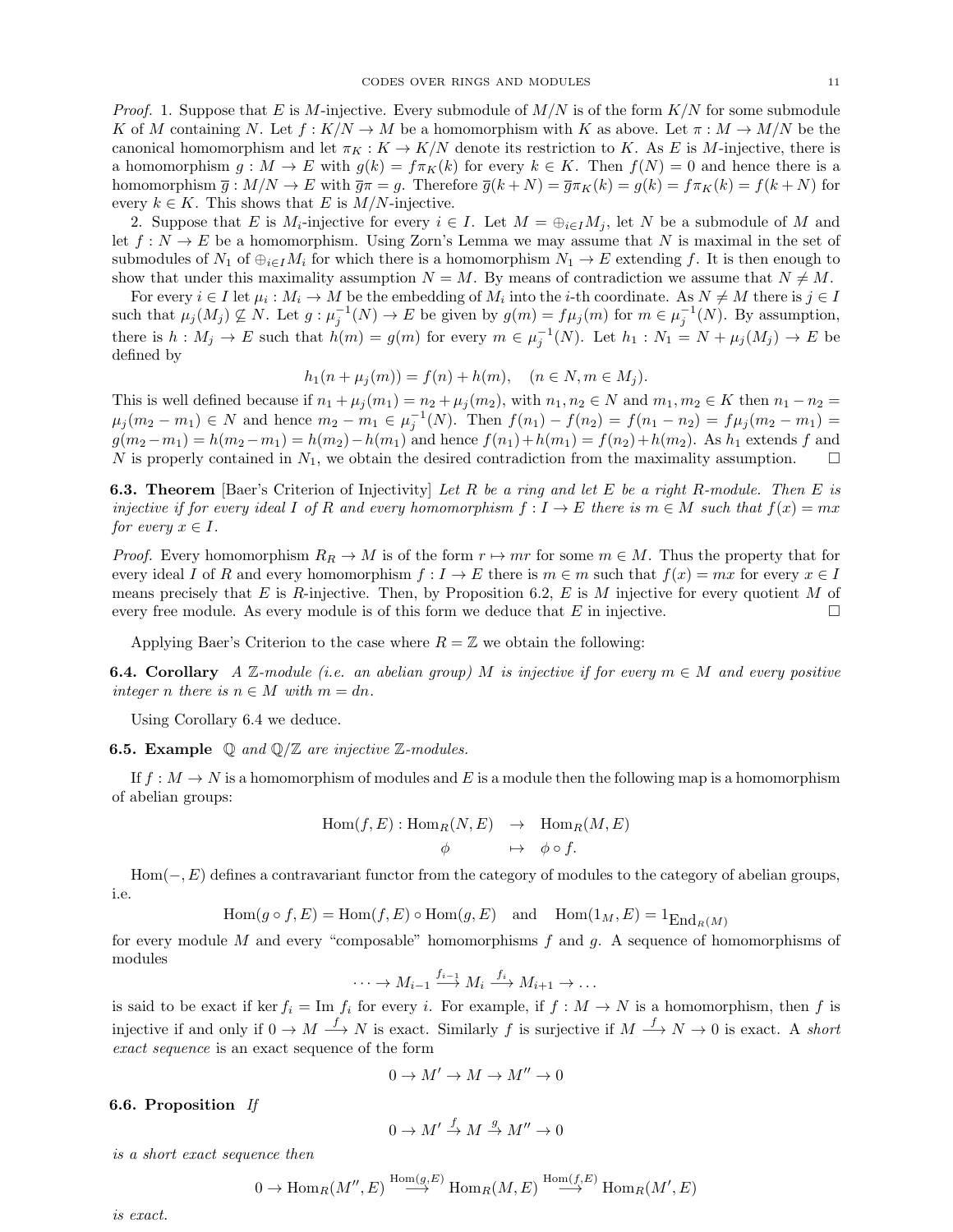#### $12$   $\widehat{A}$ NGEL DEL RÍO

*Proof.* As g is surjective, if  $g \circ \phi = g \circ \psi$  then  $\phi = \psi$ . This shows that  $Hom(g, E)$  is injective. Moreover  $\text{Hom}(f, E) \circ \text{Hom}(g, E) = \text{Hom}(g \circ f, E) = \text{Hom}(0, E) = 0$  and therefore Im  $\text{Hom}(g, E) \subseteq \text{ker Hom}(f, E)$ . Assume that  $\phi \in \text{ker Hom}(f, E)$ . Then  $\phi \circ f = 0$ , and therefore ker  $g \subseteq \text{Im } f \subseteq \text{ker } \phi$ . Thus the map  $\psi: M'' \to E$  given by  $\psi(x) = \phi(y)$  if  $x = g(y)$  is a well defined homomorphism. Indeed, if  $x = g(y_1) = g(y_2)$ then  $y_1 - y_2 \in \ker g \subseteq \ker \phi$  and hence  $\phi(y_1) = \phi(y_2)$ . It follows easily that  $\psi \in \text{Hom}_R(M'', E)$  and  $\phi = \psi \circ g$ . This shows that  $\phi \in \text{Im} \text{ Hom}(g, E)$  and finishes the proof.

By Proposition [6.6,](#page-10-1) E is injective if and only if  $Hom(f, E)$  is surjective for every injective homomorphism f or R-modules if and only if  $Hom(-, E)$  maps short exact sequences to short exact sequences.

Given an abelian group A let  $A^* = \text{Hom}_{\mathbb{Z}}(A, \mathbb{Q}/\mathbb{Z})$  and given a homomorphism f of abelian groups let  $f^* = \text{Hom}(f, \mathbb{Q}/\mathbb{Z})$ . For every abelian group A,  $A^*$  is an abelian group and for every homomorphism f of abelian groups,  $f^*$  is s group homomorphism.

In case R is a ring and M is right R-module then, considering M as an  $(\mathbb{Z}, R)$ -bimodule, we can see  $M^*$ is a left R-module (see Examples [2.1.](#page-1-0)[7\)](#page-2-1). Similarly if M is a left R-module then  $M^*$  as a right R-module. If f is a homomorphism of modules then so is  $f^*$ . Clearly  $R^*$  is an  $(R, R)$ -bimodule.

<span id="page-11-0"></span>**6.7. Lemma** For every R-module there is an isomorphism of abelian groups  $\Phi_M$ : Hom $_R(M, R^*) \to M^*$ such that if  $f : M \to N$  is a homomorphism of R-modules then the following diagram is commutative

$$
\begin{array}{ccc}\n\text{Hom}_R(N,R^*) & \xrightarrow{\text{Hom}(f,R^*)} & \text{Hom}_R(M,R^*) \\
\Phi_N \downarrow & & \downarrow \Phi_M \\
N^* & & \xrightarrow{f^*} & M^* \\
\end{array}
$$

*Proof.* We define  $\Phi_M$  by setting  $\Phi_M(f)(m) = f(m)(1)$  for  $m \in M$  and  $f \in \text{Hom}_R(M, R^*)$ . We also define  $\Psi_M: M^* \to \text{Hom}_R(M, R^*)$ , by setting  $\Phi(g)(m)(r) = g(mr)$  for  $m \in M$ ,  $r \in R$  and  $g \in M^*$ . The reader can easily check that  $\Phi_M$  and  $\Psi_M$  are homomorphisms, that they are inverse to each other and that the diagram is commutative.  $\Box$ 

<span id="page-11-2"></span>**6.8. Proposition** If R is a ring then  $R^*$  is injective as left and right module.

Proof. By symmetry it is enough to prove the right version. Consider a short exact sequence of right R-modules

$$
0 \to M_1 \to M \to M_2 \to 0
$$

By Lemma [6.7](#page-11-0) we have a commutative diagram which vertical isomorphisms

$$
\begin{matrix}0&\to\begin{array}{ccc}\operatorname{Hom}_R(M_2,R^*)&\to\begin{array}{ccc}\operatorname{Hom}_R(M,R^*)&\to\begin{array}{ccc}\operatorname{Hom}_R(M_1,R^*)&\to\end{array}0\\ \downarrow&&\downarrow\\0&\to\begin{array}{ccc}\mathcal{M}_2^*&\to\end{array}&&\begin{array}{ccc}\mathcal{M}^*&\to\end{array}&&\begin{array}{ccc}\end{array}\\ \end{matrix}
$$

By Example [6.5,](#page-10-2)  $\mathbb{Q}/\mathbb{Z}$  is injective as abelian group and hence the lower sequence of the diagram is exact. Then the upper sequence is exact too. This shows that  $R^*$  is injective as right R-module.

The following proposition shows a connection between the EP and a condition closely related to injectivity.

<span id="page-11-1"></span>**6.9. Proposition** [\[DLP04\]](#page-23-5) Let R be a finite ring and let M be a finite module. Then the following conditions are equivalent.

- 1. M has the EP for length 1.
- 2. Every isomorphism  $f: C_1 \to C_2$  for  $C_1$  and  $C_2$  linear codes of length 1 in the alphabet M extends to an automorphism of M.
- 3. Every injective homomorphisms  $C \to M$  for C a submodule of M extends to an automorphism of M.
- 4. Every injective homomorphisms  $C \to M$  for C a submodule of M extends to an endomorphism of M.

*Proof.*  $1 \Leftrightarrow 2 \Leftrightarrow 3 \Rightarrow 4$  are all obvious.

 $4 \Rightarrow 3$ . Suppose that M satisfies condition 4 and let  $f: C \rightarrow M$  be an injective homomorphism with C a submodule of M. Then  $Soc(M)$  is semisimple and  $Soc(C)$  is a submodule of  $Soc(M)$ . Then, by Proposition [4.2.](#page-6-6)[1,](#page-6-1)  $Soc(M) = Soc(C) \oplus N$  for some submodule N of  $Soc(M)$ . As  $Soc(M)$  is semisimple, so is N and hence  $N \cap C \subset N \cap \text{Soc}(M) = 0$ . Therefore there is a unique homomorphism  $f_1 : C_1 = C \oplus N \to M$ with such that  $f_1$  acts as the f on C and as the identity on N. By hypothesis  $f_1$  extends to an endomorphism g of M. Then  $\text{Soc}(\ker g) \subseteq \text{Soc}(M) \cap \ker g = \text{Soc}(C_1) \cap \ker g \subseteq C_1 \cap \ker g = 0$ . Then Ker  $g = 0$ , because ker g is finite. Therefore g is an injective endomorphism of  $M$ . As  $M$  is finite g is also surjective and hence g is an automorphism.  $\square$ 

A module M satisfying the conditions of Proposition [6.9](#page-11-1) is said to be pseudoinjective.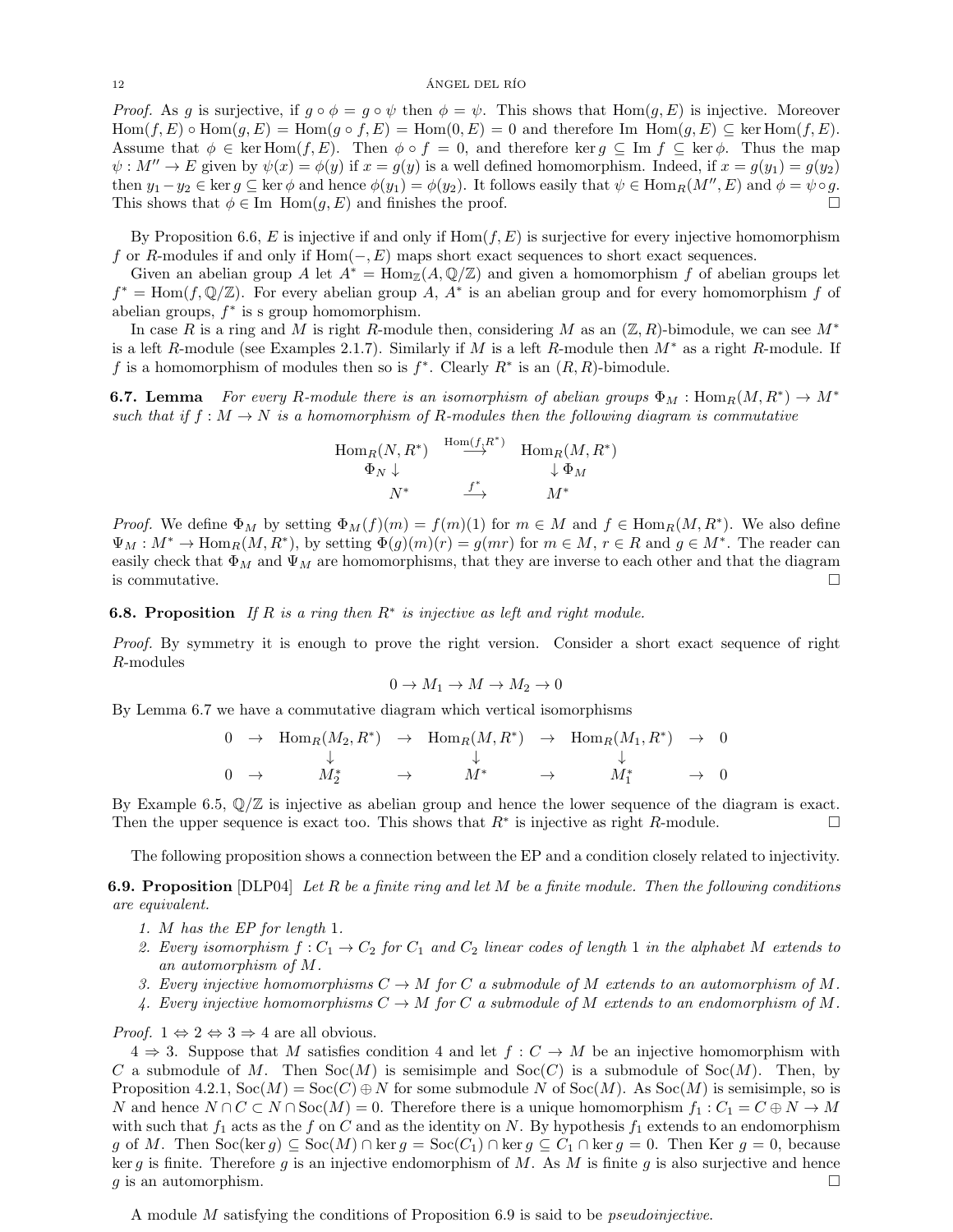In this section A is a finite abelian group which we denote additively. Recall that  $A^* = \text{Hom}(A, \mathbb{Q}/\mathbb{Z})(=$  $\text{Hom}_{\mathbb{Z}}(A,\mathbb{Q}/\mathbb{Z})$ . Moreover, for a homomorphism of abelian groups  $f : A \to B$  let  $f^* = \text{Hom}_{\mathbb{Z}}(f,\mathbb{Q}/\mathbb{Z})$ :  $B^* \to A^*$ .

# <span id="page-12-4"></span>7.1. Proposition Let A and B be finite abelian groups. Then

<span id="page-12-0"></span>1. There is an isomorphism  $\lambda : A \to A^*$  satisfying

(7.11) 
$$
\lambda(a)(b) = \lambda(b)(a) \quad (a, b \in A).
$$

<span id="page-12-2"></span>Hence  $|A| = |A^*|$ . 2. The map  $\Phi_A : A \to A^{**}$  defined by

<span id="page-12-1"></span>
$$
\Phi_A(a)(\chi) = \chi(a) \quad (a \in A, \chi \in A^*).
$$

is a group isomorphism such that for every homomorphism of abelian groups  $f : A \rightarrow B$  the following diagram is commutative:

$$
\begin{array}{ccc} & A & \stackrel{f}{\longrightarrow} & B \\ \Phi_A \downarrow && \downarrow \Phi_B \\ A^{**} & \stackrel{f^{**}}{\longrightarrow} & B^{**} \end{array}
$$

*Proof.* [1.](#page-12-0) Assume first that A is cyclic. Then  $A \cong \mathbb{Z}/n\mathbb{Z}$  for some non-negative integer n and we may assume without loss of generality that  $A = \mathbb{Z}/n\mathbb{Z}$ . Then, the map  $\lambda : A \to A^*$  given by  $\lambda(i + n\mathbb{Z})(j + n\mathbb{Z}) = \frac{ij}{n} + \mathbb{Z}$ is an injective group homomorphism satisfying [\(7.11\)](#page-12-1). If  $\chi \in A^*$  then  $\chi$  is determined by  $\chi(1)$ . As  $n\tilde{1} = 0$ , necessarily  $n\chi(1) = 0$  and hence  $\chi(1) = \frac{i}{n} + \mathbb{Z}$  for some integer  $i = 0, 1, ..., n - 1$ . Then  $\chi(j + n\mathbb{Z}) =$  $j\chi(1+n\mathbb{Z})=j(\frac{i}{n}+\mathbb{Z})=\frac{ij}{n}+\mathbb{Z}=\lambda(i+n\mathbb{Z})(j+n\mathbb{Z})$ . Thus  $\chi=\lambda(i+n\mathbb{Z})$ . This shows that  $\lambda$  is surjective and therefore it is an isomorphism.

Suppose now that A and B are two finite abelian groups and  $\lambda_A : A \to A^*$  and  $\lambda_B : B \to B^*$  are isomorphisms satisfying [\(7.11\)](#page-12-1). Then  $\lambda(a_1, b_1)(a_2, b_2) = \lambda_A(a_1)(a_2) + \lambda_B(b_1)(b_2)$  defines an isomorphism  $\lambda: A \times B \to (A \times B)^*$  satisfying [\(7.11\)](#page-12-1).

In the general case  $A = A_1 \times \cdots \times A_k$ , with each  $A_i$  cyclic. Arguing by induction on k with the conclusions of the two previous paragraphs we deduce that there is an isomorphism  $\lambda : A \to A^*$  satisfying [\(7.11\)](#page-12-1).

[2.](#page-12-2) Proving that  $\Phi_A$  is a group homomorphism and that the diagram is commutative is straightforward. To show that  $\Phi$  is injective we write  $A = \langle a_1 \rangle \times \cdots \times \langle a_k \rangle$ , and assume that  $a_i$  has order  $d_i$ . If  $0 \neq a \in A$ then  $a = \sum_{i=1}^{k} e_i a_i$  with  $0 \le e_i < d_i$  and some  $e_j \neq 0$ . Then the map  $\chi : A \to \mathbb{Q}/\mathbb{Z}$  associating  $\sum_{i=1}^{k} x_i a_i$ with  $\frac{x_j}{d_i} + \mathbb{Q}/\mathbb{Z}$  is an element of  $A^*$  with  $\Phi(a)(\chi) = \chi(a) = \frac{e_i}{d_i} + \mathbb{Z} \neq 0$ . Thus  $\Phi$  is injective and hence it is a bijection because A and  $A^{**}$  have the same cardinality, by [1.](#page-12-0)

So far we have used additive notation for all the abelian groups. However we need now to use the multiplicative group  $\mathcal{U}(\mathbb{C})$  and we use also multiplicative notation for the group Hom $(A, \mathcal{U}(\mathbb{C}))$ , so that if  $f, g \in \text{Hom}(A, \mathcal{U}(\mathbb{C}))$  and  $a \in A$  then  $(fg)(a) = f(a)g(a)$ . The map  $x \mapsto e^{2\pi ix}$  is a group homomorphism from the additive group of  $\mathbb{Q} \to \mathcal{U}(\mathbb{C})$ . The kernel of this homomorphism is Z and hence it induces an injective homomorphism

$$
\Phi: (\mathbb{Q}/\mathbb{Z},+) \to \mathcal{U}(\mathbb{C}).
$$

Therefore we have a group homomorphism

$$
\Phi_*: A^* = \text{Hom}_{\mathbb{Z}}(A, \mathbb{Q}/\mathbb{Z}) \rightarrow \text{Hom}(A, \mathcal{U}(\mathbb{C}))
$$
  

$$
f \rightarrow f_* = \Phi \circ f
$$

We claim that  $\Phi_*$  is an isomorphism. Indeed, if  $\chi \in \text{Hom}(A, \mathcal{U}(\mathbb{C}))$  then Im  $\chi \subseteq \text{Im } \Phi = \text{Set}$  of roots of unity of C. As  $\Phi$  is injective, there is a unique  $f \in \text{Hom}_{\mathbb{Z}}(A, \mathbb{Q}/\mathbb{Z})$  with  $\chi = \Phi \circ f = f_*$ .

Let  $\mathbb{C}^A$  be the set of maps  $A \to \mathbb{C}$  endowed with a structure of vector space over  $\mathbb{C}$  with the Hermitian product

$$
\langle f, g \rangle = \frac{1}{|A|} \sum_{a \in A} f(a) \overline{g(a)}.
$$

In particular the elements of the form  $\phi_*$  with  $\phi \in A^*$  belong to  $\mathbb{C}^*$ .

<span id="page-12-5"></span><span id="page-12-3"></span>7.2. Proposition Let A be a finite abelian group. Then

1. If  $\chi \in A^*$  then

$$
\sum_{a \in A} \chi_*(a) = \begin{cases} |A|, & \text{if } \chi = 0; \\ 0, & \text{otherwise.} \end{cases}
$$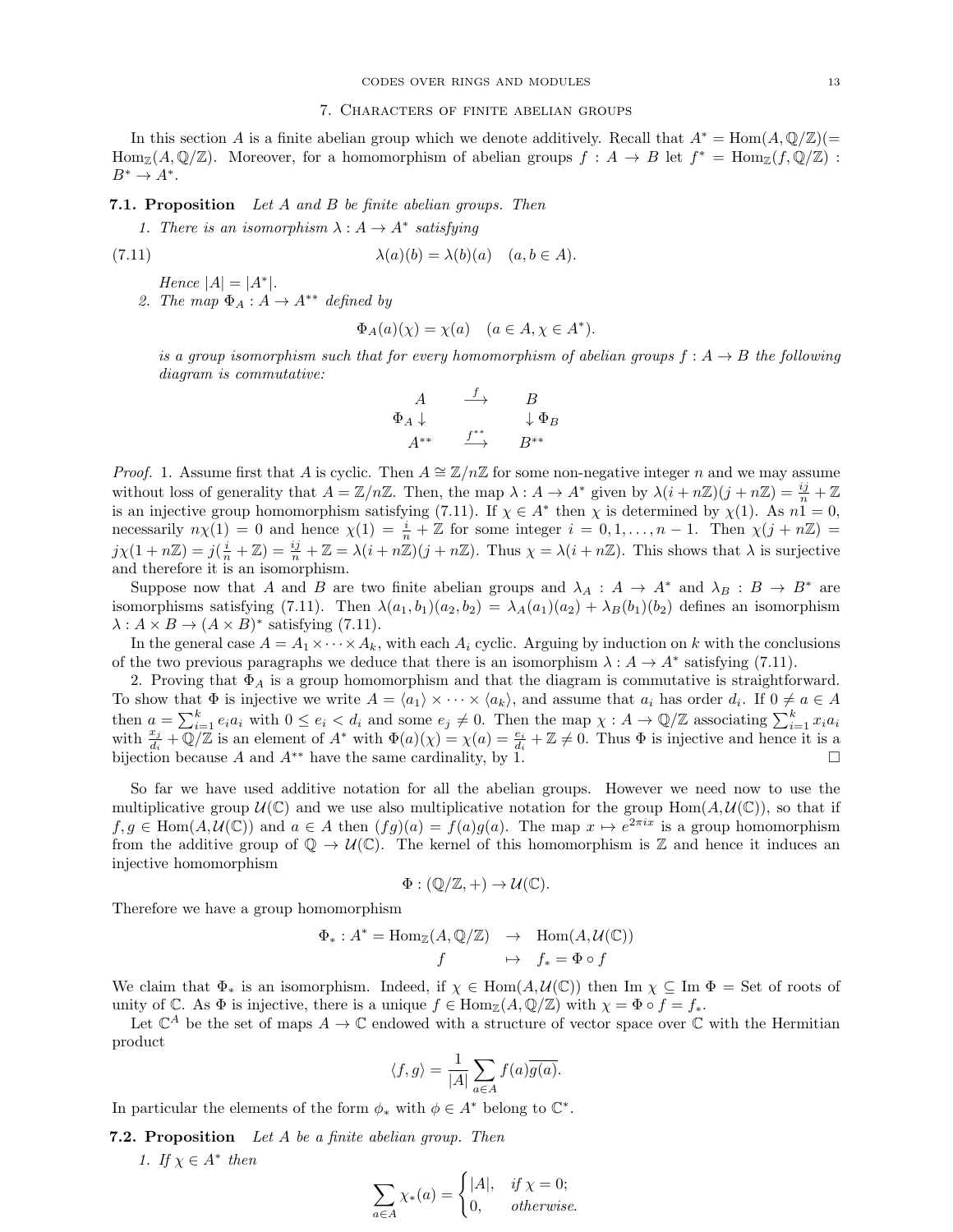<span id="page-13-0"></span>2. If  $a \in A$  then

$$
\sum_{\chi \in A^*} \chi_*(a) = \begin{cases} |A|, & \text{if } a = 0; \\ 0, & \text{otherwise.} \end{cases}
$$

<span id="page-13-1"></span>3.  $\{\chi_* : f \in A^*\}$  is an orthonormal basis of  $\mathbb{C}^G$ .

*Proof.* [1.](#page-12-3) Let  $\chi \in A^*$ . If  $\chi = 0$  then  $\chi_*(a) = 1$  for every  $a \in A$  and hence  $\sum_{a \in A} \chi_*(a) = |A|$ . Suppose otherwise that  $\chi \neq 0$ . As  $\chi_*(A)$  is a finite subgroup of a field, it is cyclic, say generated by  $\zeta = \chi_*(b)$ , and suppose that  $\zeta$  has order n. Then  $n > 1$ , because  $\chi \neq 0$ , and hence  $\sum_{i=1}^{n} \zeta^{i} = 0$ . Moreover,  $[A : \text{ker } \chi] = n$ and  $0, b, 2b, \ldots, (n-1)b$  is a set of representatives of  $A/\text{ker }\chi$ . Therefore, every element of A has the form  $ib + c$  with  $i = 0, 1, \ldots, n - 1$  and  $c \in \text{ker } \chi$ . Thus

$$
\sum_{a \in A} \chi(a) = \sum_{i=0}^{n-1} \sum_{c \in \ker \chi} \chi(ia + c) = |\ker \chi| \sum_{i=0}^{n-1} \zeta^i = 0.
$$

[2.](#page-13-0) Let  $a \in A$ . Let  $\Phi : A \to A^{**}$  be the isomorphism of the proof of Proposition [7.1](#page-12-4)[.2.](#page-12-2) Then  $\Phi(a) = 0$  if and only if  $a = 0$ . By [1,](#page-12-3) applied to  $A^*$  we have

$$
\sum_{\chi \in A^*} \chi_*(a) = \sum_{\chi \in A^*} \Phi(a)_*(\chi) = \begin{cases} |A^*| = |A|, & \text{if } a = 0; \\ 0, & \text{otherwise.} \end{cases}
$$

[3.](#page-13-1) Let  $\chi, \phi \in A^*$ . As  $\phi_*(a)$  is a root of unity,  $\overline{\phi_*(a)} = \phi_*(a)^{-1}$ . As the map  $\chi \mapsto \chi_*$  is a group homomorphism form the additive group of  $A^*$  to the multiplicative group  $\text{Hom}(A, \mathcal{U}(\mathbb{C}))$ , we have  $\langle \chi_*, \phi_* \rangle =$  $\frac{1}{|A|} \sum_{a \in A} \chi_*(a) \phi_*(a)^{-1} = \frac{1}{A} \sum_{a \in A} (\chi - \phi)_*(a)$ . Then, by [1,](#page-12-3)

$$
\langle \chi_*, \phi_* \rangle = \begin{cases} 1, & \text{if } \chi = \phi; \\ 0, & \text{otherwise.} \end{cases}
$$

This shows that the elements of  $\{\chi_* : \chi \in A^*\}$  are orthonormal. As its cardinality coincides with the dimension of  $\mathbb{C}^A$  they form an orthonormal basis.

Let B be a subgroup of A and let  $\pi : A \to A/B$  be the natural homomorphism. If  $\phi \in (A/B)^*$  then  $\phi \circ \pi \in A^*$ . Moreover,  $\phi \mapsto \phi \circ \pi$  defines an injective group homomorphism  $(A/B)^* \to A^*$  whose image is

$$
(A^* : B) = \{ \chi \in A^* : B \subseteq \ker \chi \}.
$$

Therefore

$$
(A/B)^* \cong (A^* : B).
$$

Thus,  $B \neq 0$  if and only if  $|A/B| < |A|$  if and only if  $|(A^* : B)| < |A^*|$  if and only if  $B \not\subseteq \text{ker } \chi$  for some  $\chi \in A^*$ . This proves the following:

<span id="page-13-2"></span>**7.3. Lemma** Let A be a finite abelian group and let B be a subgroup of A. Then  $B \neq 0$  if and only if  $\chi(B) \neq 0$  for some  $\chi \in A^*$ .

Recall that if R is a ring then  $R^*$  is an  $(R, R)$ -bimodule.

<span id="page-13-3"></span>**7.4. Lemma** Let R be a finite ring and let  $r \in R$ . Then  $r = 0$  if and only if  $rR^* = 0$  if and only if  $R^*r = 0$ .

*Proof.* By Lemma [7.3,](#page-13-2)  $rR^* = 0$  if and only if  $\chi(Rr) = 0$  for every  $\chi \in R^*$  if and only if  $Rr = 0$  if and only if  $r = 0$ . Similarly  $R^*r = 0$  if and only if  $r = 0$ .

# 8. The Extension Property for module alphabets

Let R be a finite ring. A Frobenius R-bimodule is an  $(R, R)$ -bimodule M such that  $_R M \cong_R R^*$  and  $M_R \cong R_R^*$ . Clearly  $R^*$  is a Frobenius R-bimodule. Let M be a Frobenius R-bimodule. Then  $|M| = |R^*| = |R|$ and  $_R M^* \cong_R R^{**} \cong_R R$  and  $M_R^* \cong R_R$ . Therefore  $M^*$  is cyclic both as left and right module. A left (resp. right) generator of  $M^*$  is an element  $\chi \in M^*$  such that the unique homomorphism of left (resp. right) R-modules  $R \to M^*$  mapping 1 to  $\chi$  is an isomorphism. The following proposition characterizes the left and right generators of M.

<span id="page-13-4"></span>**8.1. Proposition** Let R be a finite ring, let M be a Frobenius R-bimodule and let  $\chi \in M^*$ . Then the following conditions are equivalent:

- 1.  $\chi$  is a left generator of  $M^*$ .
- 2.  $\chi$  is a right generator of  $M^*$ .
- 3. ker  $\chi$  does not contain any non-zero submodule of  $_R M$ .
- 4. ker  $\chi$  does not contain any non-zero submodule of  $M_R$ .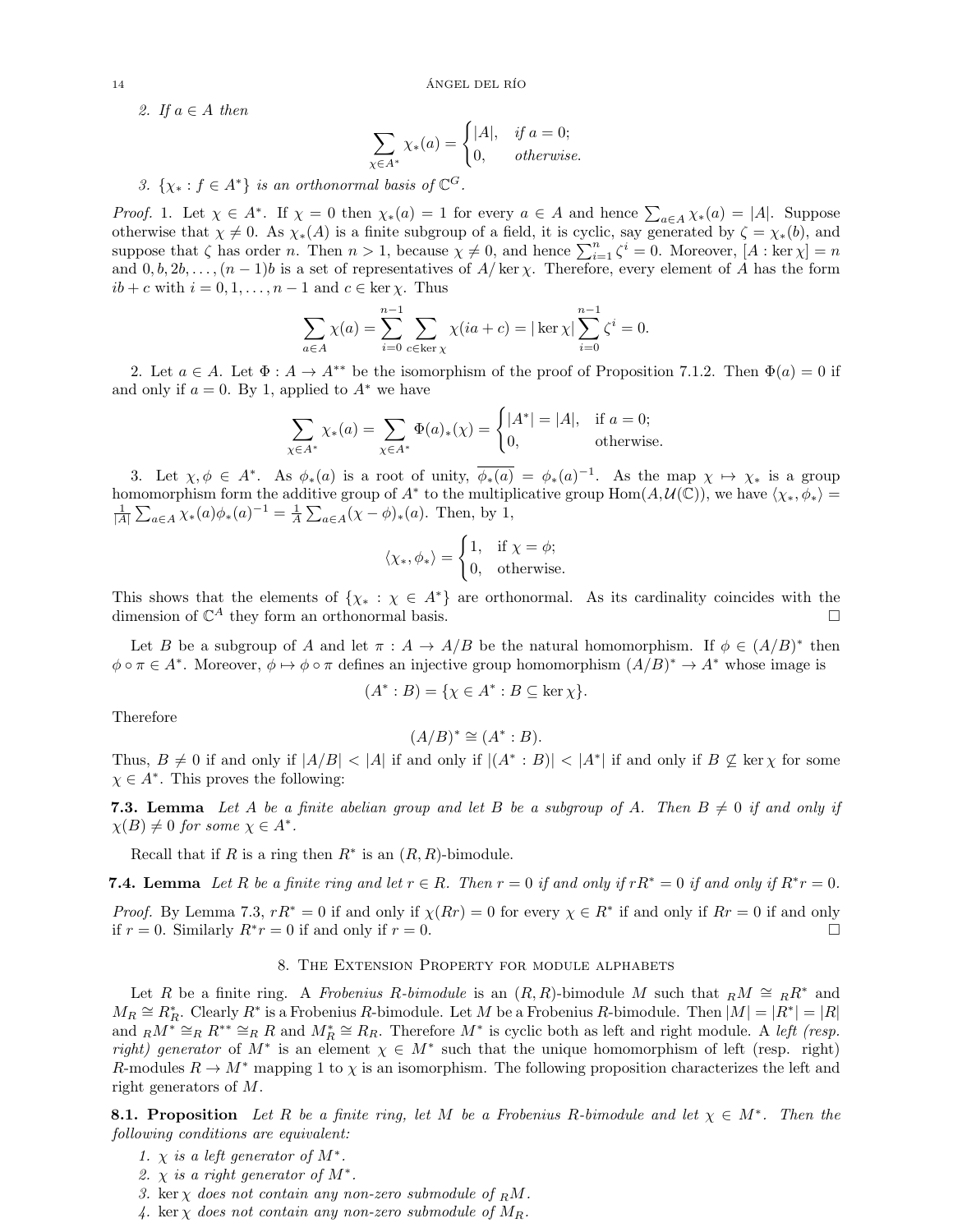*Proof.* Suppose that  $\chi$  is not a left generator. Therefore the map  $R \to M^*$  given by  $r \mapsto r\chi$  is not an isomorphism. As R and  $M^*$  have the same cardinality this means that there is  $r \in R \setminus \{0\}$  with  $r\chi = 0$ . Thus  $\chi(Mr) = (r\chi)(M) = 0$ . Therefore  $Mr \subseteq \text{ker }\chi$ . Hence  $Mr$  is submodule of RM contained in ker  $\chi$ . If  $f: M \to R^*$  is an isomorphism then  $R^*r = f(Mr)$ . By Lemma [7.4,](#page-13-3)  $R^*r \neq 0$  and hence Mr is a non-zero submodule of ker  $\chi$ . This proves 3 implies 1. 4 implies 2 is proved similarly.

Suppose that  $\chi$  is a left generator of  $M^*$  and let N be a submodule of  $M_R$  contained in ker  $\chi$ . Let  $\phi \in M^*$ . As  $\chi$  is a left generator there is  $r \in R$  such that  $\phi = r\chi$ . Then  $\phi(N) = (r\chi)(N) = \chi(Nr) = 0$ . Therefore  $N \subseteq \text{ker } g$  for every  $g \in M^*$ . By Lemma [7.3,](#page-13-2)  $N = 0$ . This proves 1 implies 4. 2 implies 3 is proved similarly.  $\square$ 

<span id="page-14-2"></span>**8.2. Lemma** Let R be a finite ring and let M be a finite left R-module. Let  $m_1, m_2 \in M$  such that  $Rm_1 = Rm_2$ . Then there is  $u \in \mathcal{U}(R)$  such that  $m_2 = um_1$ .

*Proof.* Suppose fits that  $R = M_n(F)$  with R a field and let S be the first columns of R (i.e. the subset of R formed by the elements having all the non-zero entries in the first column). Then  $R$  is semisimple and  $S$  is the only simple left R-module up to isomorphisms. Then we may assume that  $M = S<sup>m</sup>$  for some positive integer m. Then we may identify M with  $M_{n,m}(F)$  and in fact we may identify R with  $\text{End}(F_F^n)$  and M with Hom $(F_F^m, F_F^n)$ . The assumption  $Rm_1 = Rm_2$  implies that  $m_1$  and  $m_2$  have the same image, say V. By the properties of vectors spaces there is a subspace W of  $F^n$  such that  $F^n = V \oplus W$ . Let u be the automorphism of  $F^n$  given by  $um_1(x) = m_2(x)$  for every  $x \in F^n$  and  $u(w) = w$  for every  $w \in W$ . The reader should check that u is well define. Clearly  $u \in \mathcal{U}(R)$  and  $um_1 = m_2$ .

Suppose next that R is semisimple. Then  $R = M_{n_1}(F_1) \times \cdots \times M_{n_k}(F_k)$ , with  $F_i$  a field for every i, by the Wedderburn-Artin Theorem (Theorem [4.4\)](#page-7-5) and the Wedderburn Theorem (Theorem [4.5\)](#page-8-1). Let  $e_i$  denote the identity of the *i*-component  $M_{n_i}(F_i)$  of R. Then  $1 = e_1 + \cdots + e_k$ ,  $M = e_1M \oplus \cdots \oplus e_kM$  and each  $Me_i$  is a left  $Re_i$ -module (with  $Re_i \cong M_{n_i}(F_i)$ ). As each  $e_i$  commutes with all the elements of R we have  $Re_i m_1 = e_i R m_1 = e_i R m_2 = Re_i m_1$ . By the previous case, for every  $i = 1, ..., k$  there is  $u_i \in \mathcal{U}(Re_i)$  with  $u_i e_i m_1 = u_i e_i m_2$ . Then  $u = \sum_{i=1}^k u_i$  is a unit of R and  $um_1 = \sum_{i=1}^k u e_i m_1 = \sum_{i=1}^k u_i e_i m_1 = \sum_{i=1}^k e_i m_2 =$  $m_2$ , as desired.

Finally, consider the general case and consider  $N = Rm_1/J(R)m_1$  as left  $R/J(R)$ -module. Then  $R/J(R)(m_1 +$  $J(R)m_1) = R/J(R)(m_2 + J(R)m_1)$  and hence there is  $u_1 \in R$  and  $x \in J(R)$  such that  $m_2 - u_1m_1 = xm_1$ and  $u_1 + J(R)$  is invertible in  $R/J(R)$ . Then  $u_1u_2 = 1 + y$  with  $y \in J(R)$  and hence  $u_1 \in U(R)$  and  $u = u_1 + x \in \mathcal{U}(R)$ , by [\(5.10\)](#page-9-3), and  $m_2 = u m_1$ .

<span id="page-14-3"></span>**8.3. Theorem** [\[GNW04\]](#page-23-6) Let R be a finite ring and let M be a Frobenius R-bimodule. Then  $M_R$  has the EP.

*Proof.* Let  $C_1$  and  $C_2$  be linear codes of  $M_R^n$  and let  $f: C_1 \to C_2$  be an isomorphism preserving the Hamming weight. Let  $\pi_i : M^n \to M$  be the projection onto the *i*-th component for  $i = 1, ..., n$  and let  $\lambda_i$  be the restriction of  $\pi_i$  to  $C_1$  and  $\mu_i$  the restriction of  $\lambda_i f$  to  $C_1$ . By Proposition [7.2.](#page-12-5)[1,](#page-12-3) for every  $x \in C_1$ , we have

<span id="page-14-0"></span>
$$
(8.12) \qquad \sum_{i=1}^{n} \sum_{\chi \in M^*} \chi_*(\lambda_i x) = |M|w(x) = |M|w(fx) = \sum_{i=1}^{n} \sum_{\chi \in M^*} \chi_*(\lambda_i f x) = \sum_{i=1}^{n} \sum_{\chi \in M^*} \chi_*(\mu_i x).
$$

Let  $\phi$  be a right generator of  $M^*$ . Then [\(8.12\)](#page-14-0) can be rewritten as  $\sum_{i=1}^n \sum_{r \in R} (\phi r)_*(\lambda_i x) = \sum_{i=1}^n \sum_{r \in R} (\phi r)_*(\mu_i x)$ or equivalently

(8.13) 
$$
\sum_{i=1}^{n} \sum_{r \in R} \phi_*(r \lambda_i x) = \sum_{i=1}^{n} \sum_{r \in R} \phi_*(r \mu_i x).
$$

We claim that [\(8.13\)](#page-14-1) implies that there are  $\sigma \in S_n$  and  $u_1, \ldots, u_n \in \mathcal{U}(R)$  such that  $\lambda_{\sigma(i)} = u_i \mu_i$  for every  $i = 1, \ldots, n$ . We argue by induction. Actually the same argument is valid for the case  $n = 1$  and the induction step. Every map  $\alpha_{i,r} : x \mapsto \phi_*(r\lambda_i x)$  and every map  $\beta_{i,r} : x \mapsto \phi_*(r\mu_i x)$  is an element of Hom $(C_1, \mathcal{U}(\mathbb{C}))$ . Thus, if  $C_1^* = \{\psi_1, \ldots, \psi_k\}$  then we can express  $(8.13)$  as a linear combination of the  $\psi_{i_*}$ where the coefficient of  $\psi_{i*}$  in the right (left) side coincides with the number of  $\alpha_{i,r}$  ( $\beta_{i,r}$ ) equal to  $\psi_{i*}$ . Actually,  $\psi_{1*}, \ldots, \psi_{k*}$  are linearly independent over C, by Proposition [7.2.](#page-12-5)[3,](#page-13-1) and hence the coefficients on both sides coincides. This implies that for every  $i = 1, \ldots, n$  and  $r \in R$  there is at least one  $j = 1, \ldots, n$  and one  $s \in R$  such that  $\alpha_{i,r} = \beta_{i,s}$ .

Consider the left R-module  $Hom(C_1, M_R)$  with the following equivalent relation

<span id="page-14-1"></span>
$$
\lambda \sim \mu \Leftrightarrow \lambda = u\mu
$$
 for some  $u \in \mathcal{U}(R)$ 

and the following reflexive and transitive relation

$$
\lambda \preccurlyeq \mu \Leftrightarrow \lambda = r\mu \text{ for some } r \in R.
$$

Then  $\sim$  and  $\preccurlyeq$  are compatible and hence  $\preccurlyeq$  induces a reflexive and transitive relation in  $X = \text{Hom}(C_1, M_R)/\sim$ . Lemma [8.2](#page-14-2) implies that this relation is also antisymmetric, i.e. the induced order  $\preccurlyeq$  in X is a partial order.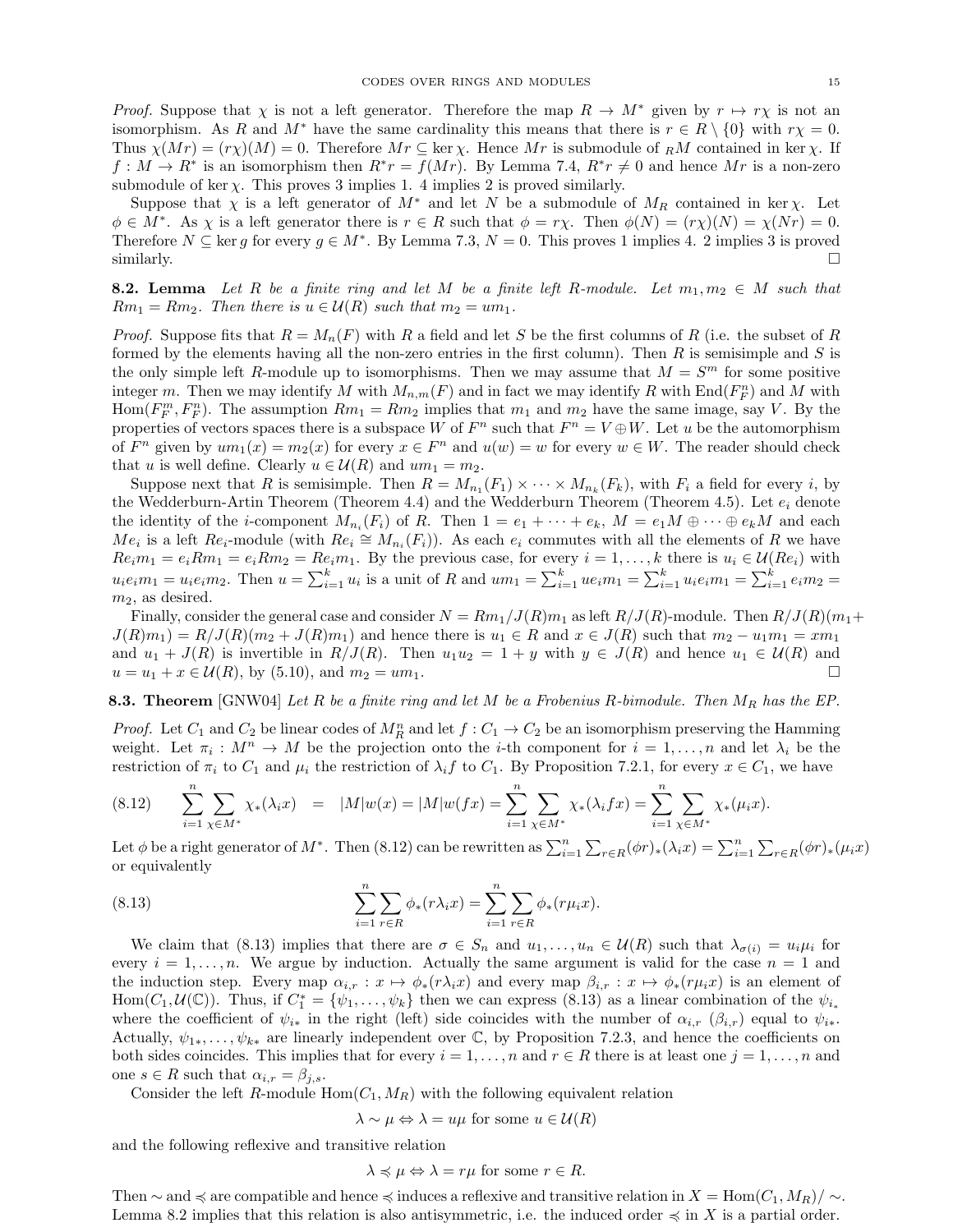#### $16$   $\overline{A}$ NGEL DEL RÍO

Thus among the ∼-classes of the maps  $\lambda_1, \ldots, \lambda_n, \mu_1, \ldots, \mu_n$  there is one maximal element with respect to  $\preccurlyeq$ . Interchanging the roles of  $C_1$  and  $C_2$  (and replacing f by  $f^{-1}$ ) and reordering the  $\lambda_i$  if needed we may assume that the class of  $\lambda_n$  is maximal. By the previous paragraph there is  $j = 1, \ldots, n$  and  $s \in R$  such that  $\alpha_{n,1} = \beta_{j,s}$ . Reordering the  $\mu_i$ 's (which correspond to replacing f by its composition with the monomial transformation permuting the j-th and n-th coordinates), one may assume without loss of generality that  $j = n$ . Therefore  $\phi(\lambda_n x) = \phi(s\mu_n x)$  for every  $x \in C_1$ . Therefore Im  $(\lambda_n - s\mu_n) \subseteq \ker \phi$ . As Im  $(\lambda_n - s\mu_n)$  is a submodule of  $M_R$  and  $\phi$  is a right generator of  $M^*$  we deduce that Im  $(\lambda_n - s\mu_n) = 0$ , by Proposition [8.1,](#page-13-4) and hence  $\lambda_n = s\mu_n$ . Then  $\lambda_n \preccurlyeq \mu_n$ . By the maximality of the ∼-class of  $\lambda_n$  we deduce that  $\lambda_n \sim \mu_n$ , i.e.  $\lambda_n = u_n \mu_n$  for some  $u_n \in \mathcal{U}(R)$ . In case  $n = 1$  we have finished to prove the claim. For the induction step we have

$$
\sum_{r \in R} \phi_*(r\lambda_n x) = \sum_{r \in R} \phi_*(ru_n \mu_n x) = \sum_{r \in R} \phi_*(r\mu_n x)
$$

and subtracting this from [\(8.13\)](#page-14-1) we obtain

$$
\sum_{i=1}^{n-1} \sum_{r \in R} \phi_*(r \lambda_i x) = \sum_{i=1}^{n-1} \sum_{r \in R} \phi_*(r \mu_i x).
$$

Then the claim follows by the induction hypothesis.

The claim then shows that for every 
$$
x = (x_1, \ldots, x_n) \in C_1
$$
 we have

$$
f(x) = (\mu_1(x), \dots, \mu_n(x)) = (u_1 \lambda_{\sigma(1)}(x), \dots, u_n \lambda_{\sigma(n)}(x)) = (u_1 x_{\sigma(1)}, \dots, u_n x_{\sigma(n)}),
$$

that is f is the restriction to  $C_1$  of the monomial transformation

$$
T(x_1,\ldots,x_n)=(u_1x_{\sigma(1)},\ldots,u_nx_{\sigma(n)}).
$$

(Observe that for every  $u \in \mathcal{U}(R)$  the map  $m \mapsto um$  is an element of  $\text{Aut}(M_R)$ )

If M is a finite right R-module and  $r \in R$  then the map  $\rho_r : M \to M$  given by  $\rho_r(m) = mr$  is a group homomorphism. Using Proposition [7.1.](#page-12-4)[2,](#page-12-2) for every  $r \in R$ ,  $m \in M$  and  $\chi \in M^*$  we have

$$
\Phi_M(mr)(\chi) = (\Phi_M \rho_r(m))(\chi) = ((\rho_r^{**}\Phi_1(m))(\chi) = (\Phi_M(m)\rho_r^{*})(\chi) = \rho_r^{*}(\chi)(m) = \chi \rho_r(m) = \chi(mr)
$$
  
=  $(r\chi)(m) = \Phi_M(m)(r\chi) = (\Phi_M(m)r)(\chi)$ .

Therefore  $\Phi_M(mr) = \Phi_M(m)r$  for every  $m \in M$  and every  $r \in R$ . In other words  $\Phi_M$  is an isomorphism of R-modules.

<span id="page-15-0"></span>**8.4. Lemma** If M is a finite simple R-module then so is  $M^*$ . In particular, if M is a finite semisimple module then so is  $M^*$ .

*Proof.* If  $M^*$  is not simple then there is a short exact sequence  $0 \to N_1 \to M^* \to N_2 \to 0$  with  $N_1 \neq 0$  and  $N_2 \neq 0$ . Then  $0 \to N_2^* \to M^{**} \to N_1^* \to 0$  is a short exact sequence with  $N_1^* \neq 0$  and  $N_2^*$ . Thus  $M^{**}$  is not simple. As  $M \cong M^{**}$ , M is not simple.

<span id="page-15-1"></span>**8.5. Lemma** Let  $R$  be a finite ring and  $M$  a finite right  $R$ -module. Then

$$
(M/MJ(R))^{*} \cong (M^{*}: MJ(R)) = \text{Soc}(M^{*}).
$$

*Proof.* Applying the functor  $-$ <sup>\*</sup> to the short exact sequence  $0 \to MJ(R) \to M \to M/MJ(R) \to 0$  we obtain a short exact sequence  $0 \to (M/MJ(R))^* \stackrel{f}{\to} M^* \to (MJ(R))^* \to 0$ . As  $M/MJ(R)$  is a  $R/J(R)$ -module and  $R/J(R)$  is semisimple then so is  $M/MJ(R)$  as R-module. Then  $(M/MJ(R))^*$  is semisimple, by Lemma [8.4,](#page-15-0) and hence so is  $(M/MJ(R))^* \cong f((M/MJ(R))^*) = (M^* : MJ(R))$ . Thus  $(M^* : MJ(R)) \subseteq Soc(M^*)$ . For the reverse inclusion observe that  $J(R)Soc(M^*)=0$ , as  $Soc(M^*)$  is semisimple. Thus, if  $\chi \in Soc(M^*)$ ,  $m \in M$  and  $r \in J(R)$  then  $\chi(mr) = (r\chi)(m) = 0$  (m) = 0. This shows that  $Soc(M^*) \subseteq (M^* : MJ(R))$ .  $\Box$ 

Let R be a finite ring and let  $S_1$  and  $S_2$  be two simple modules. Then every homomorphism  $f: S_1 \to S_2$ is either 0 or an isomorphism, by the Schur's Lemma (Lemma [4.1\)](#page-6-0). This implies that  $S_1 \cong S_2$  if and only if  $S_1^* \cong S_2^*$ . Thus, if  $S_1, \ldots, S_k$  is a set of representatives of the right R-modules then  $S_1^*, \ldots, S_k^*$  is a set of representatives of the left R-modules. This implies that if  $(R/J(R))_R \cong S_1^{n_1} \oplus \cdots \oplus S_k^{n_k}$  then  $_RR/J(R) \cong S_1^{*n_1} \oplus \cdots \oplus S_k^{n_k}^* \cong (R/J(R)_R)^*$ . Therefore

(8.14) 
$$
{}_RR/J(R) \cong (R/J(R)_R)^* \quad \text{and} \quad R/J(R)_R \cong ({}_RR/J(R))^*.
$$

<span id="page-15-3"></span>**8.6. Proposition** Let R be a finite ring and let M be a finite R-module. Then the following conditions are equivalent.

- <span id="page-15-2"></span>1. Soc $(M)$  is cyclic.
- 2. For every simple R-module S the multiplicity of S in  $Soc(M)$  is not greater than the multiplicity of S in  $R/J(R)$ .
- 3. M is isomorphic to a submodule of  $R^*$  (in the appropriate side).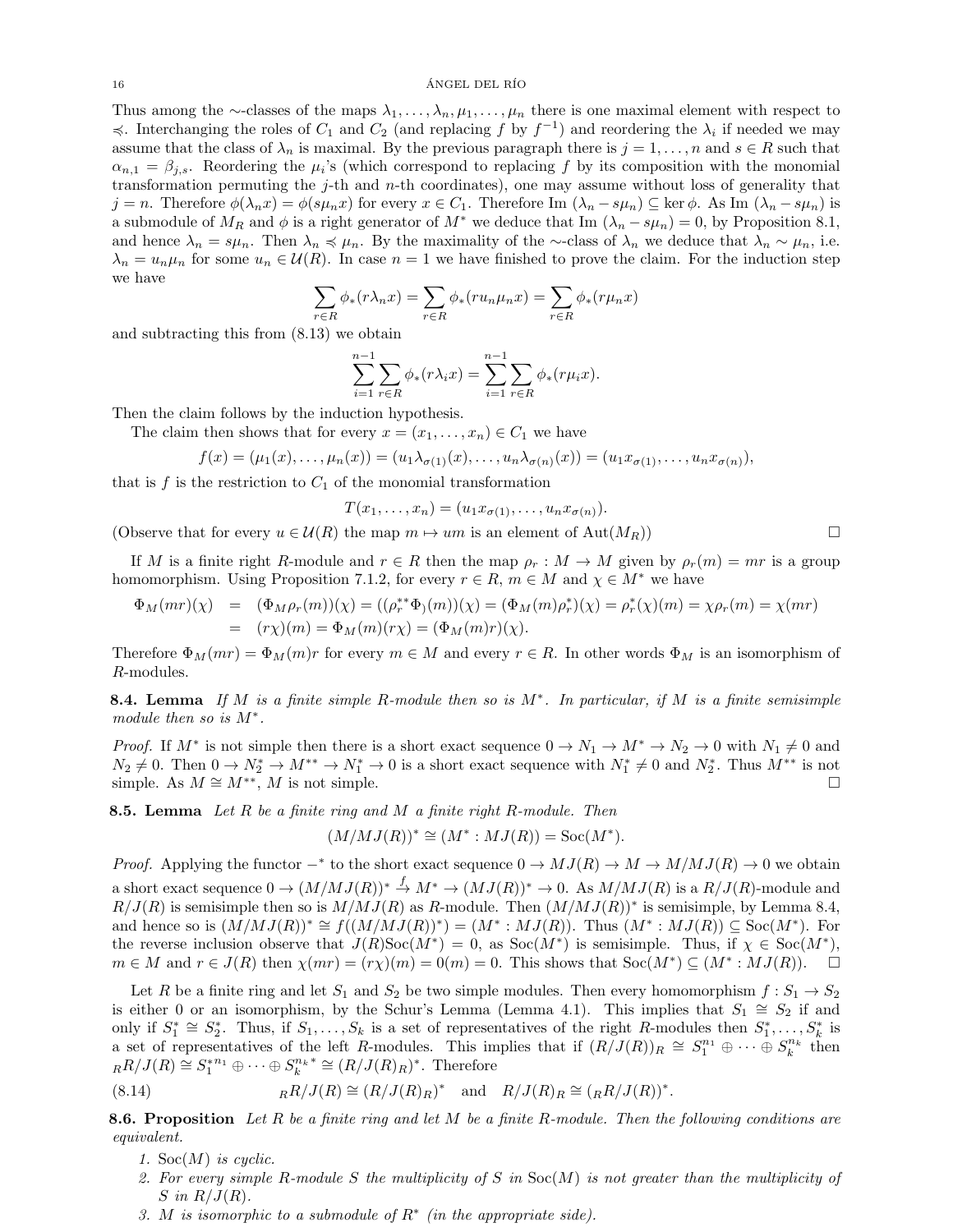Proof. The equivalence of 1 and 2 is a consequence of Lemma [5.5.](#page-9-4)

3 implies 2. Suppose that M is isomorphic to a submodule of  $R_R^*$ . Then  $Soc(M)$  is isomorphic to a submodule of  $Soc(R_R^*)$  and hence  $Soc(M)$  is isomorphic to a submodule of  $({}_RR/J(R))^* \cong R/J(R)$ , by Lemma [8.5](#page-15-1) and  $(8.14)$ . Then 2 follows, by Lemma [4.2.](#page-6-6)[1.](#page-6-1)

1 implies 3. Suppose that  $Soc(M)$  is cyclic (and suppose that M is a right R-module). Then  $Soc(M)$  is isomorphic to a submodule of  $R/J(R)_R \cong (R/R)/J(R)^* \cong \text{Soc}(R^*)$ , by Lemma [8.5](#page-15-1) and [\(8.14\)](#page-15-2). Then  $\text{Soc}(M)$ is isomorphic to a submodule of  $R^*$ . .

We are ready to obtain the characterization of the finite modules over finite rings that satisfies the EP.

<span id="page-16-1"></span>**8.7. Theorem** [\[Woo09\]](#page-23-0) Let R be a finite module and let M be a finite module. Then the following conditions are equivalent.

- 1. The alphabet M has the EP.
- 2. M is pseudoinjective and  $Soc(M)$  is cyclic.

Proof. We suppose that M is a right R-module.

2 implies 1. Suppose that M is pseudoinjective and  $Soc(M_R)$  is cyclic. By Proposition [8.6,](#page-15-3) one may assume that M is a submodule of  $R_R^*$ . Let  $C_1$  and  $C_2$  be linear codes of  $M^n$  and let  $f: C_1 \to C_2$  be an isomorphism preserving the Hamming weight. As M is a submodule of  $R_R^*$ , we can see  $C_1$  and  $C_2$  as linear codes of  $(R_R^*)^n$  and f as an isomorphism preserving the Hamming weight. As  $R^*$  is a Frobenius R-bimodule, by Theorem [8.3,](#page-14-3)  $R^*$  has the EP. Therefore there is  $\sigma \in S_n$  and  $u_1, \ldots, u_n \in \text{Aut}(R_R^*)$  such that f extends to the following monomial transformation of  $(R^*)^n_R$ :

$$
T(x_1,\ldots,x_n)=(u_1x_{\sigma(1)},\ldots,u_nx_{\sigma(n)})\quad x_1,\ldots,x_n\in R^*.
$$

Write  $T = DP$  where  $P(x_1, \ldots, x_n) = (x_{\sigma(1)}, \ldots, x_{\sigma(n)})$  and  $D(x_1, \ldots, x_n) = (u_1x_1, \ldots, u_nx_n)$ . Then P restricts to a monomial transformation mapping  $C_1$  to a linear code  $C_3$  of  $M^n$ . Let  $C_{j,i}$  denote the projection of  $C_j$  into the *i*-th coordinate. Then  $C_{j,i}$  is a linear code of length 1 over M and  $x \mapsto u_i x$  defines an injective homomorphism  $D_i: C_{3,i} \to C_{2,i}$  which preserves the Hamming weight. As M is pseudoinjective, the alphabet M has the EP for linear codes of length 1, by Proposition [6.9.](#page-11-1) Therefore,  $D_i$  extends to an automorphism  $\tau_i$  of M. Then f is the restriction to  $C_1$  of the following monomial transformation  $F(x_1, \ldots, x_n) = (\tau_1 x_{\sigma(1)}, \ldots, \tau_n x_{\sigma(n)})$ . This shows that the alphabet M has the EP.

1 implies 2. Conversely, suppose that the alphabet M has the EP. Then certainly M has the EP for length 1 and hence M is pseudoinjective by Proposition [6.9.](#page-11-1) It remains to show that  $Soc(M)$  is cyclic. We argue by contradiction, so suppose that  $Soc(M)$  is not cyclic. Then, by Lemma [5.5,](#page-9-4) there is a simple right R-module S such that the multiplicity of S in Soc(M) is greater than the multiplicity of S in  $R/J(R)$ . This implies that one of the Wedderburn components of  $R/J(R)$  is of the form  $A = M_m(F)$  for a field F and if S is the first column of  $M_m(F)$ , seen as R-module by extension of scalars via the projection  $R \to R/J(R) \to M_m(F)$ , then  $Soc(M)$  contains  $S<sup>n</sup>$  for some  $n > m$ . We can identify  $P = S<sup>n</sup>$  with  $M_{n,m}(F)$ . In this way  $P = M_{n,m}(F)$  is seen as a right A-module and then it is considered as a right R-module by restriction of scalars. By Example [3.2,](#page-5-1) and having in mind that  $A \cong \text{End}_F(F^m)$  and  $P \cong \text{Hom}_F(F^n, F^m)$ , there is a positive integer N and codes linear codes  $C_{\pm}$  of  $P^N$  together with an isomorphism  $f: C_{+} \to C_{-}$ of A-modules preserving the Hamming weight such that for one coordinate all the elements of  $C_{+}$  have zero in that coordinate while this not happen for the elements of C<sup>−</sup> with respect to any coordinate. Actually  $\text{Hom}_R(C_+, C_-) = \text{Hom}_A(C_+, C_-)$  and hence we can see f as an isomorphism of R-modules. Morever,  $P \subseteq \text{Soc}(M) \subseteq M$  and we can then consider f as an isomorphism of linear codes of  $M^N$  preserving the Hamming weight, which certainly cannot be extended to a monomial transformation. This yields the desired contradiction.

## 9. The extension property for ring alphabets

In this section we consider the special case when we consider a finite ring  $R$  as alphabet. The Frobenius property for R is going to be the key ingredient in this case.

Let R be a finite ring. As R and R<sup>∗</sup> have the same cardinality they are isomorphic as left (resp. right)module, if and only if  $_R R^*$  (resp.  $R_R^*$ ) is cyclic. Actually both conditions are equivalent by the following lemma.

# <span id="page-16-2"></span>**9.1. Lemma** Let  $\chi \in R^*$ . Then  $\chi$  generates  $_R R^*$  if and only if  $\chi$  generates  $R_R^*$

*Proof.* Suppose  $R^* = R\chi$ . Let I be a right ideal of R contained in ker  $\chi$ . Then  $I \subseteq \text{ker}(\gamma \chi)$  for every  $r \in R$ and hence  $I \subseteq \ker \phi$  for every  $\phi \in R^*$ . Thus  $I = 0$ , by Lemma [7.3.](#page-13-2) This proves that  $\ker \chi$  does not contain any right ideal of R. Then  $\chi$  generates  $R_R^*$ , by Proposition [8.1.](#page-13-4)

Therefore we have

## <span id="page-16-0"></span>**9.2. Proposition** The following conditions are equivalent for a finite ring R.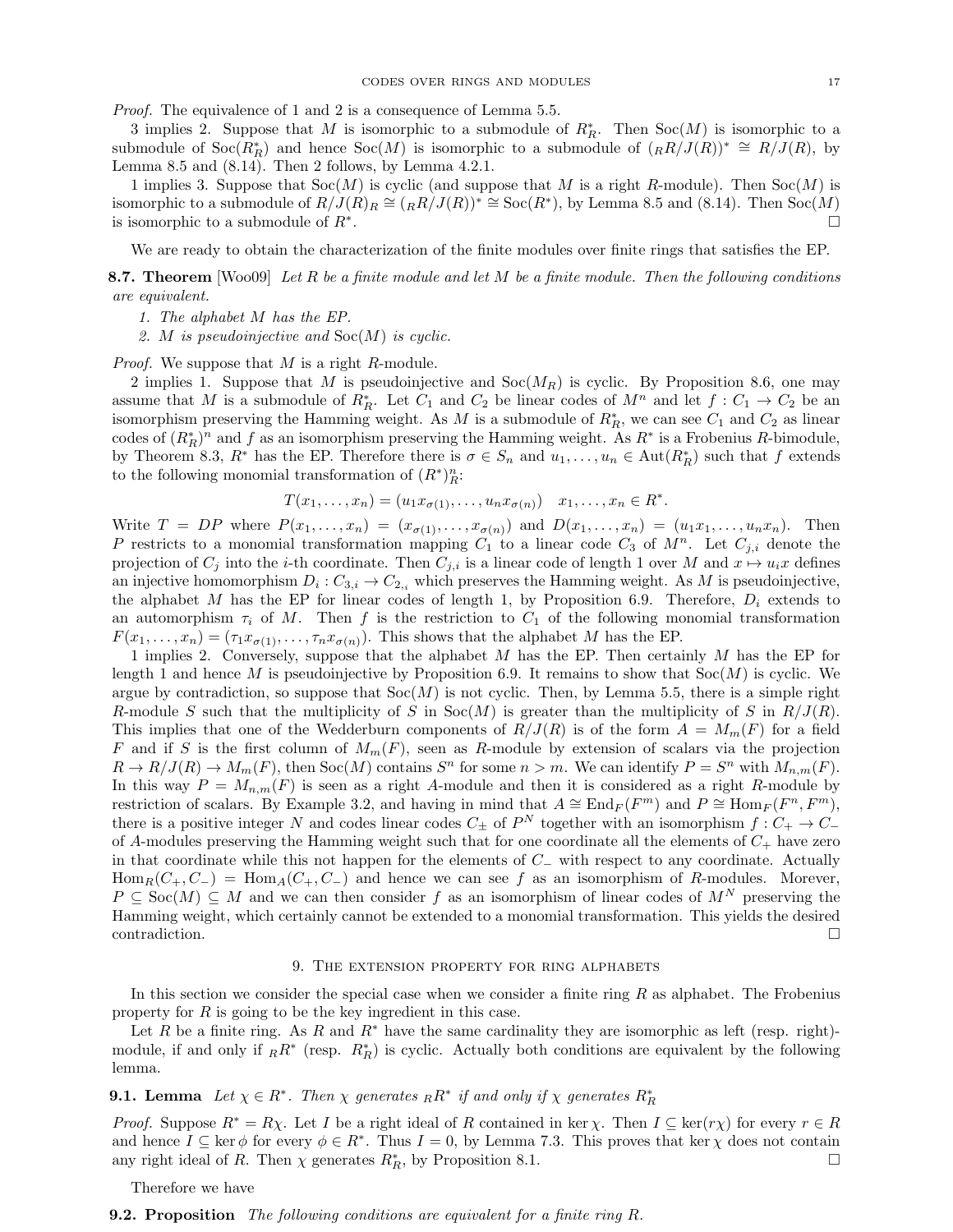1. R is Frobenius as  $(R, R)$ -bimodule.

2.  $_RR \cong_RR^*$ .

3.  $R_R \cong R_R^*$ .

We say that R is a Frobenius ring if it is Frobenius as  $(R, R)$ -bimodule.

**9.3. Theorem** Let R be a finite ring. Then the following conditions are equivalent.

- 1. R is a Frobenius ring.
- 2. The alphabet  $R_R$  has the EP.
- 3. The alphabet  $_R R$  has the EP.

*Proof.* By symmetry (and Proposition [9.2\)](#page-16-0) it is enough to show that  $R_R \cong R_R^*$  if and only if  $R_R$  has the EP. By Theorem [8.3,](#page-14-3)  $R_R^*$  has the EP and therefore if  $R_R \cong R_R^*$  then  $R_R$  has also the EP. Conversely, suppose that  $R_R$  has the EP. Then  $Soc(R)$  is cyclic by Theorem [8.7](#page-16-1) and hence  $R_R$  is isomorphic to a submodule of  $R_R^*$  by Proposition [8.6.](#page-15-3) Since R and  $R^*$  have the same cardinality we deduce that  $R \cong R_I^*$  $R^*$   $\Box$ 

We close this section with other alternative characterizations of finite Frobenius rings which will be useful in the subsequent sections.

<span id="page-17-1"></span>**9.4. Theorem** [\[Hon01\]](#page-23-7) The following conditions are equivalent for a finite ring:

- 1. R is Frobenius.
- 2. Soc $(R_R) \cong (R/J(R))_R$ .
- 3.  $\operatorname{Soc}({}_RR) \cong {}_R(R/J(R))$ .

The Goldie dimension of a module  $M$  is the maximum positive integer  $n$  such that there is a family with n independent non-zero submodules of M. Let  $GD(M)$  denote the Goldie dimension of M. Clearly, if N is a submodule of M then  $GD(N) \leq GD(M)$ . Using Proposition [4.2](#page-6-6) it is easy to see that if M is the direct sum of *n* simple modules then  $GD(M) = n$ .

If M is finite module then  $GD(Soc(M)) = GD(M)$ . Indeed, if  $\{N_i : i \in I\}$  is an independent family of non-zero submodules of M then  $Soc(N_i) \neq 0$  for every i (because  $N_i$  is finite) and obviously  $\{Soc(N_i)$ :  $i \in I$  is an independent family of non-zero submodules of M. Therefore  $GD(M) \leq GD(Soc(M))$ . Thus  $GD(M) = GD(Soc(M)).$ 

Let R be a ring. An element  $e \in R$  satisfying  $e = e^2$  is said to be *idempotent*. Two elements  $x, y \in R$ with  $xy = yx = 0$  are said to be *orthogonal*. Observe that if  $e_1, \ldots, e_n$  are orthogonal idempotents of R then  ${Re_1, \ldots, Re_n}$  is independent. Indeed, if  $x \in Re_1 \cap \bigcap_{j=2}^n Re_i$ . Then  $x = xe_1 = x_2e_2 + \cdots + x_ne_n$ . Then  $x = xe_1 = x_2e_2e_1 + \cdots + x_ne_ne_1 = 0.$ 

<span id="page-17-0"></span>**9.5. Lemma** Let R be a finite ring and let  $E_1, \ldots, E_n$  mutually orthogonal idempotents of  $R/J(R)$  with  $E_1 + \cdots + E_n = 1$ . Then there are mutually orthogonal idempotents  $e_1, \ldots, e_n$  in R with  $1 = e_1 + \cdots + e_n$ and  $E_i = e_i + J(R)$  for every i.

*Proof.* This is a consequence of the fact that  $R/J(R)$  is semisimple and  $J(R)^n = 0$  for some n. For the details see Proposition 27.1, Proposition 27.4 and Theorem 27.6 in [\[AF92\]](#page-23-8).

**9.6.** Lemma If R is a finite ring then  $GD(R_R) = GD(Soc(R_R)) \ge GD((R/J(R_R))$ .

*Proof.* Let  $R/J(R) = S_1 \oplus \cdots \oplus S_n$  with each  $S_i$  a simple module. Then  $GD(R/J(R)) = n$ . By [\(2.3\)](#page-3-2) and the isomorphism  $R/J(R) \cong \text{End}(R/J(R))$  there are non-zero orthogonal idempotents  $E_1, \ldots, E_n$  in  $R/J(R)$ with  $1 = E_1 + \cdots + E_n$  (take in the matrix form the idempotents having 1 in one diagonal entry and zero in all the other entries). By Lemma [9.5,](#page-17-0) there are non-zero orthogonal idempotents  $e_1, \ldots, e_n$  in R. Then  $\text{GD}(R) \geq n.$ 

<span id="page-17-2"></span>**9.7. Proposition** [\[DLP04\]](#page-23-5) Let R be a finite ring. Then R is Frobenius if and only if  $Soc(R_R)$  is cyclic if and only if  $Soc({}_RR)$  is cyclic.

*Proof.* Suppose  $S_1, \ldots, S_k$  are representatives of the simple right R-modules and that  $R/J(R) \cong S_1^{n_1} \oplus$  $\cdots \oplus S_k^{n_k}$  and  $Soc(R_R) \cong S_1^{m_1} \oplus \cdots \oplus S_k^{m_k}$ . Then  $\sum_{i=1}^k m_k = \text{GD}(Soc(R)) = \text{GD}(R) \ge \text{GD}(R/J(R))$  $n_1+\cdots+n_k$ . If R is Frobenius then  $Soc(R_R) \cong R/J(R)$ , by Theorem [9.4,](#page-17-1) hence  $Soc(R_R)$  is cyclic. Conversely, if  $Soc(R_R)$  is cyclic then, by Proposition [8.6,](#page-15-3)  $m_i \leq n_i$  for every i. Then necessarily  $m_i = n_i$  for every i and hence  $Soc(R_R) \cong (R/J(R))_R$ . Then R is Frobenius by Theorem [9.4.](#page-17-1)

## 10. The MacWiliams Identities for group alphabets

In order to have MacWilliams identities for module alphabets we need a notion of dual which satisfies properties alike the following ones holding for linear codes  $C$  and  $D$  with alphabet a finite field  $F$ : (D1) If  $C \subseteq D$  then  $D^{\perp} \subseteq C^{\perp}$ .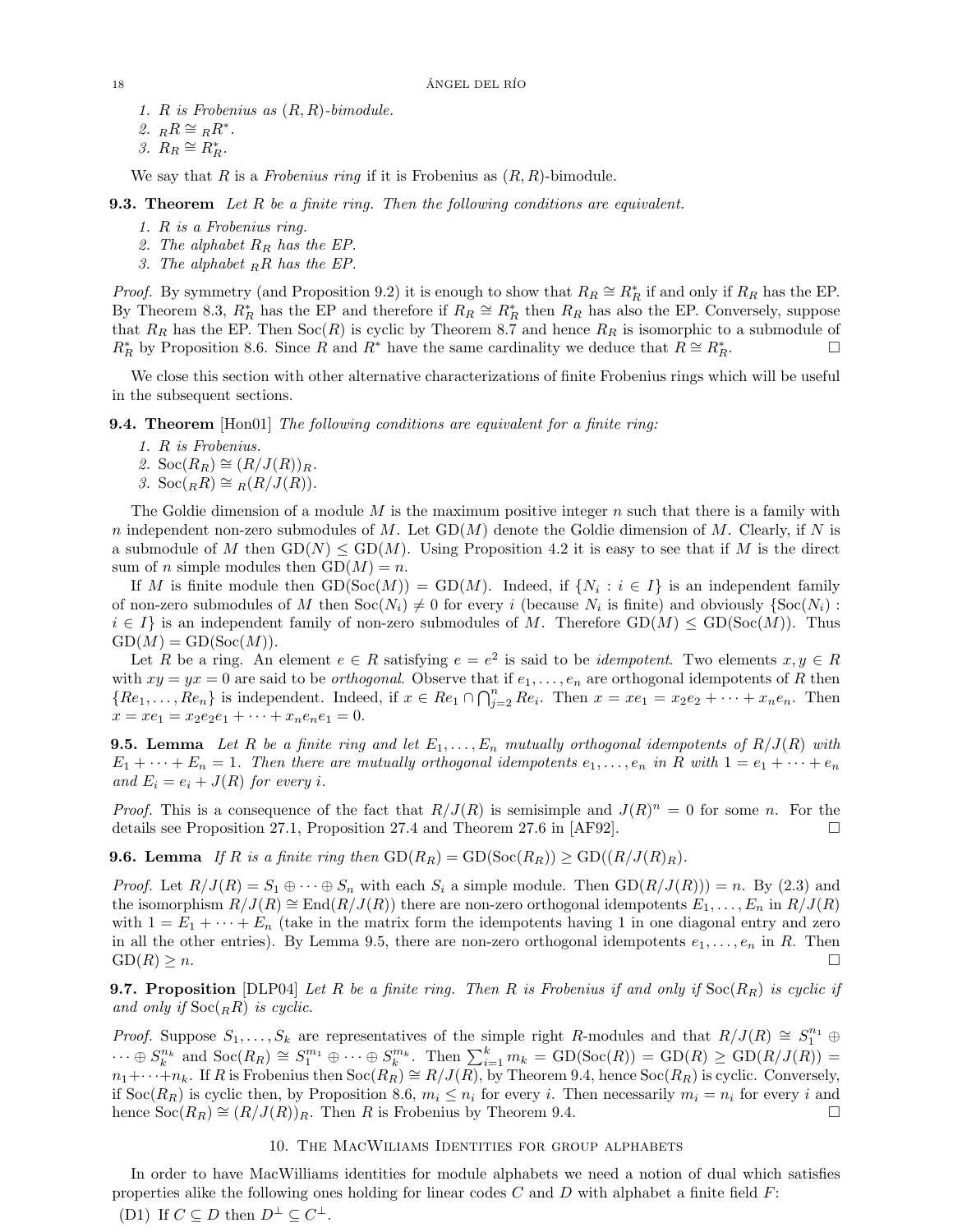(D2)  $C^{\perp \perp} = C$ .

(D3)  $|C|$   $|C^{\perp}| = |F|^{n}$ .

(D4) 
$$
W_{C^{\perp}}(X,Y) = \frac{1}{|C|}W_C(X + (|F| - 1)Y, X - Y).
$$

The notion of weight enumerator can be extended to arbitrary abelian groups and in particular to modules. More precisely, if A is an abelian group and C is a subgroup of  $A^n$  (i.e. a Z-submodule) then the weight enumerator of  $C$  is the following polynomial in two variables:

$$
W_C(X,Y) = \sum_{c \in C} X^{n-w(c)} Y^{w(c)} = \sum_{i=0}^n A_{C,i} X^{n-i} Y^j,
$$

where  $A_{C,i}$  denotes the number of codewords of C of weight i.

Our aim now is to obtain some notion of dual code for linear codes over module alphabets satisfying properties similar to (D1)-(D4). For the moment we are going to consider only abelian groups.

Let A be a finite abelian group. For every vector space V over  $\mathbb C$  let  $V^A$  denote the set of maps  $A \to V$ . We endow  $V^A$  with structure of vector space over  $\mathbb{C}$ , by setting

$$
(f+g)(a) = f(a) + g(a)
$$
 and  $(\alpha f)(x) = \alpha f(x)$   $(f, g \in V^A, a \in A, \alpha \in \mathbb{C}).$ 

The Fourier transform of  $f \in V^A$  is the map  $\hat{f} \in V^{A^*}$  defined by

$$
\widehat{f}(\chi) = \sum_{a \in A} \chi_*(a) f(a) \quad (\chi \in A^*).
$$

<span id="page-18-0"></span>**10.1. Proposition** [Fourier Inversion Formula] If A is a finite abelian group,  $a \in A$  and  $f \in V^A$  then

$$
f(a) = \frac{1}{|A|} \sum_{\chi \in A^*} \chi_*(-a) \widehat{f}(\chi).
$$

Proof. By Proposition [7.1](#page-12-4) we have

$$
\sum_{\chi \in A^*} \chi_*(-a) \hat{f}(\chi) = \sum_{\chi \in A^*} \chi_*(-a) \sum_{b \in A} \chi_*(b) f(b) = \sum_{b \in A} \left( \sum_{\chi \in A^*} \chi_*(b-a) \right) f(b) = |A| f(a)
$$

<span id="page-18-2"></span>10.2. Theorem [Poisson Summation Formula] Let  $H$  be a subgroup of a finite abelian group  $A$  and let  $V$  be a vector space over  $\mathbb C$ . Then for every  $a \in A$  and  $f \in V^A$  we have

$$
\sum_{h \in H} f(a+h) = \frac{1}{[A:H]} \sum_{\chi \in (A^*:H)} \chi_*(-a) \widehat{f}(\chi).
$$

In particular, for  $a = 0$  we have

$$
\sum_{h \in H} f(h) = \frac{1}{[A:H]} \sum_{\chi \in (A^* : H)} \widehat{f}(\chi).
$$

Proof. By Proposition [7.2](#page-12-5)[.1,](#page-12-3)

$$
\sum_{h \in H} \chi(h) = \begin{cases} |H|, & \text{if } \chi \in (A^* : H); \\ 0, & \text{if } \chi \in A^* \setminus (A^* : H). \end{cases}
$$

Combining this with the Fourier Inversion Formula (Proposition [10.1\)](#page-18-0) we have

$$
\sum_{h \in H} f(a+h) = \frac{1}{|A|} \sum_{\chi \in A^*} \chi_*(-a) \widehat{f}(\chi) \sum_{h \in H} \chi_*(-h) = \frac{|H|}{|A|} \sum_{\chi \in (A^* : H)} \chi_*(-a) \widehat{f}(\chi) = \frac{1}{[A:H]} \sum_{\chi \in (A^* : H)} \chi_*(-a) \widehat{f}(\chi).
$$

Consider the complex algebra  $\mathbb{C}[X, Y]$  of polynomials in two variables X and Y with coefficients in  $\mathbb{C}$ , and consider the map  $f : A \to \mathbb{C}[X, Y]$  given by

<span id="page-18-1"></span>
$$
f(a) = X^{1-w(a_i)} Y^{w(a_i)}.
$$

For every  $\chi \in A^*$ , we have

$$
\widehat{f}(\chi) = \sum_{a \in A} \chi_*(a) f(a) = \sum_{a \in A} \chi_*(a) X^{1 - w(a)} Y^{w(a)} = \chi(0) X + Y \sum_{a \in A \setminus \{0\}} \chi(a) = X - Y + Y \sum_{a \in A} \chi(a)
$$

Therefore, using Proposition [7.2](#page-12-5)[.1,](#page-12-3) we have

(10.15) 
$$
\widehat{f}(\chi) = \begin{cases} X - (|A| - 1)Y, & \text{if } \chi = 0; \\ X - Y, & \text{otherwise.} \end{cases}
$$

 $\Box$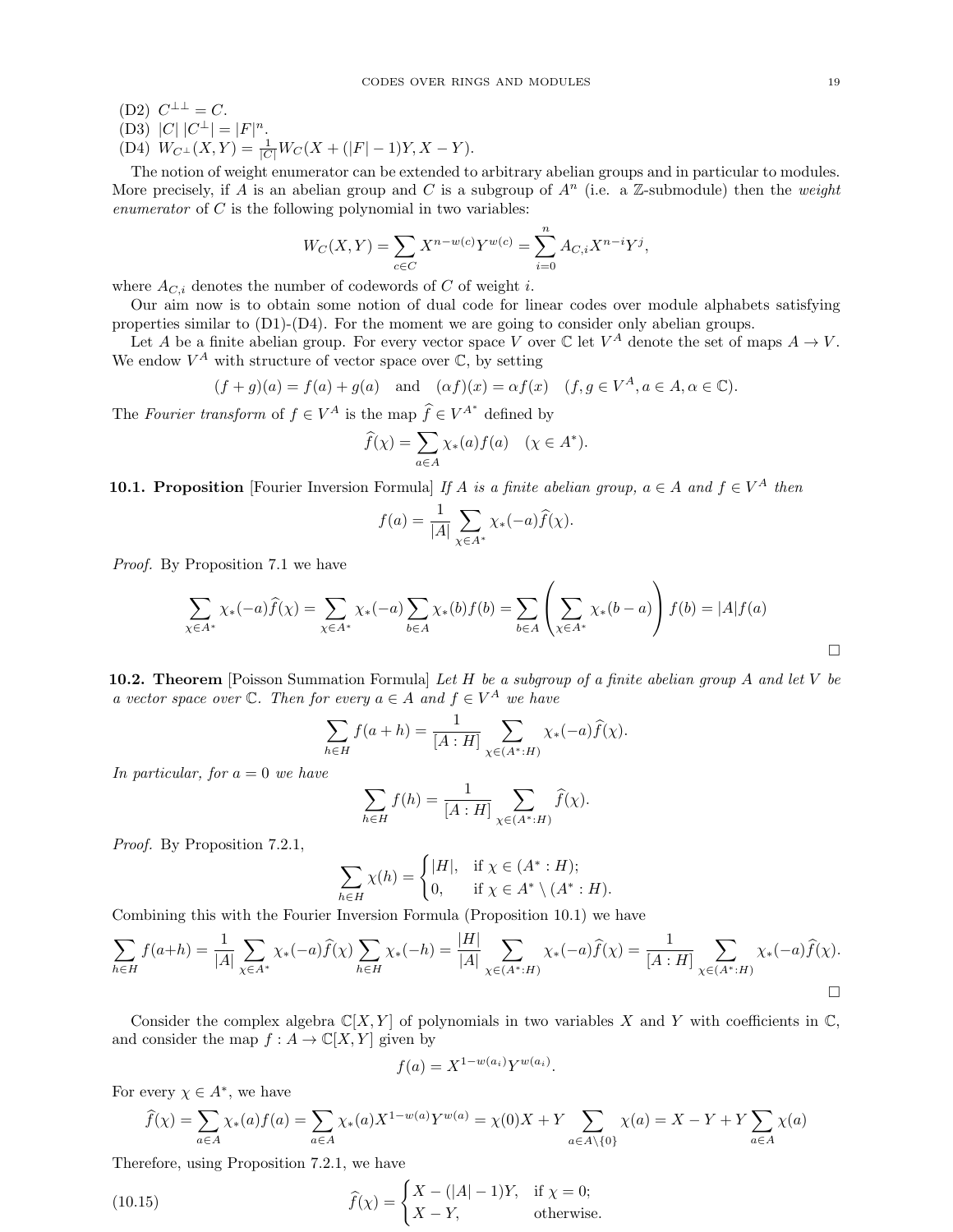Let us keep denoting as f the map  $A^n \to \mathbb{C}[X, Y]$  given by

<span id="page-19-1"></span>
$$
f(a_1,\ldots,a_n) = \prod_{i=1}^n f(a_i) = \prod_{i=1}^n X^{1-a_i} Y^{a_i}.
$$

By [\(2.2\)](#page-3-3) we have  $(A^n)^* \cong (A^*)^n$ . We consider this isomorphism as an equality. Then we can consider each  $\chi = (\chi_1, \ldots, \chi_n) \in (A^*)^n$  as an element of  $(A^n)^*$  and we have

<span id="page-19-0"></span>
$$
(10.16) \qquad \widehat{f}(\chi) = \widehat{f}(\chi_1, \ldots, \chi_n) = \sum_{(a_1, \ldots, a_n) \in A^n} \prod_{i=1}^n \chi_{i^*}(a_i) f(a_i) = \prod_{i=1}^n \sum_{a_i \in A} \chi_{i^*}(a_i) f(a_i) = \prod_{i=1}^n \widehat{f}(\chi_i).
$$

Combining [\(10.15\)](#page-18-1) and [\(10.16\)](#page-19-0) we deduce

(10.17) 
$$
\widehat{f}(\chi) = (X + (|A| - 1)Y)^{n - w(\chi)}(X - Y)^{w(\chi)}.
$$

If C is a linear code of  $A^n$  (i.e. a subgroup of A) then  $C^{\perp} = ((A^n)^* : C)$  is a subgroup of  $(A^n)^*$ . Using [\(2.2\)](#page-3-3) to identify  $(A^n)^*$  and  $(A^*)^n$ , we can see  $C^{\perp}$  as a linear code of  $(A^*)^n$  (i.e. a subgroup of  $(A^*)^n$ ). On the other hand, identifying  $(A^n)^{**}$  with  $A^n$  we can define  $D^{\perp} = (A^n : D)$  for D a subgroup of  $(A^n)^*$ . Clearly  $D^{\perp}$  is a subgroup of  $A^n$  and  $C \subseteq C^{\perp\perp}$ . Furthermore  $C^{\perp} \cong (A^n/C)^*$  and therefore  $|C|$   $|C^{\perp}| = |A|^n$ . Thus  $|C| = |C^{\perp \perp}|$  and thus  $C = C^{\perp \perp}$ . This proves the first three statements of the following Theorem.

<span id="page-19-2"></span>**10.3. Theorem** Let A be a finite abelian group and let C be a subgroup of  $A^n$ . Then

- 1.  $C^{\perp}$  is a subgroup of  $A^*$ . 2.  $C^{\perp \perp} = C$ .
- 3. |C|  $|C^{\perp}| = |A|^n$ .
- 4.  $W_{C^{\perp}}(X,Y) = \frac{1}{|C|}W_C(X+(|A|-1)Y, X-Y)$  [MacWilliams Identities].

Proof. The first equality in the next calculations is just the definition of the weight enumerator, the second one follows from the Poisson Inversion Formula (Theorem [10.2\)](#page-18-2) and the third one follows from [\(10.17\)](#page-19-1):

$$
W_C(X,Y) = \sum_{x \in C} f(x) = \frac{1}{[A^n : C]} \sum_{\chi \in ((A^n)^* : C)} \widehat{f}(\chi) = \frac{1}{|C^\perp|} \sum_{\chi \in C^\perp} (X + (|A| - 1)Y)^{n - w(\chi)} (X - Y)^{w(\chi)}
$$
  
= 
$$
\frac{1}{|C^\perp|} W_{C^\perp}(X + (|A| - 1)Y, X - Y).
$$

Then statement 4 follows interchanging the roles of C and  $C^{\perp}$ .

Theorem [10.3](#page-19-2) is very similar to the goal we addressed at the beginning of this section, except that C and  $C^{\perp}$  live in a different ambient spaces. To avoid this we introduce the following notion.

A biadditive map is a map  $\beta: A \times B \to C$ , where A, B and C are abelian (additive) groups, satisfying

$$
\beta(a+a',b)=\beta(a,b)+\beta(a',b) \quad \text{and} \quad \beta(a,b+b')=\beta(a,b)+\beta(a,b') \quad (a,a',\in A,b,b'\in B).
$$

In that case we have group homomorphisms

$$
A \xrightarrow{\beta_l} \text{Hom}_{\mathbb{Z}}(B, C)
$$
 and  $B \xrightarrow{\beta_r} \text{Hom}_{\mathbb{Z}}(A, E)$ 

with

$$
\beta_l(a)(b) = \beta_r(b)(a) = \beta(a, b) \quad (a \in A, b \in B).
$$

Moreover, if n is a positive integer then  $\beta$  induces a biadditive map

$$
\beta: A^n \times B^n \to C
$$

with

$$
\beta((a_1, ..., a_n), (b_1, ..., b_n)) = \beta(a_1, b_1) + \cdots + \beta(a_n, b_n).
$$

Let  $\beta$  be a biadditive map. Then  $\beta$  is said to be *non-degenerate* if both  $\beta_l$  and  $\beta_r$  are injective. Suppose that A and B are finite groups and that  $\beta : A \times B \to \mathbb{Q}/\mathbb{Z}$  is a non-degenerate additive map.

Then  $\beta_l : A \to B^*$  and  $\beta_r : B \to A^*$  are injective and therefore

$$
|A| \le |B^*| = |B| \le |A^*| = |A|
$$

by Proposition [7.1.](#page-12-4) Therefore  $|A| = |B| = |A^*| = |B^*|$  and hence  $\beta_l$  and  $\beta_r$  are isomorphisms. Thus  $A \cong B^* \cong B$ .

Clearly the extension of  $\beta$  to a biadditive map  $\beta$  in  $A^n \times B^n$  is also non-degenerate and therefore it induces isomorphisms  $\beta_l, \beta_r : A^n \to (B^n)^* \cong (B^*)^n$ . If C is a subgroup of  $A^n$  then we define the *right annihilator* 

$$
r(C) = \beta_r^{-1}(C^{\perp}) = \{b \in B^n : \beta(C, b) = 0\}
$$

and for a subgroup  $D$  of  $B<sup>n</sup>$  we define the *left annihiliator* 

$$
l(C) = \beta_l^{-1}(D^{\perp}) = \{a \in A^n : \beta(a, D) = 0\}.
$$

<sup>⊥</sup>.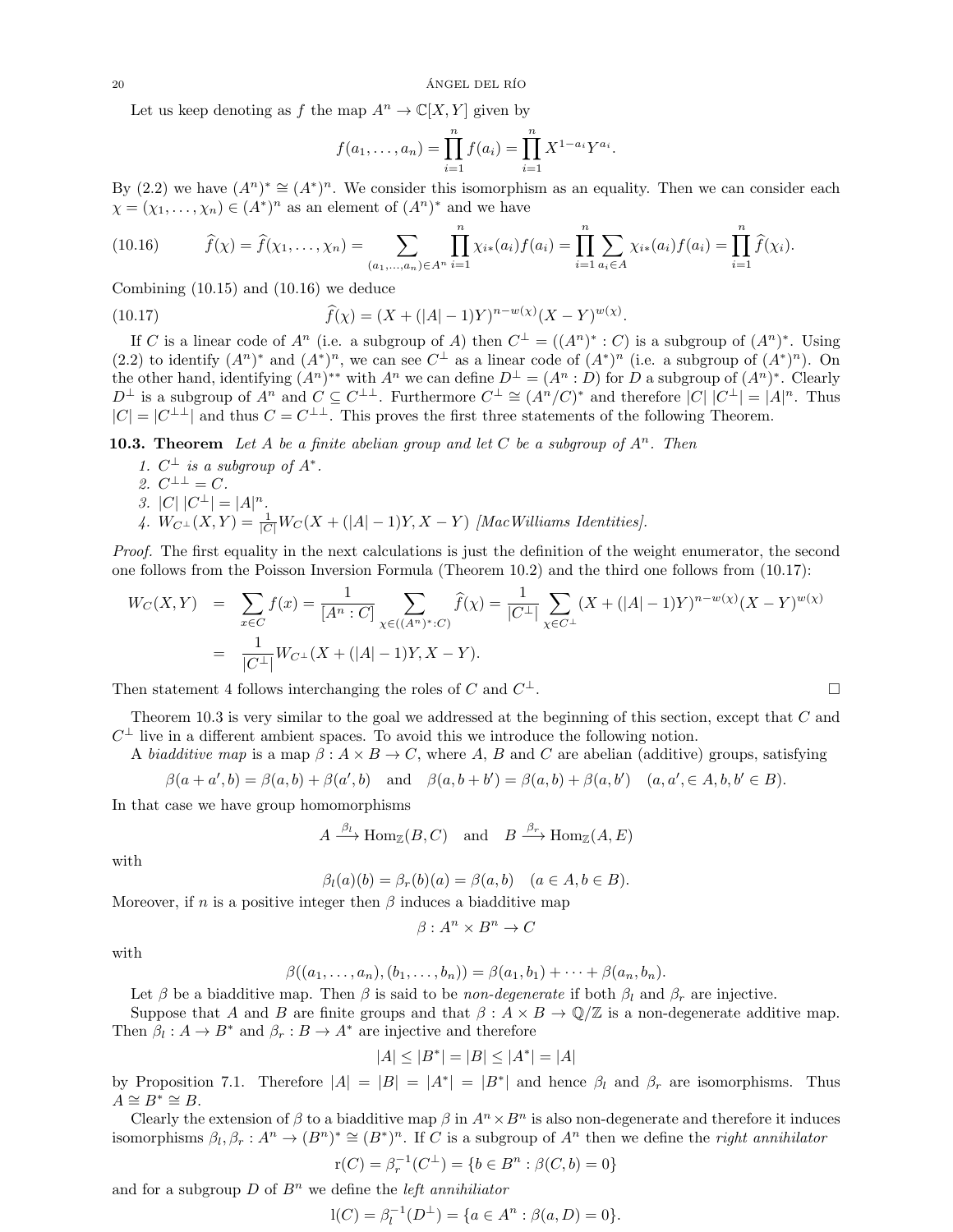Applying Theorem [10.3](#page-19-2) we obtain

<span id="page-20-0"></span>**10.4. Corollary** Let A and B be finite abelian groups and let  $\beta : A \times B \to \mathbb{O}/\mathbb{Z}$  be a non-degenerate biadditive map. Then the left and right annihilators l and r in  $A<sup>n</sup>$  satisfy the following properties for every subgroup C of  $A^n$  and every subgroup D of  $B^n$ :

- 1.  $r(C)$  is a subgroup of  $B^n$  and  $I(D)$  is a subgroup of  $A^n$ .
- 2.  $l(r(C)) = C$  and  $r(l(D)) = D$ .
- 3. |C|  $|r(C)| = |D| |r(D)| = |A|^n = |B|^n$ .
- 4.  $W_{r(C)} = \frac{1}{|C|} W_C(X + (|A| 1)Y, X Y)$  and  $W_{1(D)} = \frac{1}{|D|} W_C(X + (|B| 1)Y, X Y)$ .

A biadditive map  $\beta : A \times A \to E$  is said to be *symmetric* if  $\beta(a, b) = \beta(b, a)$  for every  $a, b \in A$ . Clearly the left and right annihilators coincides for symmetric bilinear forms. Corollary [10.4](#page-20-0) implies that if  $\beta: A \times A \to \mathbb{Q}/\mathbb{Z}$  is a symmetric non-degenerate biadditive map then using the annihilators to define dual codes, conditions (D1)-(D4) hold. Next proposition ensures the existence of such biadditive map for every finite abelian group.

**10.5. Proposition** Every finite abelian group A admits a non-degenerate symmetric biadditive map  $A \times A \rightarrow$  $\mathbb{Q}/\mathbb{Z}$ .

Proof. To prove this we observe that

$$
\begin{array}{rcl}\n\beta: A \times A^* & \to & \mathbb{Q}/\mathbb{Z} \\
(x, \chi) & \mapsto & \chi(x)\n\end{array}
$$

defines a non-degenerate biadditive map. By Proposition [7.1.](#page-12-4)[1,](#page-12-0) there is an isomorphism  $\lambda: A \to A^*$  satisfying  $\lambda(a)(b) = \lambda(b)(a)$  for every  $a, b \in A$ . Then  $\beta'(a, b) = \beta(a, \lambda(b))$  defines a non-degenerate symmetric biadditive map  $A \times A \to \mathbb{Q}/\mathbb{Z}$ .

## 11. MacWilliams identities for module alphabets

We now address the question of finding a notion of dual in module alphabets. In the previous section we have seen how biadditive maps helps to define a notion of dual on group alphabets. The classical biadditive map used to define dual codes of linear codes over field alphabets is the product in  $F$  which when extended to a biadditive map in  $F<sup>n</sup>$  gives the standard dot product:

$$
F^n \times F^n \rightarrow \begin{array}{c} F^n \times F^n & \to & F \\ ((a_1, \ldots, a_n), (b_1, \ldots, b_n)) & \mapsto & a_1b_1 + \cdots + a_nb_n. \end{array}
$$

If  $F$  is replaced by an arbitrary ring  $R$  then the dot product is not symmetric anymore and if  $C$  is a submodule of  $_R R^n$  then  $r(C)$  is a submodule of  $R_n^n$ . Similarly, if D is a submodule of  $R_R^n$  then  $l(D)$  is a submodule of  $_R R^n$ . Therefore, it is natural to expect that the dual operator should associate right linear codes to left linear codes and vice versa. Thus the conditions (D1)-(D4) should vary slightly. We start translating the notion of biadditive map to this context.

Let R and S be rings, let  $_R P$  be a left R-module,  $Q_S$  a right S-module and  $_R E_S$  an  $(R, S)$ -bimodule. A map  $\beta: P \times Q \to E$  is said to be *bilinear* if it is biadditive and satisfies the following condition

$$
\beta(rp,q) = r\beta(p,q)
$$
 and  $\beta(p,qs) = \beta(p,q)s$ ,  $(r \in R, p \in P, q \in Q, s \in S)$ .

Equivalently,  $\beta$  is bilinear if and only if for every  $p \in P$  the map

$$
\begin{array}{ccc}Q&\stackrel{\beta_{1(p)}}{\longrightarrow}&E\\q&\mapsto&\beta(p,q)\end{array}
$$

is a homomorphism of right S-modules and for every  $q \in Q$  the map

$$
\begin{array}{ccc}\nP & \xrightarrow{\beta_{r(q)}} & E \\
p & \mapsto & \beta(p,q)\n\end{array}
$$

is a homomorphism of left R-modules. Other equivalent versions are  $\beta_l : P \to \text{Hom}(Q_S, E_S)$  is a homomorphism of left R-modules, or equivalently  $\beta_r : Q \to \text{Hom}_{(R_1,R_2)}$  is a homomorphism of right S-modules.

If  $\beta: P \times Q \to E$  is a bilinear map and n is a positive integer then the extension  $\beta: P^n \times Q^n \to E$  is also bilinear. If C is a submodule of  $P<sup>n</sup>$  then the *right annihilator* 

$$
r(C) = \{ q \in Q^n : \beta(C, q) = 0 \}
$$

is a submodule of  $Q<sup>n</sup>$ . Similarly, if D is a submodule of  $Q<sup>n</sup>$  then the *left annihilator* 

$$
l(D) = \{ p \in P^n : \beta(p, D) = 0 \}
$$

is a submodule of  $P^n$ . Moreover the following properties holds for all submodules C and  $C'$  of  $P^n$  and all submodules D and  $D'$  of  $Q^n$ .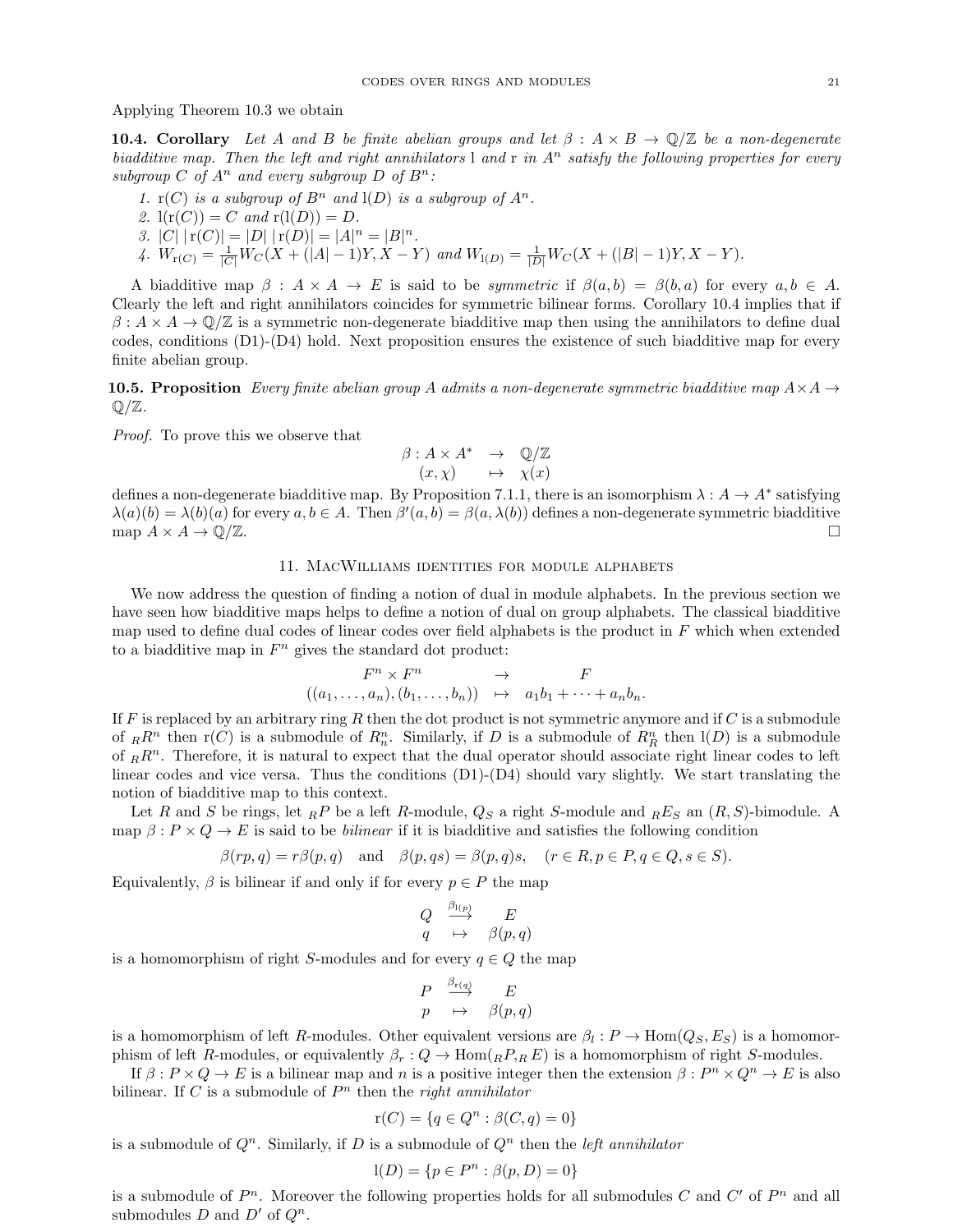- 1. If  $C \leq C'$  then  $r(C') \subseteq r(C)$ .
- 2. If  $D \leq D'$  then  $r(D') \subseteq r(D)$ .
- 3.  $C \subseteq l(r(C))$  and  $D \subseteq r(l(D)).$

<span id="page-21-3"></span>11.1. Theorem [\[Woo09\]](#page-23-0) Let R and S be finite rings, P a finite left R-module, Q a finite right S module and E a finite  $(R, S)$ -bimodule. Let  $\beta : P \times Q \to E$  be a non-degenerate bilinear map and suppose that there is  $\chi \in E^*$  such that ker  $\chi$  does not contain non-zero submodules of neither  $_E E$  nor  $E_S$ . Let  $\beta' = \chi \circ \beta$ . Let l' and r' be the left and annihilator maps associated to  $\beta'$ . Then the following properties hold:

- <span id="page-21-0"></span>1.  $\beta'$  is a non-degenerate biadditive map.
- 2. For every positive integer n and every submodule C of  $P^n$  we have  $r(C) = r'(C)$ ,  $l(r(C)) = C$ ,  $|C| |r(C)| = |P|^n$  and  $W_{r(C)}(X, Y) = \frac{1}{|C|} W_C(X + (|P| - 1)Y, X - Y).$
- 3. For every positive integer n and every submodule D of  $Q^n$  we have  $l(D) = l'(C)$ ,  $r(l(D)) = D$ ,  $|D| |1(D)| = |Q|^n$  and  $W_{1(D)}(X,Y) = \frac{1}{|D|} W_C(X + (|Q|-1)Y, X - Y).$

Proof. [\(1\)](#page-21-0) Obviously  $\beta'$  is biadditive. Let  $q \in Q$  with  $\beta'(P,q) = 0$ . Then the map  $\beta_l(q) : P \to E$  is a homomorphism of left R-modules and hence Im  $\beta_l(q)$  is a submodule of  $_R E$  contained in the kernel of  $\chi$ . By assumption, Im  $\beta_l(q) = 0$  and therefore  $\beta(P, q) = 0$ . As  $\beta$  is non-degenerate we have  $q = 0$ . Similarly, if  $\beta'(p, Q)$  for some  $p \in P$  we have  $p = 0$ . This proves that  $\beta'$  is non-degenerate.

2 and 3. Let C be a submodule of  $P^n$ . Obviously  $r(C) \subseteq r'(C)$ . Let  $b \in r'(C)$ . Then  $\beta(C, b) = \beta_l(b)(C)$  is a submodule of  ${}_{R}E$  contained in ker  $\chi$ . Therefore  $\beta(C, b) = 0$  and hence  $b \in r(C)$ . Then  $r(C) = r'(C)$ . Similarly  $l(D) = l'(D)$  for every submodule D of  $Q^n$ . The rest of the properties follow from Corollary [10.4.](#page-20-0)

## 12. MacWilliams identities for ring alphabets

An important example of non-degenerate bilinear map is the multiplication map

<span id="page-21-2"></span>
$$
\begin{array}{rcl} R \times R & \to & R \\ (r,s) & \mapsto & rs \end{array}
$$

for  $R$  any arbitrary ring. We will refer to this as the *standard bilinear map* of  $R$ . Its right annihilator operator r maps left ideals of R to right ideals of R and its left annihilator operator  $l$  maps right ideals of R to left ideals of R. If we want that l and r could serve to define a notion of dual for linear codes in the alphabet R,  $l$  and r must be mutually inverse operators, in other words they should satisfy the following condition: We say that a ring  $R$  satisfies the *double annihilator condition* if it satisfies

(12.18) 
$$
l(r(I)) = I, \qquad \text{for every left ideal } I \text{ of } R
$$

(12.19) 
$$
r(l(J)) = J, \qquad \text{for every right ideal } J \text{ of } R.
$$

**12.1. Theorem** Let R be a finite ring. Then the following conditions are equivalent:

- 1. R satisfies the double annihilator condition.
- 2.  $R_R$  is injective.
- 3.  $_R$ R is injective.

Proof. We prove that 1 and 2 are equivalent. By symmetry, 1 and 3 are also equivalent.

<span id="page-21-1"></span>First of all observe that

(12.20) 
$$
l(I_1 + I_2) = l(I_1) \cap l(I_2) \text{ and } r(J_1 + J_2) = r(J_1) \cap r(J_2)
$$

for every left ideals  $I_1$  and  $I_2$  and right ideals  $J_1$  and  $J_2$ .

1 implies 2. Suppose that R satisfies the double annihilator condition. If  $J_1$  and  $J_2$  are right ideals of R then, by [\(12.20\)](#page-21-1) we have  $l(J_1 \cap J_2) = l(r(l(J_1)) \cap r(l(J_2))) = l(r(l(J_1) + l(J_2))) = l(J_1) + l(J_2)$ . Similarly, if I<sub>1</sub> and I<sub>2</sub> are left ideals of R then  $r(I_1 \cap I_2) = r(I_1) + r(I_2)$ .

To see that  $R_R$  is injective we apply Baer Criterion (Theorem [6.3\)](#page-10-3). Let J be a right ideal of R and let  $f: J \to R$  be a homomorphism of right R-modules. As R is finite there are  $r_1, \ldots, r_k \in J$  such that  $J = r_1R + \cdots + r_kR$ . We have to show that there is  $a \in R$  such that  $f(x) = ax$  for every  $x \in J$ . We argue by induction on k. Suppose first that  $k = 1$  and let  $s = f(r_1)$ . Then  $sx = f(r_1x)$  for every  $x \in R$ and therefore  $s \, r(Rr_1) = 0$ . In other words  $s \in l(r(Rr_1)) = Rr_1$  and hence  $s = ar_1$  for some  $a \in R$ . Therefore  $f(r_1x) = sx = ar_1x$  for every  $x \in R$ . Thus  $f(x) = ax$  for every  $x \in J$ , as desired. Suppose that  $k > 1$  and let  $J_1 = r_2R + \cdots + r_{k-1}R$ . By the case  $k = 1$  there is  $a_1 \in R$  such that  $f(x) = a_1x$ for every  $x \in r_1R$ . Moreover, by induction hypothesis there is  $a_2 \in R$  such that  $f(x) = a_2x$  for every  $x \in J_1$ . Then  $a_1 - a_2 \in \mathcal{I}(r_1R \cap J_1) = \mathcal{I}(r_1R) + \mathcal{I}(J_1)$ . Write  $a_1 - a_2 = a'_1 - a'_2$  with  $a'_1 \in \mathcal{I}(r_1R)$  and  $a'_2 \in l(J_1)$  and let  $a = a_1 - a'_1 = a_2 - a'_2$ . Let  $x \in J$ . Thus  $x = x_1 + x_2$  with  $x_1 \in r_1R$  and  $x_2 \in J_1$ . Then  $f(x) = f(x_1) + f(x_2) = a_1x_1 + a_2x_2 = (a + a'_1)x_1 + (a + a'_2)x_2 = a(x_1 + x_2) = ax.$ 

2 implies 1. Suppose that  $R_R$  is injective.

*Claim 1*: 
$$
l(J_1 \cap J_2) = l(J_1) + l(J_2)
$$
 for all right ideals  $J_1$  and  $J_2$  of R.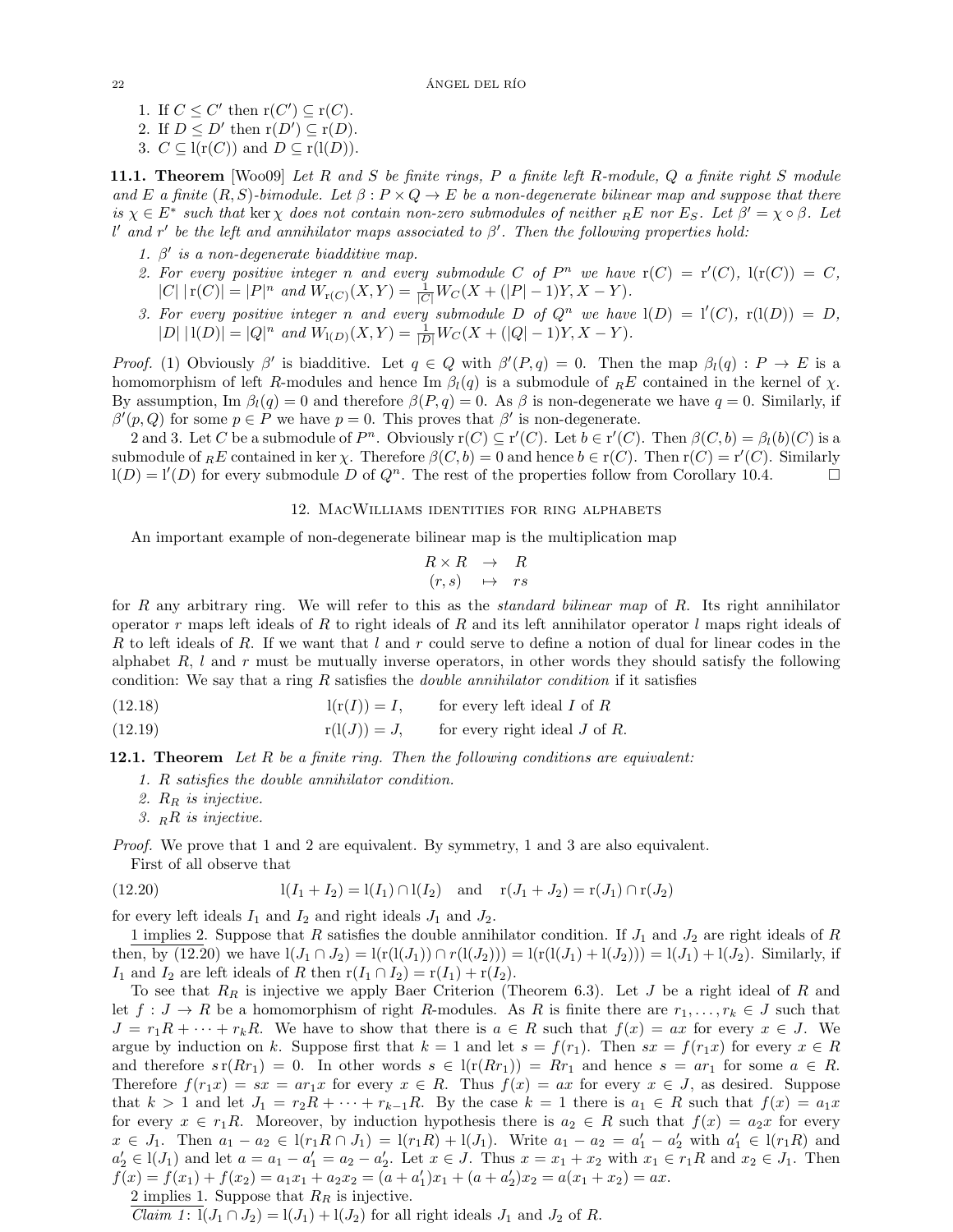Indeed, the inclusion  $l(J_1) + l(J_2) \subseteq l(J_1 \cap J_2)$  is clear. Conversely, let  $x \in l(J_1 \cap J_2)$ . Then the map  $f(a_1 + a_2) = xa_2$ , for  $a_1 \in J_1$  and  $a_2 \in J_2$ , is a well defined homomorphism  $f : J_1 + J_2 \mapsto R$ . As  $R_R$  is injective there is  $y \in R$  such that  $xa_2 = y(a_1 + a_2)$  for every  $a_1 \in J_1$  and  $a_2 \in J_2$ . In particular,  $ya_1 = 0$  for every  $a_1 \in J_1$  and  $xa_2 = ya_2$  for every  $a_2 \in J_2$  and hence  $y \in l(J_1)$  and  $x-y \in l(J_2)$ , so that  $x \in l(J_1)+l(J_2)$ . This finishes the proof of Claim 1.

*Claim 2: R* satisfies  $(12.18)$ .

Suppose first that  $I = Rr$  for some  $r \in R$  and let  $s \in l(r(I))$ . Let  $f: I \to R$  be the map defined by  $f(rx) = sx$ . This is well defined because if  $rx = 0$  then  $x \in l(I)$  and hence  $sx = 0$ . By hypothesis, there is  $a \in R$  such that  $sx = f(rx) = arx$  for every  $x \in R$ . Applying this for  $x = 1$  we deduce that  $s = ar \in I$ . Thus  $l(r(I)) = I$ , as desired.

Now let I an arbitrary left ideal of R. As R is finite,  $I = \sum_{i=1}^{n} Rr_i$  for some  $r_i \in R$  then, using [\(12.20\)](#page-21-1) and Claim 1 we have

$$
l(r(I)) = l\left(r\left(\sum_{i=1}^{n} Rr_i\right)\right) = l\left(\bigcap_{i=1}^{n} r(Rr_i)\right) = \sum_{i=1}^{n} l(r(Rr_i)) = \sum_{i=1}^{n} Rr_i = I.
$$

This finishes the proof of Claim 2.

*Claim 3*: Every simple left  $R$ -module is isomorphic to a left ideal of  $R$ .

Let S be a simple left R-module. Fix  $0 \neq s \in S$  and let  $I = \{r \in R : rs = 0\}$ . Then I is the kernel of the map  $R \to S$  given by  $r \mapsto rs$ . As  $S = Rs$ , because S is simple, this map is surjective and therefore  $g(r + I) = rs$  defines an isomorphism  $g: R/I \to S$ . By Claim 2,  $l(r(I)) = I \neq R = l(0)$  and hence  $r(I) \neq 0$ . Let  $0 \neq r \in r(I)$ . Using again that S is simple we deduce that  $S \cong h(S)$ , so that S is isomorphic to a left ideal of R. This finishes the proof of Claim 3.

*Claim 4*: Every simple right R-module is isomorphic to a right ideal of R.

Let  $S_1, \ldots, S_n$  be representatives up to isomorphisms of the simple left modules. For every  $i = 1, \ldots, n$ , let  $P_i$  be the sum of the left ideals of R isomorphic to  $S_i$  and

$$
B_i = P_i \cap l(J(R)).
$$

Then  $Soc(R) = P_1 \oplus \cdots \oplus P_n$  and  $P_i$  and  $B_i$  are a two-sided ideal of R for every i. Moreover, by Claim 3,  $P_i \neq 0$  for every  $i = 1, ..., n$ . By Lemma [5.6,](#page-9-1) if  $P_i J(R)^k \neq 0$  then  $P_i J(R)^k \neq P_i J(R)^{k+1}$ . As R is finite we deduce that there is  $k \geq 0$  such that  $P_i J(R)^k \neq 0$  and  $P_i J(R)^{k+1} = 0$ . Then  $0 \neq P_i J(R)^k \subseteq B_i$ . Thus  $B_i \neq 0$ . As  $B_i J(R) = 0$ , we deduce that  $B_i$  is a non-zero semisimple right R-module and hence it contains a minimal right ideal  $T_i$ . We claim that if  $T_i \cong T_j$  then  $i = j$ . Indeed, let  $f : T_i \to T_j$  be an isomorphism of right R-modules. As  $R_R$  is injective, there is  $r \in R$  such that  $f(x) = rx$  for every  $x \in T_i$ . Then  $T_j \subseteq P_j \cap rP_i \subseteq P_j \cap P_i = 0$ , a contradiction. Therefore  $R_R$  contains at least n non-isomorphic simple right R-modules. As the number of simple right R-modules coincides with the number of simple left R-modules, and this number is n we deduce that every simple right R-module is isomorphic to a right ideal of R. This finishes the proof of Claim 4.

*Claim 5*: If M is a non-zero right R-module then  $Hom(M, R_R) \neq 0$ .

By Lemma [5.6,](#page-9-1)  $M \neq MJ(R)$ . Hence  $M/MJ(R)$  is a non-zero semisimple right R-module. Thus there is a non-zero homomorphism  $M \to S$  for some simple right R-module. By Claim 4, S is isomorphic to a left ideal of R and hence there is a non-zero homomorphism  $M \to R$ . This finishes the proof of Claim 5.

We are ready to finish the proof by showing that R satisfies [\(12.19\)](#page-21-2). Let J be a right ideal of R and let  $M = \frac{r(1(J))/J}{r}$ . Let  $f \in \text{Hom}(M, R_R)$ . Composing f with the natural homomorphism  $r(1(J)) \mapsto r(1(J))/J$ . we have a homomorphism  $r(I(J)) \to R$  vanishing on J. Since  $R_R$  is injective there is  $r \in R$  such that  $f(x + J) = rx$  for every x. Then  $r \in l(J)$  and hence  $f(r) = rx = 0$  for every  $x \in r(l(J))$ . In other words  $f = 0$ . This shows that  $Hom(M, R_R) = 0$  and therefore  $M = 0$ , by Claim 5. Thus  $r(1(J)) = J$ , as desired.  $\Box$ 

Observe that every Frobenius finite ring satisfy the double annihilator condition because  $R_R \cong R_R^*$  and  $R<sup>*</sup>R$  is injective by Proposition [6.8.](#page-11-2)

<span id="page-22-0"></span>**12.2. Theorem** [\[Woo09\]](#page-23-0) Let R be a finite ring. If R is satisfies the double annihilator condition but it is not Frobenius then R has a left ideal I such that  $|I| \cdot |r(I)| < |R|$  and a right ideal J such that  $|J| \cdot |I(J)| < |R|$ .

Proof. Suppose that R satisfies the double annihilator condition but it is not Frobenius. By Proposition [9.7,](#page-17-2)  $\operatorname{Soc}({}_RR)$  is not cyclic and hence, by Proposition [8.6,](#page-15-3) there is a simple left R-module I such that the multiplicity n of I on  $Soc(RR)$  is greater that the multiplicity of I in  $R/J(R)$ . As  $Soc(RR)$  contains a submodule isomorphic to I, we may assume without loss of generality that I is a left ideal of R. As I is simple  $I = Rx$ for every  $0 \neq x \in I$ . Let  $\lambda_x : R \to R$  be given by  $\lambda_x(r) = xr$ . Then  $r(I) = \text{ker } \lambda_x \cong R/\text{Im } \lambda_x = R/xR$ . Therefore  $|I| |r(I)| = \frac{|Rx|}{|x|}$  $\frac{|Rx|}{|xR|}|R|.$ 

By the description of the simple left modules of R, I can be seen as a column of a matrix ring  $M_m(F)$ for some field F such that  $M_m(F)$  is one of the Wedderburn components of  $R/J(R)$ . Then the multiplicity of I on  $R/J(R)$  is  $m < n$ . Then I is considered as an R-module by restrictions of scalars via the natural